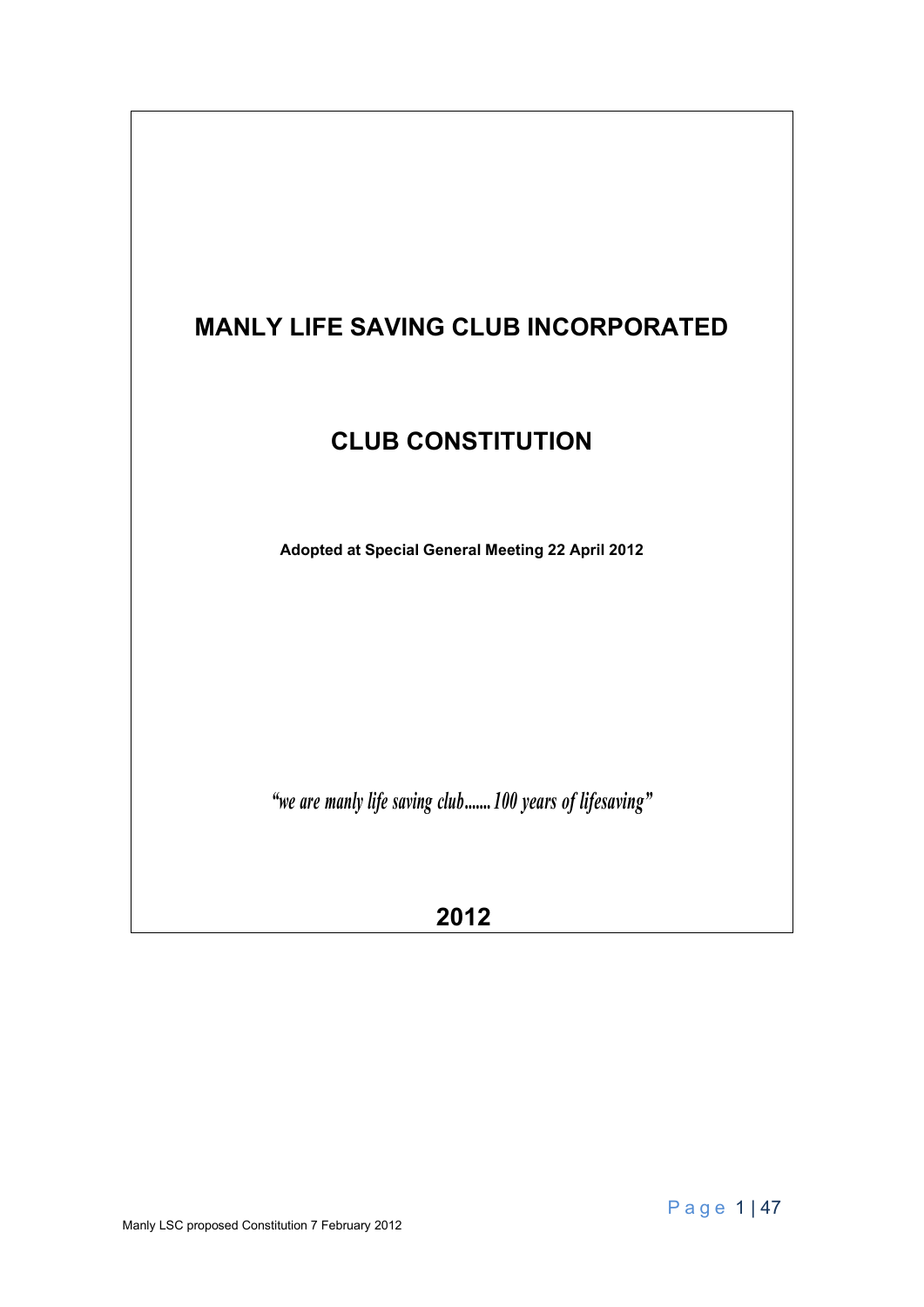# **Table of Contents**

Page

| Procedures for all committees of the club including meetings of the Board.  18 |  |
|--------------------------------------------------------------------------------|--|
|                                                                                |  |
|                                                                                |  |
|                                                                                |  |
| Annual General Meeting, General Meetings, Special General Meetings             |  |
|                                                                                |  |
|                                                                                |  |
| Life Membership Panel and process for conferral of Life Membership  37         |  |
| O.H & S Member safety and Resolution of Disputes Raised by Members39           |  |
|                                                                                |  |
|                                                                                |  |
|                                                                                |  |
|                                                                                |  |
|                                                                                |  |
| $\overline{45}$                                                                |  |
|                                                                                |  |
|                                                                                |  |
|                                                                                |  |
|                                                                                |  |
|                                                                                |  |
|                                                                                |  |
|                                                                                |  |
|                                                                                |  |
|                                                                                |  |
|                                                                                |  |
|                                                                                |  |
|                                                                                |  |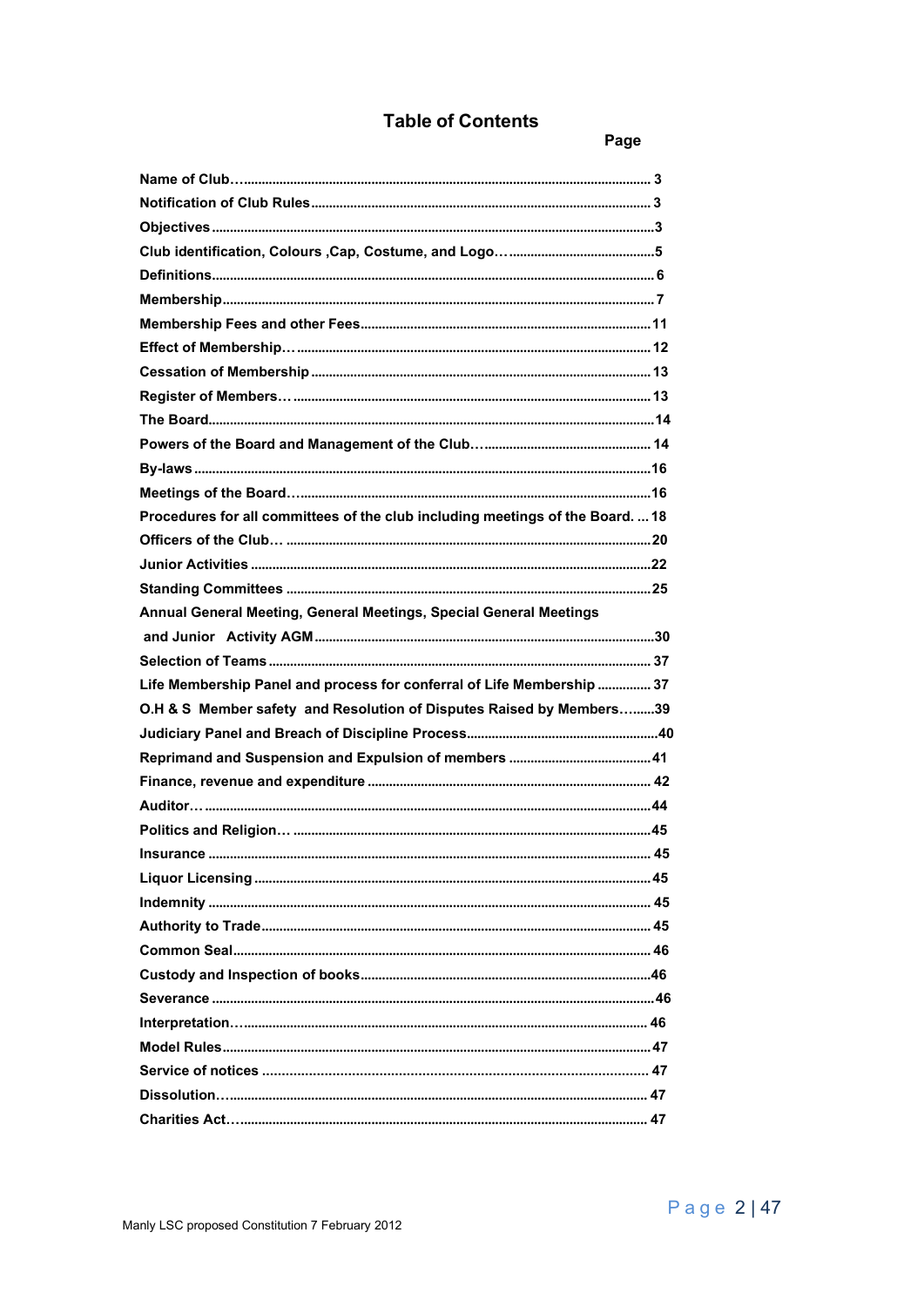# **1. Name of club**

The Club shall be called Manly Life Saving Club Incorporated and shall be affiliated to Surf Life Saving Australia Limited (hereinafter called "SLSA") and such other bodies as the Board may determine.

## **2. Notification of rules**

A copy of the Constitution must be made available to all members upon request and distributed if required by such means as the Board determines.

# **3. Objectives**

The objectives of the Club shall be:

- (a) To continue the 100 years heritage of the Club and to be recognised as a leading and innovative lifesaving club and as a premier competitive club in surf sports competition at Branch, NSW, Australian and World Championship competition.
- (b) To be a lifesaving club and to study, practice and demonstrate the methods of lifesaving.
- (c) To patrol surf bathing areas solely or in conjunction with other Surf Life Saving Clubs and/or Local Government Lifeguards.
- (d) To minimise the loss of life from drowning by providing and maintaining efficient lifesaving apparatus.
- (e) To promote lifesaving competition to enhance the objects of the Club as well as to foster sportsmanship and values which will in turn promote harmony within the Club and its relationship with the community.
- (f) To enter into any arrangements or contracts with any Government or other authority or body for any of the purposes of the Club.
- (g) To subscribe or otherwise aid benevolent, co-operative, charitable, national or other institutions or objects which in the opinion of the Board have any moral or other claims to support or aid by the Club by reason of the locality or scope of its operations or otherwise.
- (h) To provide facilities for enjoyable education and development of our youth, with additional emphasis on the Junior Activities section of the Club as a key part of our community service and further to develop strategies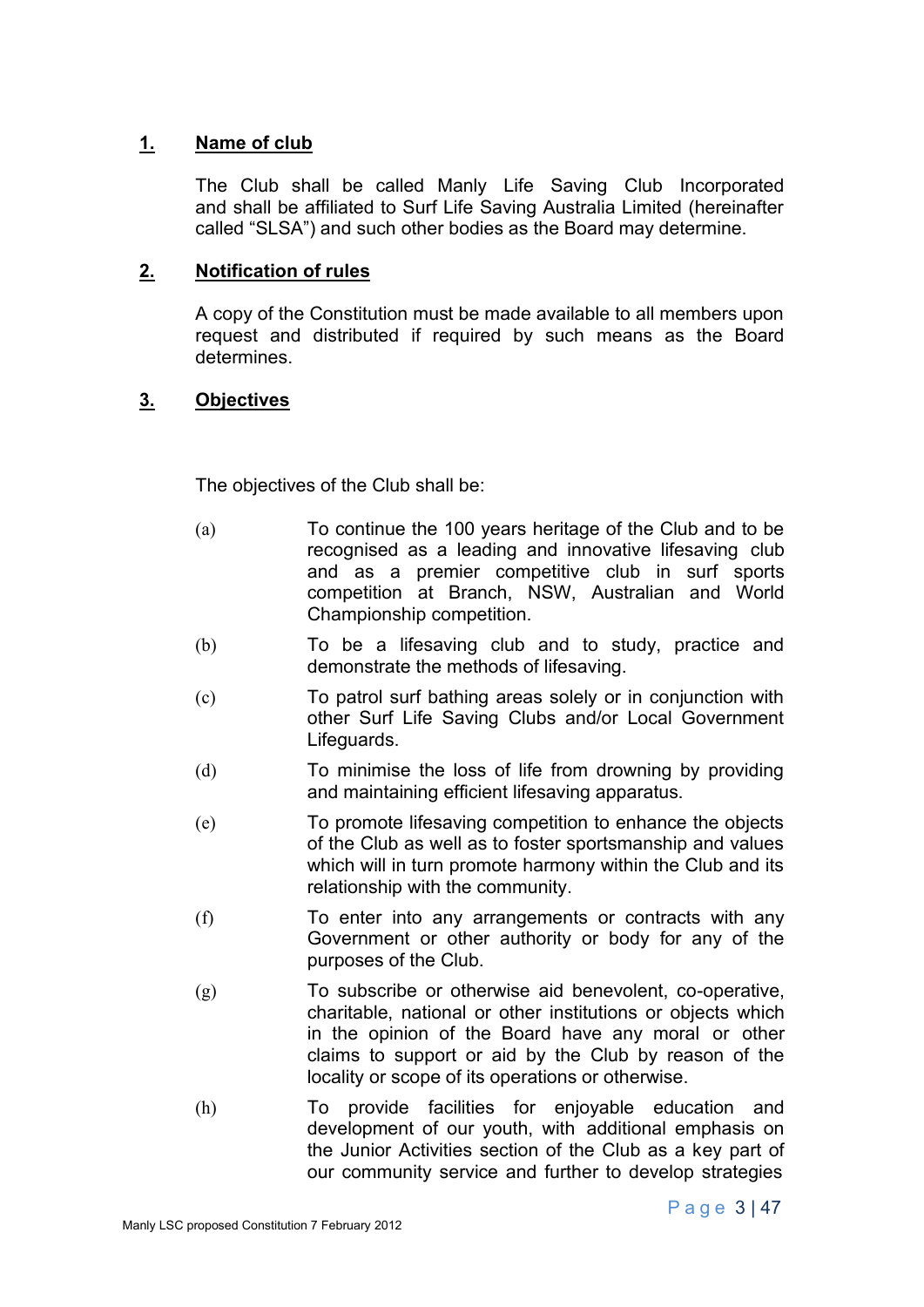and procedures designed to encourage Youth and Junior Activity members and their families to remain actively involved in surf lifesaving after they have finished their youth or junior activity programs.

- (i) To provide a safe and caring environment for all members and visitors and a place where they can meet in good fellowship.
- (j) To educate members and the community in beach, aquatic safety, the environment and promote skills and knowledge in beach and surf recreation.
- (k) To provide access for disadvantaged and disabled groups to the services, facilities and educational programs of our Club.
- (l) To provide members of the Club with access to training opportunities, equipment and facilities for the purpose of improving their ability to engage in the full range of SLSA approved surf sports and lifesaving activities.
- (m) To encourage our members to obtain training, education and coaching qualifications/accreditation to enable them to provide training programs needed to help other Club members and members of the community.
- (n) To encourage public, corporate and government sponsorship and support of our Club and surf life saving in general and to recognise that support whenever and wherever possible.
- (o) To pursue commercial arrangements including sponsorship and marketing opportunities as are appropriate to further interests of club.
- (p) To use all available resources to raise funds for the ongoing operation and future development of the Club and its community service.
- (q) To commemorate and respect past, current members and members of the community who were members of the armed services and to acknowledge their contribution to our society.
- (r) To promote the history of lifesaving and surfing and educate members of the club and the public.
- (s) To use and protect the Intellectual property of the club.
- (t) To have regard to the public interest in its operations as a life saving club and to be an equal opportunity employer.
- (u) To do all such things as are incidental or conducive to the attaining and fulfilling of these objects.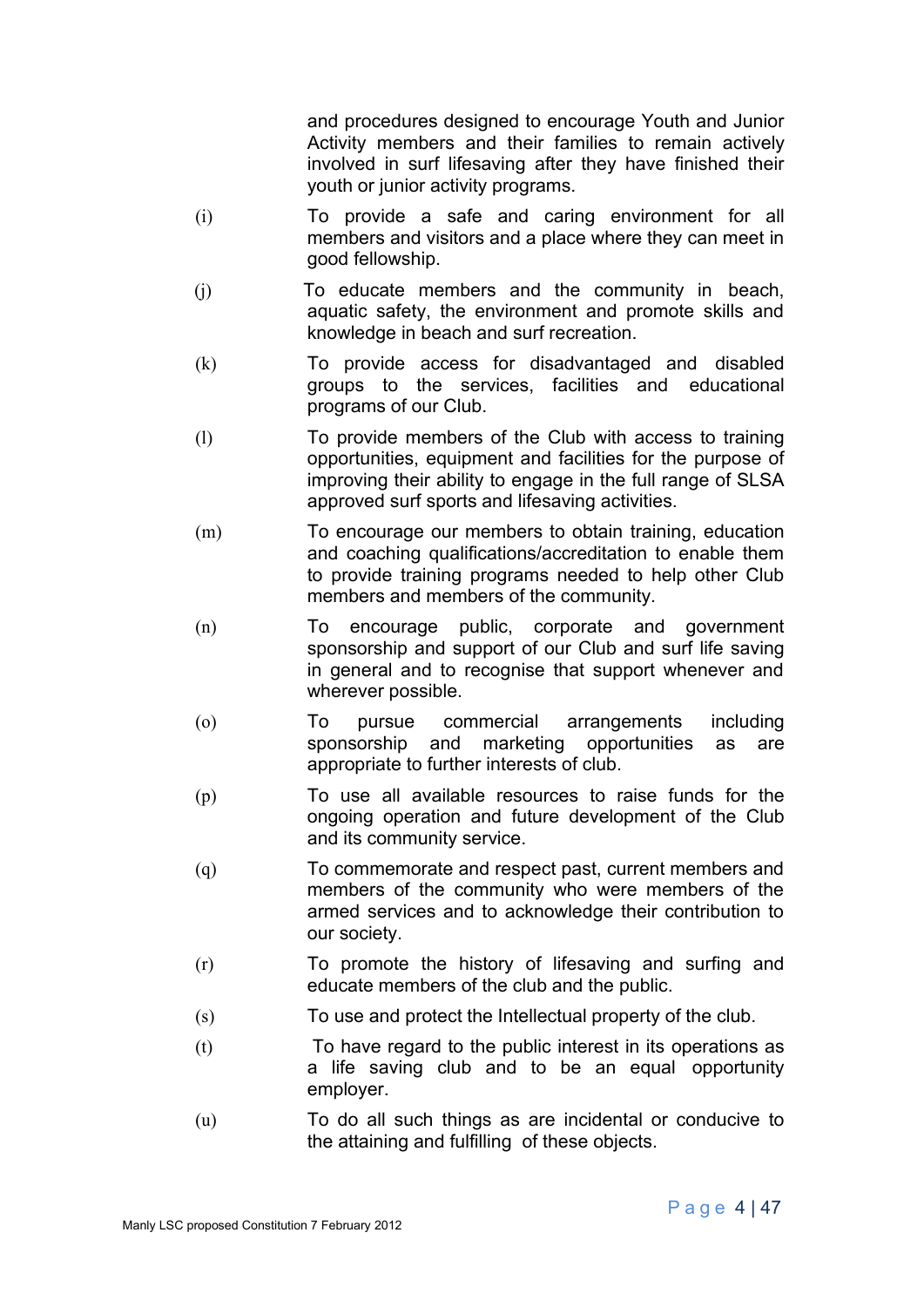# **4. Club Identification, Colours, Cap, Costume, Club Blazer and Logo**

- (a) The Club colours shall be dark blue and sky blue.
- (b) The Club cap shall be a sky blue cap and should be worn in all competition or lifesaving award qualifications where a cap is required. It should also be worn at any presentation ceremony held following competition at the Branch, State, Nationals or World Lifesaving Events.
- (c) The Club costume shall be dark blue with sky blue emblem on the front and sky blue writing containing the words "MANLY" on the backside of the costume.
- (d) The Official Club logo or emblem shall be as depicted below in this subparagraph



- (e) The Club logo or emblem shall be worn only by members of the Club or as annually authorised by the Board, such authorisation also includes the use of the logo or emblem in any way or on any medium.
- (f) The Club blazer shall be dark blue with the Club logo / emblem on the left breast pocket in sky blue. Where a Club Honour Badge is awarded, this Badge including laurel wreath may be substituted for the Club Badge.
- (g) The logo, sky blue cap and words "Manly Life Saving Club" or "Manly Nippers" are part of the intellectual property of the Club.
- (h) From time to time and at least annually the Board is to authorise the use of other logos or emblems that are representative of the Club or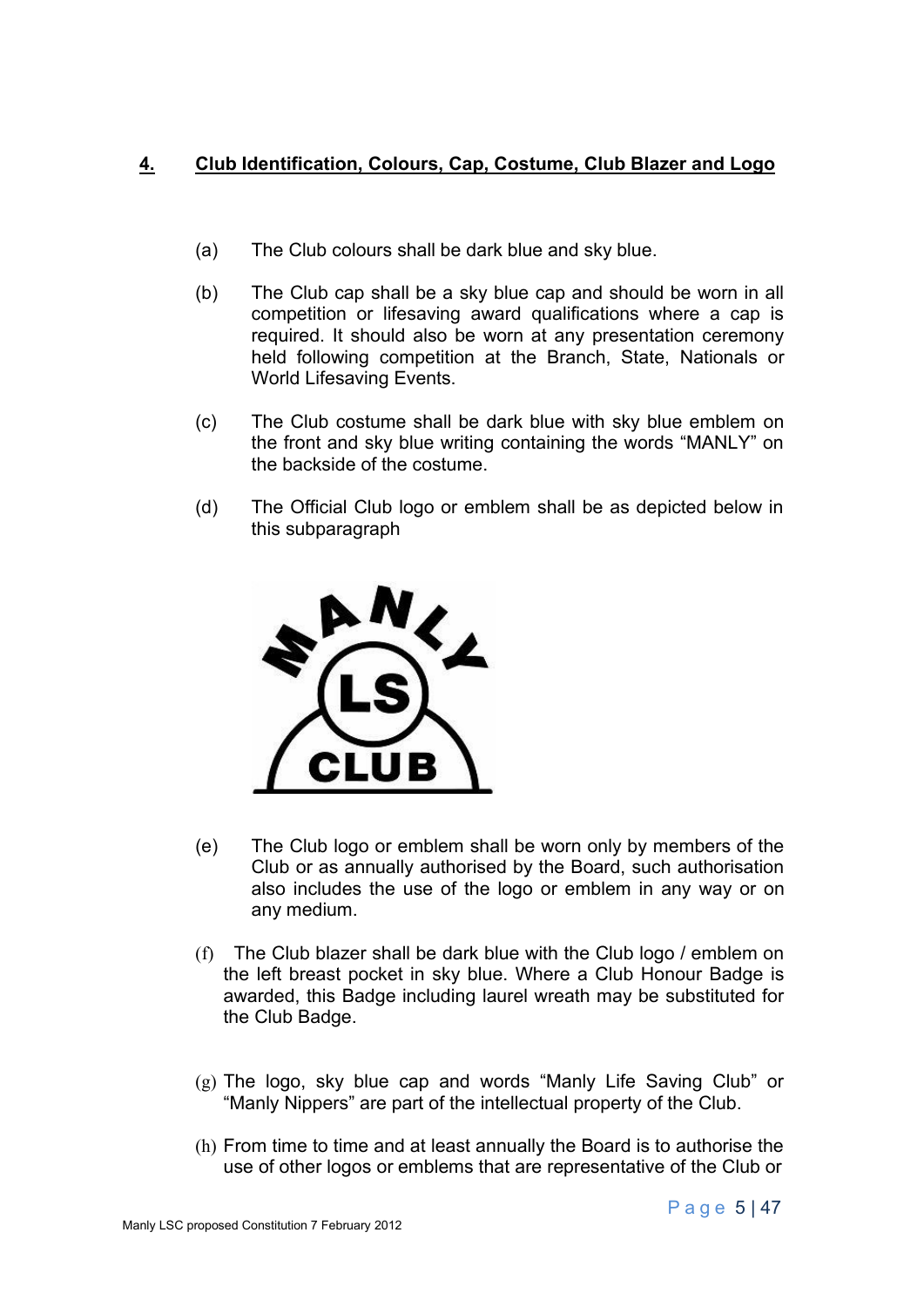if not a logo or emblem, the use contains the words "Manly Life Saving Club" or "Manly Nippers".

#### **5. Definitions**

For the purposes of this Constitution –

"the Act" means the Associations Incorporation Act 1984 or any similar legislation regulating the operations of incorporated associations.

"The Board "or "Board of Directors" or "Board" means the body managing the club and consisting of the Directors under rule

"By-law" means a by-law issued by the Board in the exercise of its authority to manage the affairs of the Club made under rule .

"Club" means Manly Life Saving Club Incorporated

"Committees" shall include where stated the Board, Standing Committees, Junior Activity Committee, and any other committee of the club appointed or constituted by these rules or a by-laws.

"Committee meetings" shall include meetings of the Board, Standing Committees, Junior Activity Committee, and any other committee of the club appointed or constituted by these rules or by-laws. They do not include Annual General Meetings, General or Special General Meetings of the Club.

"Constitution" means this Constitution of the Club and its rules.

"Director" is a member of The Board.

"Dispute" means a grievance held by a member of the Club, but does not include any grievance about any decision of the Board , a decision of the members made at any Special, General or Annual General meeting or the provisions of any By-law that may be issued.

"Financial member" means that the member has paid all monies outstanding to the Club for his/her class of membership, including membership fees, locker fees and storage fees. For the sake of clarity a Financial member is able to vote at an Annual General Meeting as long as the member has paid prior to the AGM the membership fee for the upcoming season applicable to their category of membership.

"Junior Activities" means Manly Life Saving Club Junior Activities where members aged between 5 years and 14 years are educated and trained in surf life saving, surf safety, surf sports in a friendly and social environment. It also includes their parents, guardians and responsible persons, age managers, coaches and office holders of the Junior Activities Committee.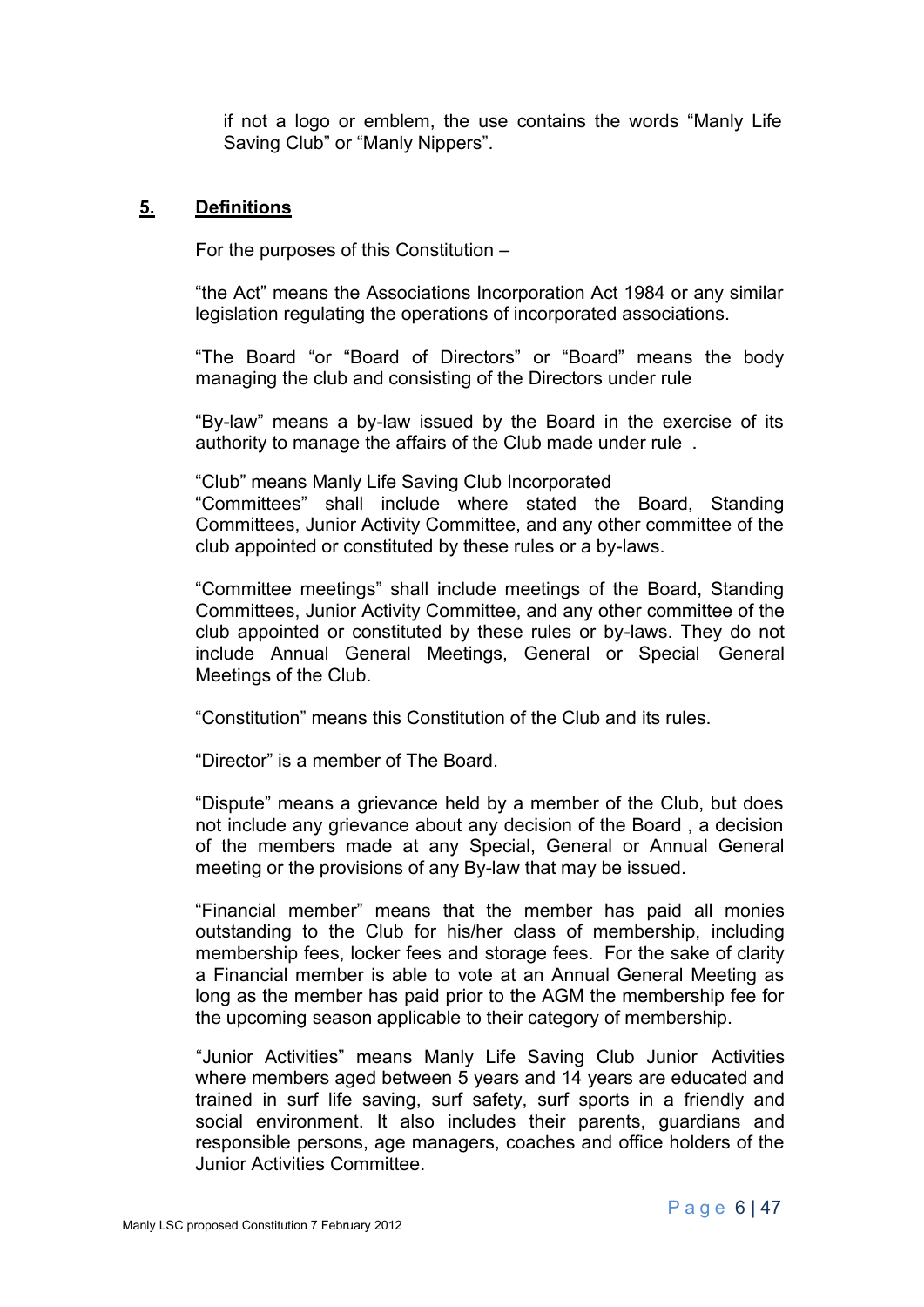"Junior Activities Committee" means the committee that oversees the conduct and co-ordination of all matters relating to Junior Activities and is responsible to the Board and reports through its Chairman to the Board.

"Meeting of the members" means the Annual General Meeting, a general meeting or a Special meeting

"Member of good standing" means a Financial member of any category of membership and where applicable to that membership is up to date with all patrol requirements.

"MLSC" means Manly Life Saving Club Incorporated.

"Public Officer" means the person undertaking the duties of Public Officer as defined by the Act.

"Rules" means the provisions of the Constitution

"SLSA" means Surf Life Saving Australia Limited or as it may be constituted from time to time

"SLSNSW " means Surf Life Saving New South Wales Incorporated or as it may be constituted from time to time

"SNB" means Surf Life Saving Sydney Northern Beaches Incorporated or as it may be constituted from time to time

"Standing committees" mean permanent committees of this club subject only to change of office holders when that occurs in accordance with these rules.

"Surf Sports Competition" means activities defined as surf sports from time to time by the SLSA

#### **6. Membership**

Any individual must apply in writing on a membership application form to be a member of the Club. The Board shall determine whether or not to approve an application or re-application for membership. The Board is not required to supply reasons for approval or rejection of an application however is to advise the applicant the result of the application.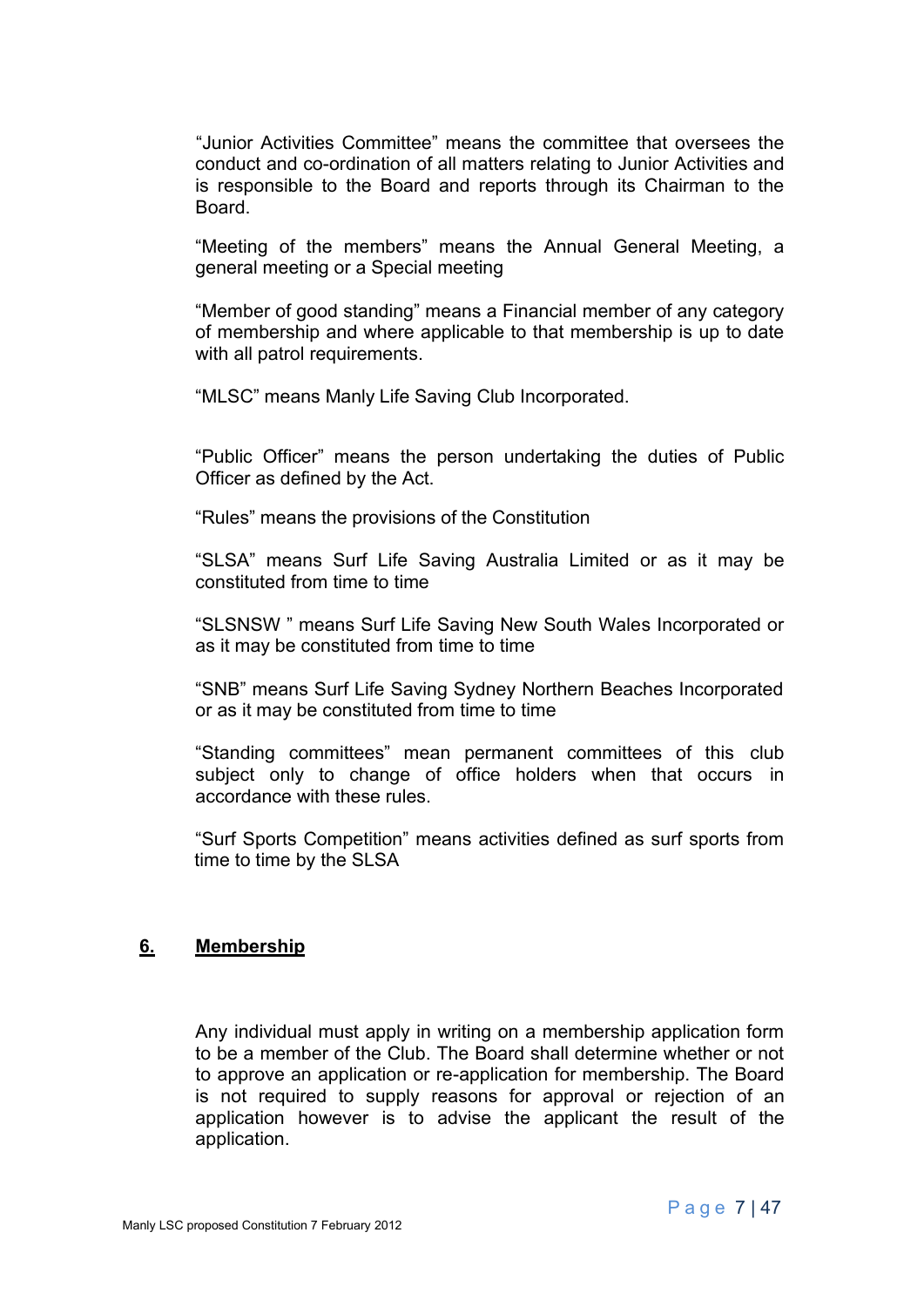Membership categories (including relevant qualifications and requirements) shall be in accordance with the requirements of SLSA and include the following:

#### **Active Members**

Shall consist of Senior, Junior and Cadet members.

Senior members shall be of the age of 19 years and upwards as at midnight on the 30th of September in each year.

Junior members shall be of the age of 16 years as at the  $30<sub>th</sub>$  of September and up to Senior member qualifying age.

Cadet members shall have attained the age of 14 years as at the 30th of September of the current year and as at the  $30<sup>th</sup>$  September in any year is younger than 16 years and has not obtained their bronze medallion. He/she must also have obtained or is in training to obtain the relevant SLSA award for members of this age group.

All active members must pass the requirements of the annual proficiency test as required by the SLSA.

#### **Active Reserve Members**

Active Reserve Membership may be granted by the Board to Senior Active members who have satisfactorily completed at least eight (8) years service of Patrol and Club obligations from the gaining of the Surf Bronze Medallion, and shall have attained the age of twenty four (24) years. Such service must be completed with an SLSA affiliated club.

All active reserve members must pass the requirements of the annual proficiency test as required by the SLSA.

Active Reserve members may be called upon to perform patrol duties or placed on a patrol roster at the discretion of the Club Captain or Deputy President Lifesaving.

In exceptional circumstances the Board may grant Active Reserve Membership irrespective of years of service but subject to age requirements of the SLSA.

#### **Award Members**

Award Membership may be granted to persons who hold an SLSA award of one or more of the following designations:-

Radio Award Resuscitation Award Advanced Resuscitation Award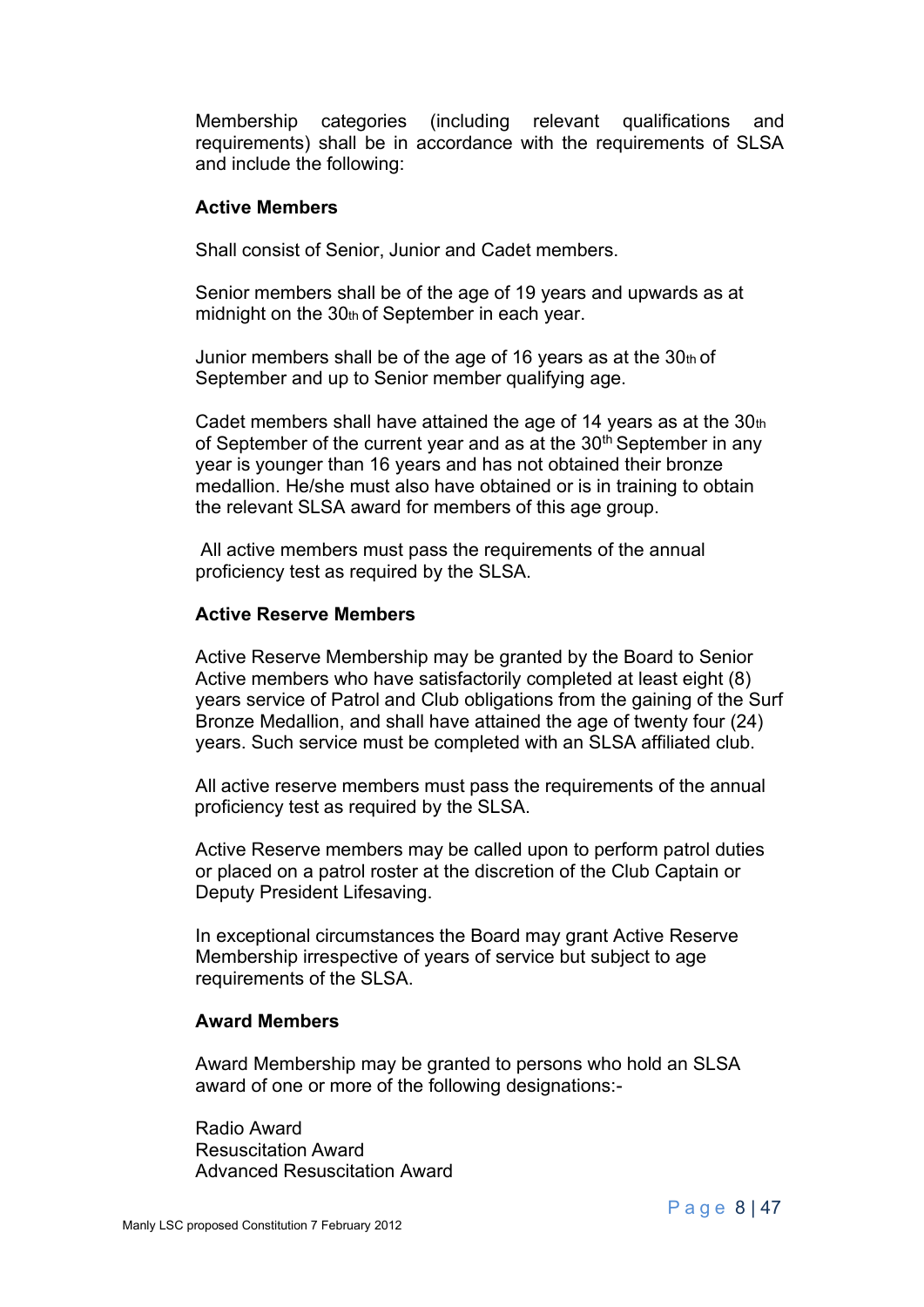First Aid Certificate

Or at the discretion of the Board any other Award acceptable to SLSA

Such members shall be called upon to perform patrol duties, rostered on patrols and /or other Club obligations within the scope of their award qualifications.

#### **Absentee Members/Leave of absence**

Active Members unable to temporarily fulfill their obligations to the Club may apply in writing with full details to the Board. The Board its discretion may grant leave of absence to the member and depending upon the circumstances, the length of absence , patrol hours record and any arrangements made to perform patrol hours outside the period of absence. The Board will also determine at the end of the season if a year of service is to be awarded to the member. The usual membership fees will apply.

#### **Associate Members**

Associate Membership may be granted by the Board to persons irrespective of whether they hold an SLSA award. The applicant must be of the age of 40 years and upwards unless the Board considers special circumstances prevail.

There shall be a limit of one hundred and fifty (150) Associate members at any one time.

Such members shall be called upon to assist around the club clean ups and general maintenance, events and functions.

An Associate member shall have a joining and/or annual membership fee substantially greater than fees for other categories of membership.

#### **Honorary Members and Patrons**

May be appointed at the discretion of the Board for the current season only and shall include the Mayor of Manly and the State and Federal Members of Parliament for the Manly area.

#### **Gold Overseas Members**

Memberships may be granted to persons who do not reside in Australia or who are rarely in Australia but seek to be associated with MLSC and use the facilities. A premium membership fee for this category will be set by the Board.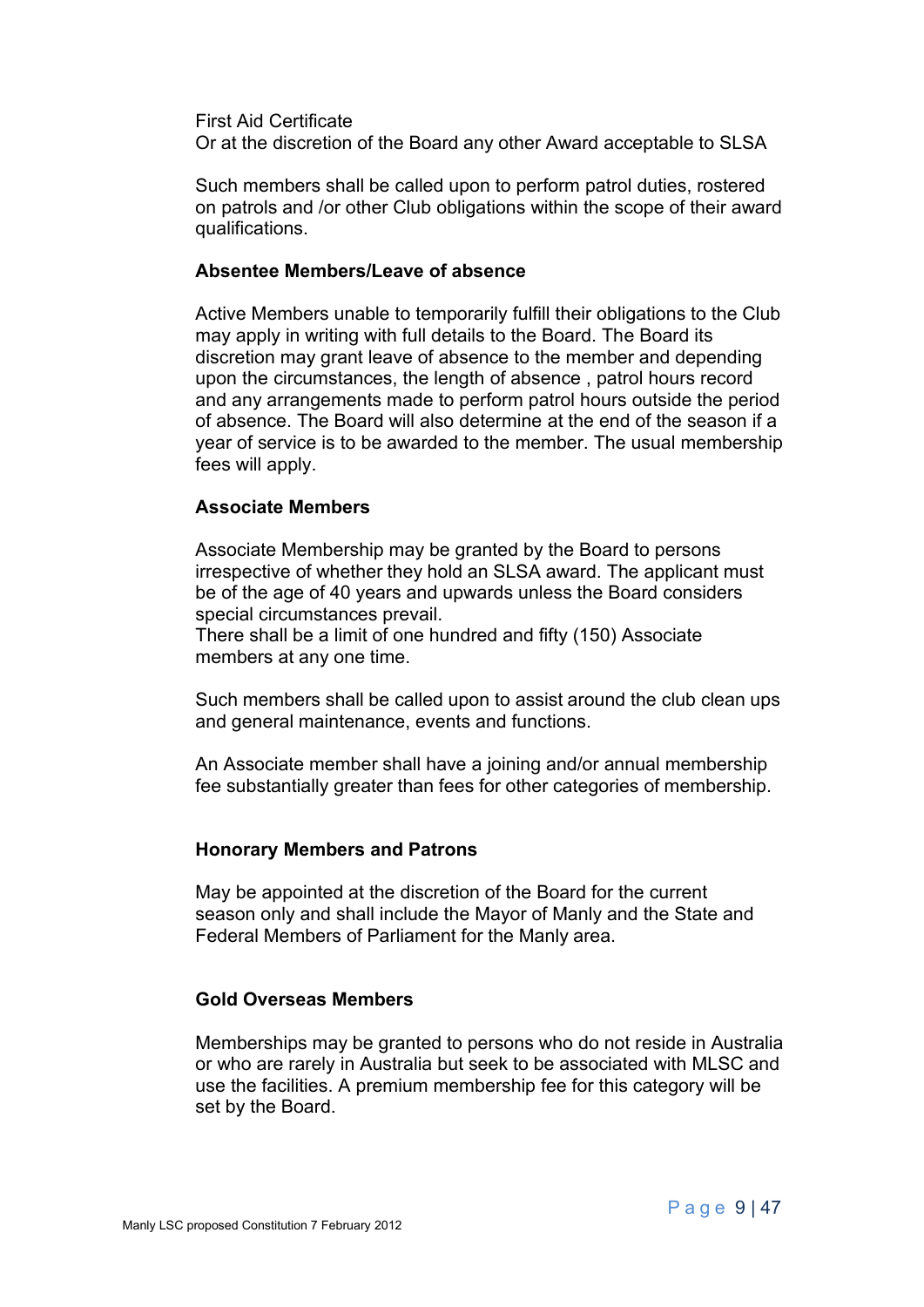#### **Armed Services Members**

In recognition of the contribution that MLSC members have made to and continue to make within, the Armed Services, any current member of MLSC who is on active duty or is precluded, due to service from attending patrols may be granted an exemption from patrols for the period during which they are unavailable. To be granted this exemption they must make an application to the Board and be a member of good standing. The Board at its discretion depending upon the circumstances may also grant a year of service.

#### **Life Members**

Life Membership is granted by the membership of the Club at the Annual General Meeting Life Members have all privileges of membership.

See rule 22 for criterion and process of granting Life Membership

#### **Long Service Members**

Long Service membership may be granted by the Board to members who have completed ten (10) years Active or to members who have completed eight (8) years of Active service plus four (4) years Reserve Active. Such members shall be exempted from all patrol obligations and may be eligible for other special privileges of membership as may be provided in the

Constitution and By-laws.

In exceptional circumstances the Board may grant Long Service Membership to a Reserve Active member irrespective of the number of years served as an Active Reserve.

#### **Junior Activity Membership**

(i) A Junior Activity ("Nipper") member shall be a person who is a minimum age of five (5) years up to a maximum of thirteen (13) years as at the 30 September in the year of membership.

(ii) Junior Activity members shall be required to gain the relevant qualifications for their particular age group as determined by SLSA.

#### **Junior Activity Parents Membership**

Shall be persons who assist in the running of the Junior Activity, their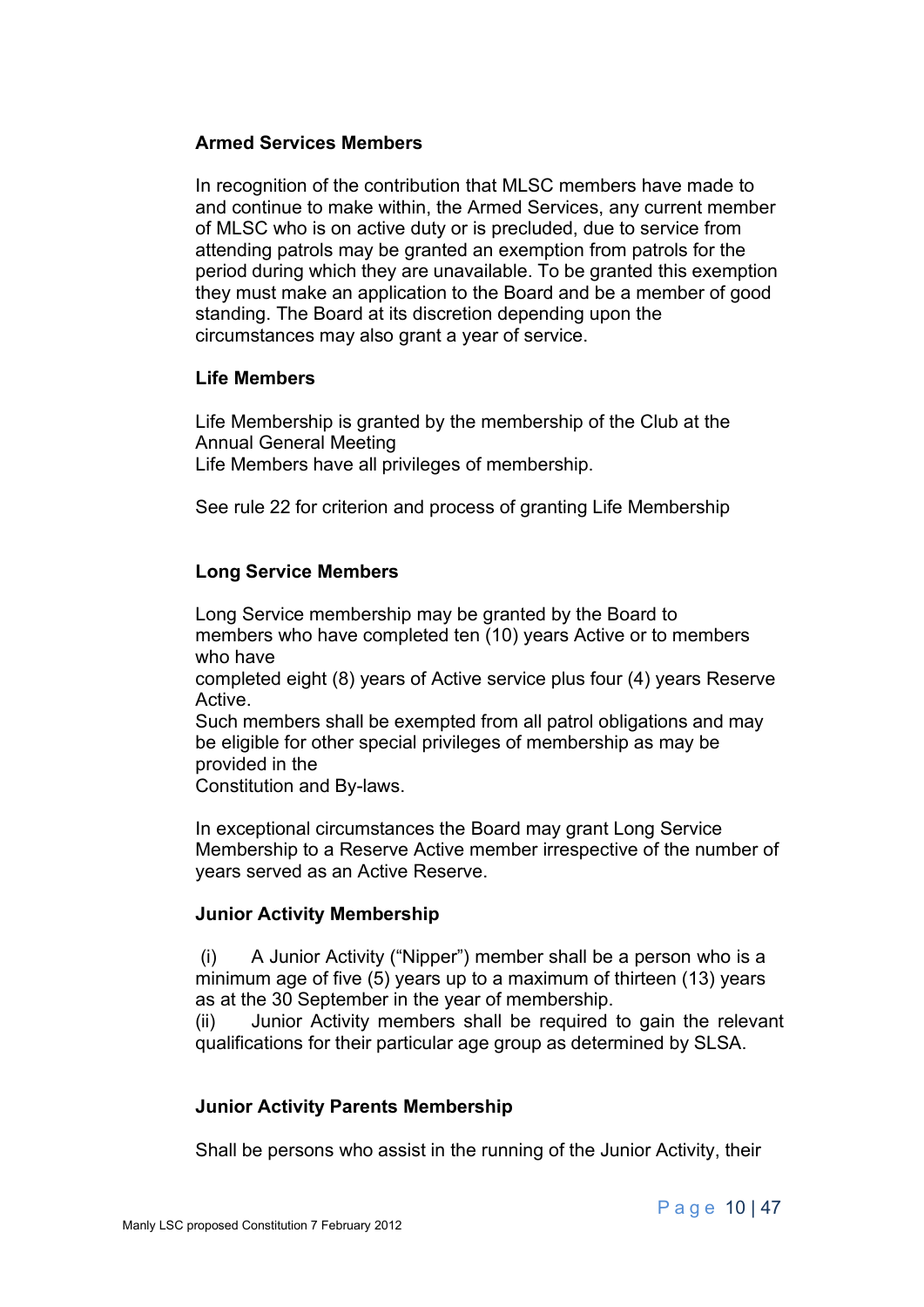Membership shall be endorsed each year by the Junior Activity Committee and the Board.

### **Probationary Membership**

Probationary membership is any person within the time period of having lodged their application for membership and gaining an award. This membership will be reviewed and terminated if in the opinion of the Chief Instructor or the Board, not enough effort is being put into the training for the award.

# **7. Membership fees and other fees.**

- (a) Members of all membership categories, with the exception of honorary members and life members, must renew their membership by payment of the fees (including any outstanding monies due to the Club) for the new season.
- (b) On the recommendation of the Finance Committee, the amount for membership fees and any other fees deemed necessary including but not limited to gym fees, joining fees, penalty fees, award fees, storage fees, locker fees and age discounts for the next season shall be as determined by the Board at the March Board Meeting of the outgoing season. Within 7 days this determination must be distributed to the membership and any protests or objections are to be lodged with the secretary by the  $7<sup>th</sup>$  April each year and they are to be heard and determined by the Board no later than the  $14<sup>th</sup>$  April each year, following which the Board will reconsider the membership fees and any other fees and if appropriate further determine the same.
- (c) The board will then make a By law in accordance with this constitution setting out the Membership Fees and any other fees for the forthcoming season the details of this By law shall then be distributed to Club members.
- (d) The Junior Activity Committee may make recommendations to the Finance Committee in relation to fees to be paid by Junior Activity members for the next season and these recommendations should be received by the Secretary on or before the 1<sup>st</sup> March each season. Upon recommendation of the Finance Committee the Board will determine the relevant fees in accordance with sub para (b) above.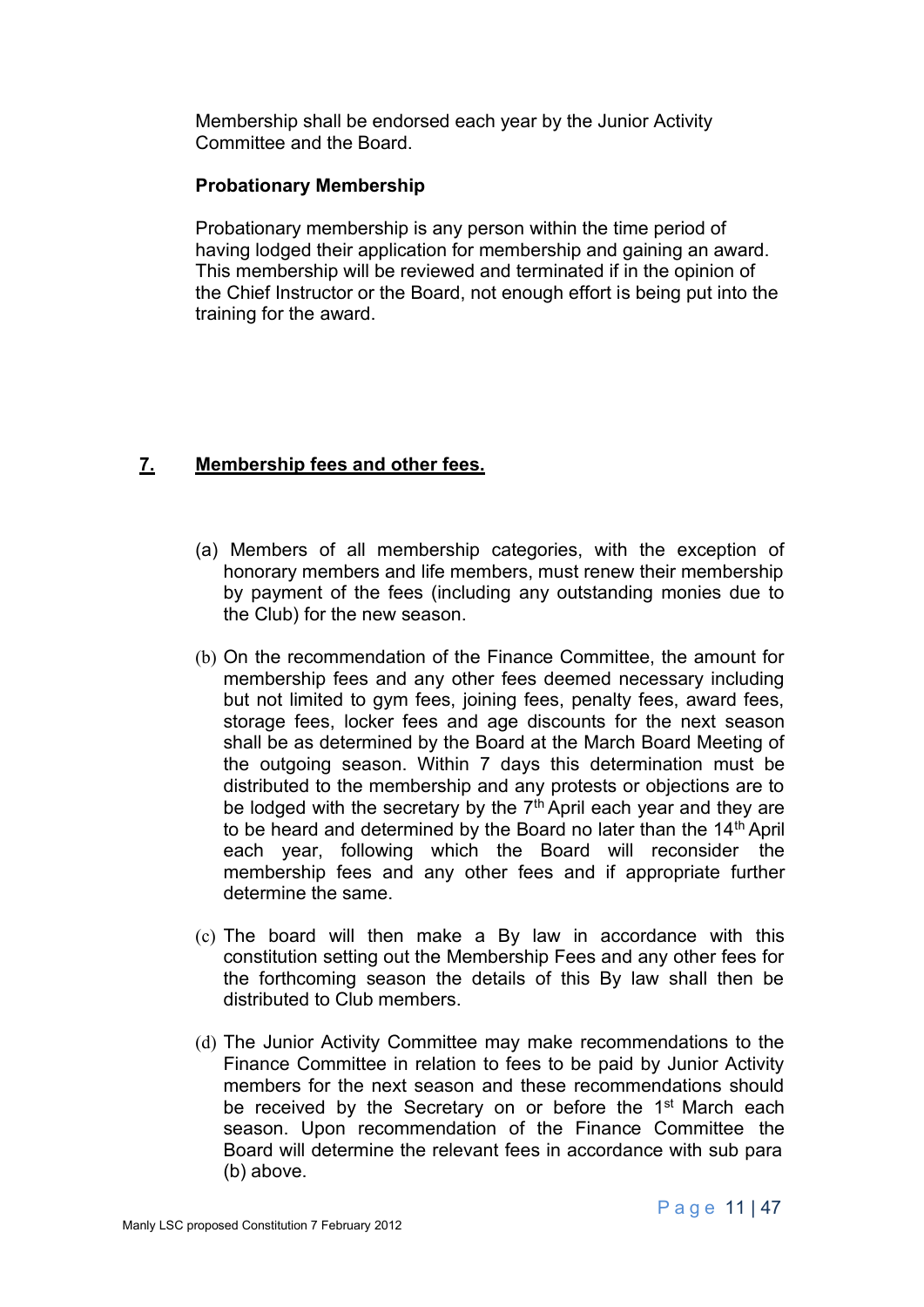- (e) Fees for membership renewal become due and payable from 1 May in each year and must be paid in full before 1 October in that year.
- (f) The Board may determine that membership fees paid after 1 September may be subject to a penalty fee.
- $(g)$  If the fee for membership renewal is not paid by the 30<sup>th</sup> October of the year in which it fell due or other time stipulated by the SLSA, the membership will lapse.
- (h) Membership fees for new members must be paid at the time the application for membership is made.
- (i) A person who is known to be unfinancial or excluded in any way from another club affiliated within SLSA cannot be accepted as a member of the Club. Under exceptional circumstances the Board may waive this provision.
- (j) A member whose membership has lapsed by virtue of sub-clause (g) above can rejoin and pay current joining fee. Under exceptional circumstances the Board may waive this provision.

#### **8 Effect of Membership**

On becoming a member of the Club, members –

- (a) are bound by and must comply with these Rules, Club By-laws that may be in force from time to time and, where applicable, the SNB Constitution and Regulations, the SLSNSW Constitution and Regulations, the SLSA Constitution and Regulations and the Act,
- (b) are subject to the jurisdiction of SNB, SLSNSW and SLSA,
- (c) are subject to a limited liability in respect of the Club;
- (d) undertake to contribute to the assets of the Club in the event of it being wound up, including the costs, charges and expenses incurred in winding up the Club, such contribution not to exceed the amount of any outstanding membership fees owed by the individual member
- (e) are entitled to all benefits, advantages, privileges and services of Club membership to which their membership entitles them.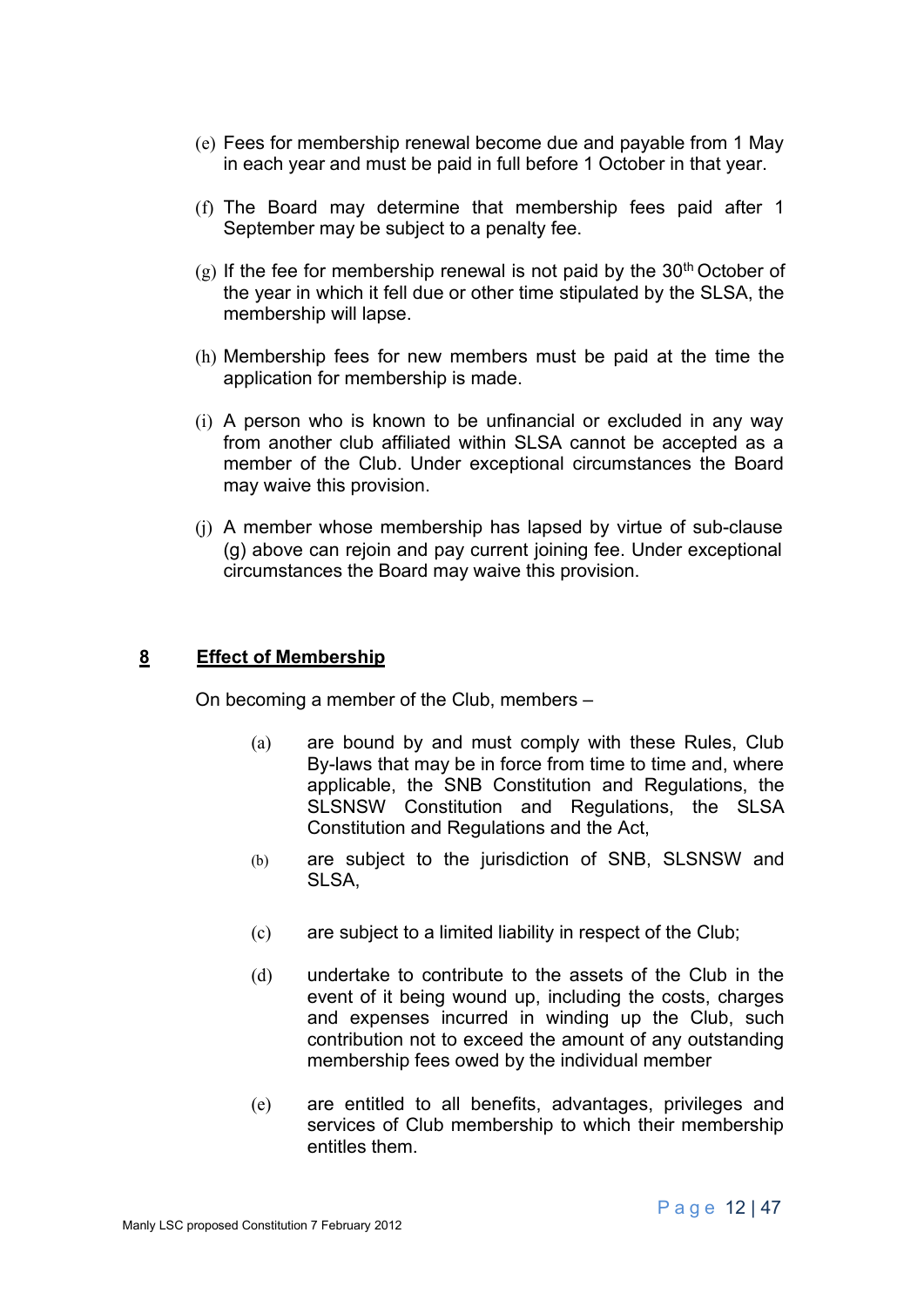#### **9 Cessation of Membership**

- (a) A member having paid all arrears of fees payable to the Club may resign or withdraw from membership of the Club by giving notice in writing to the Secretary of his resignation or withdrawal.
- (b) A member who ceases to be a member, for whatever reason, shall forfeit all rights in and claims upon the Club and its property and shall not use any surf lifesaving equipment or other property of the Club including Intellectual Property. Any club documents, records or other property in the possession, custody or control of that member, including records held in electronic form shall be returned to the Club immediately and deleted from any personal or work computer.
- (c) In the event of cessation of membership there shall be no entitlement to refund of fees paid by the member.

#### **10 Register of members**

- (a) The Secretary of the Club must establish and cause to be maintained a register of members of the Club specifying the name and address of each person who is a member of the Club together with the date on which the person became a member.
- (b) The register of members is to be maintained in accordance with any requirements that may be stipulated by the SLSA.
- (c) The register of members must be kept at the Club house and must be available for inspection (or a copy of it), free of charge, by any member of the Club at any reasonable hour.
- (d) Access to the register of members must not be provided to any person for commercial purposes.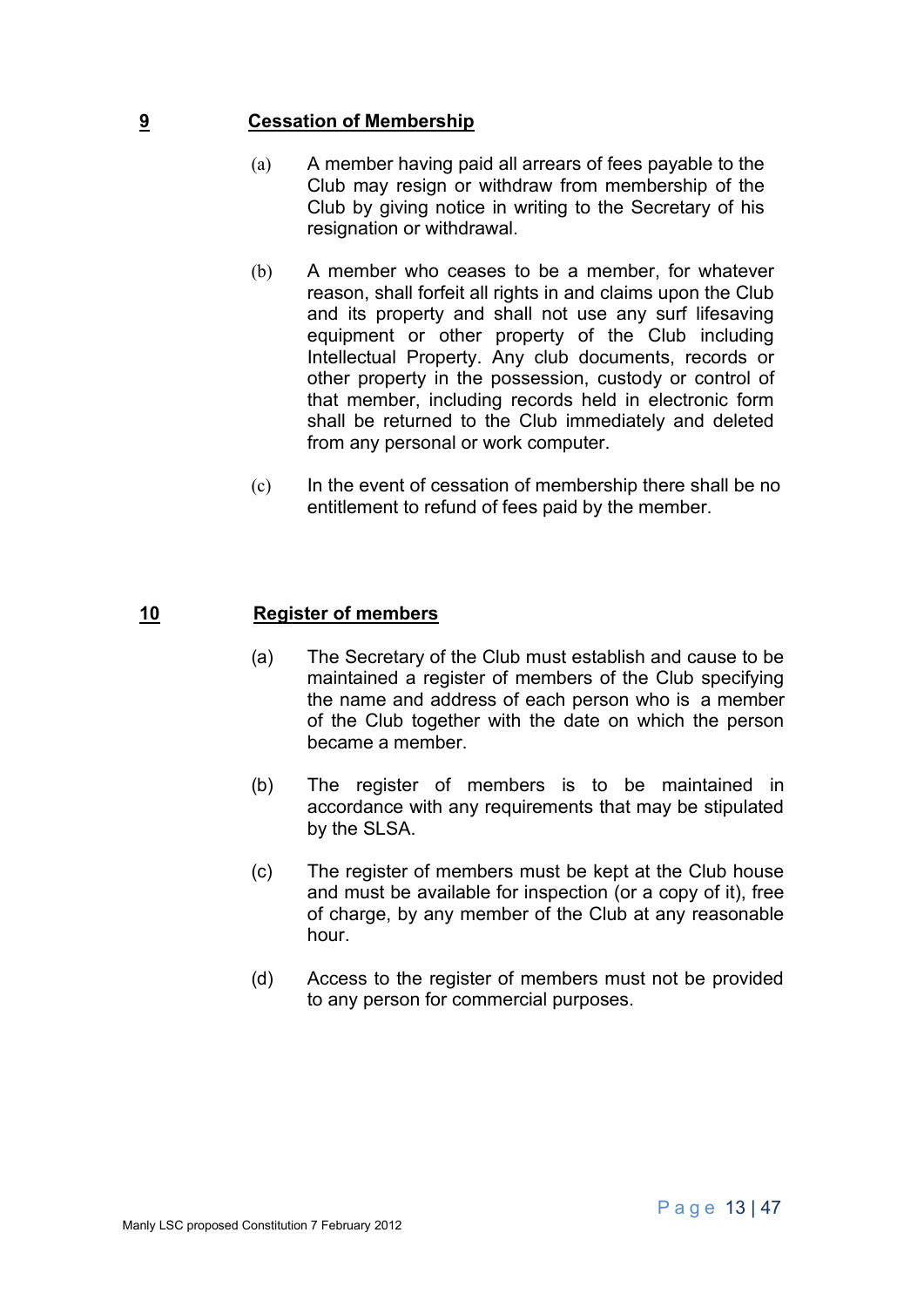# **11 The Board.**

- (a) The Board shall be responsible for the management of the Club and shall consist of the following Directors.
	- (i) The President
	- (ii) Deputy President Lifesaving
	- (iii) Deputy President Competition
	- (iv) Deputy President Junior Activities
	- (v) Club Captain
	- (vi) Secretary
	- (vii) Public Officer
	- (viii) Treasurer
	- (ix) Life Member
	- (x) Director Education
	- (xi) Director Risk
	- (xii) Director Water Sports
	- (xiii) Director Beach Sports
	- (xiv) Director Special Events
	- (xv) Director Members Services and Youth
- (b) All members of The Board shall be members of the Club.

(c) They shall undertake their duties on a voluntary basis and shall not be paid any salary, wage or other remuneration other than out of pocket expenses except in the circumstances set out in paragraph 26 (p) of these rules.

#### **12 Powers of the Board and Management of the Club**

The Board shall have the power to –

- (a) Manage and conduct the affairs of the Club in accordance with the Objects of the Club, these Rules, By-laws and any relevant legislation.
- (b) Elect or appoint sub-committees to assist the efficient running of the Club or specific section as it sees fit.
- (c) Negotiate, approve and enter into contracts, agreements, leases and other legally binding documents which it believes to be in the interests of the Club
- (d) Expend the funds of the Club, as it deems expedient in the interests of the Club.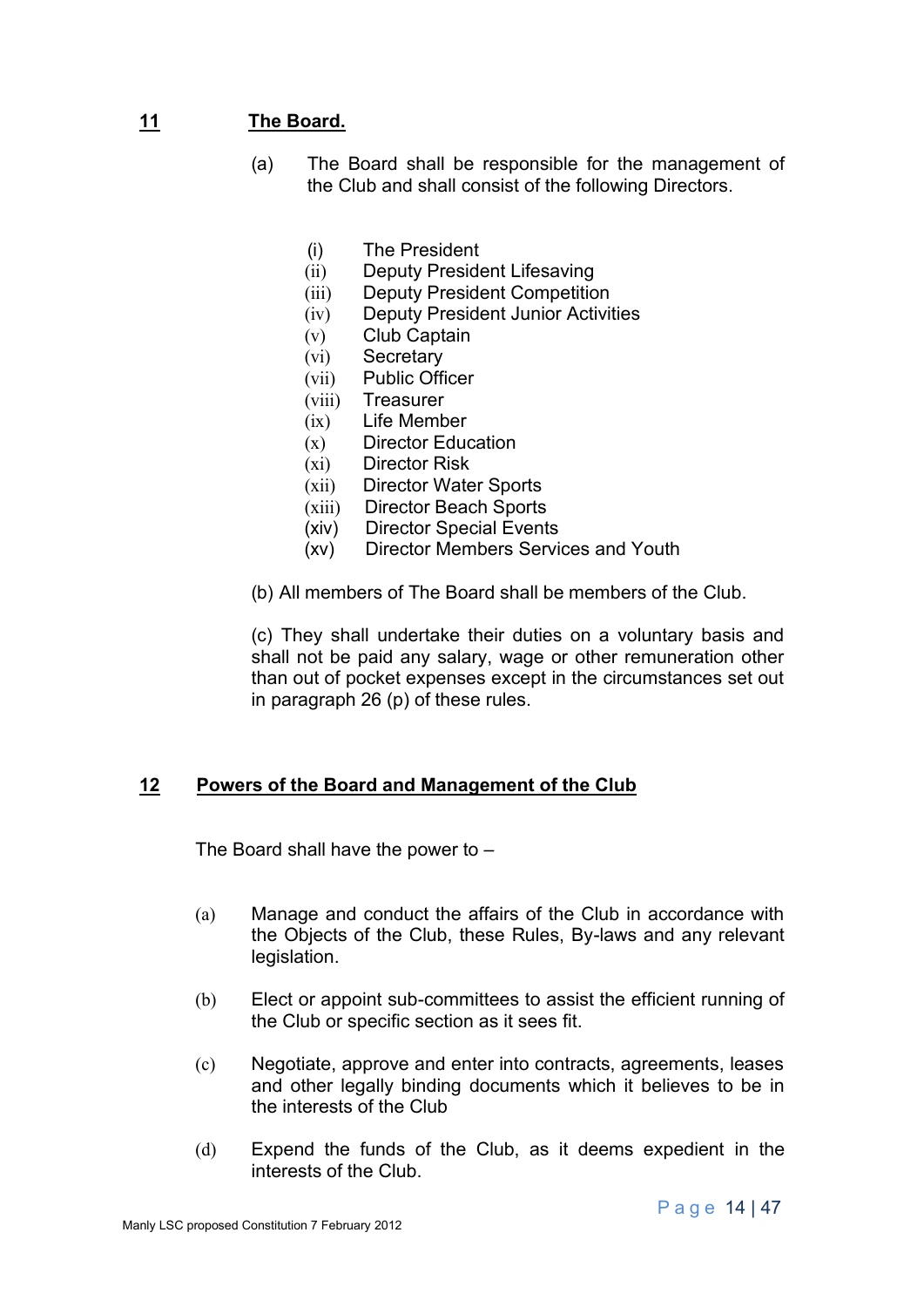- (e) Approve of the amount and nature of any sponsorship obtained for the benefit of the Club
- (f) Approve of the amount and nature of any sponsorship obtained for the benefit of its members or any section of its members where the sponsorship has been procured as a result of an association with the Club.
- (g) Determine which bank, credit union or building society account any monies received shall be deposited into on behalf of the Club.
- (h) To seek the advice or assistance of individual members on any matter it deems appropriate.
- (i) Determine the eligibility criteria or guidelines for admission as a member of the Club and the criteria or guidelines for Distinguished Service and Life Membership following recommendations from the Life Membership group.
- (j) To take any action not otherwise inconsistent with these Rules that may be approved of by a majority vote of those Directors present at a Board meeting and is within the objects of the Club.
- (k) To exercise such powers, functions and duties that may be provided for by these Rules.
- (l) To employ persons or contractors where required for the proper administration of the Club and pursuance of its objects, approve of their appointment, dismissal, remuneration and duties.
- (m) To lease properties and assets of the Club to third parties subject to advice of the Finance Committee.
- (n) To pass resolutions if circulated by electronic means provided a majority of the Board agrees to such a resolution. Any resolution so passed is as effective as if it were passed at a Board meeting.
- (o) To ensure operation of the "Australian Surf Museum" (Museum) within the Club environs, an educational facility, as well as an historical facility, and to appoint a sub committee known as the "Museum Management Committee "for the operation of the Museum that is answerable to the Board and to: (i) receive recommendations from the Heritage Committee, through the Heritage Trustees regarding the operation of the museum;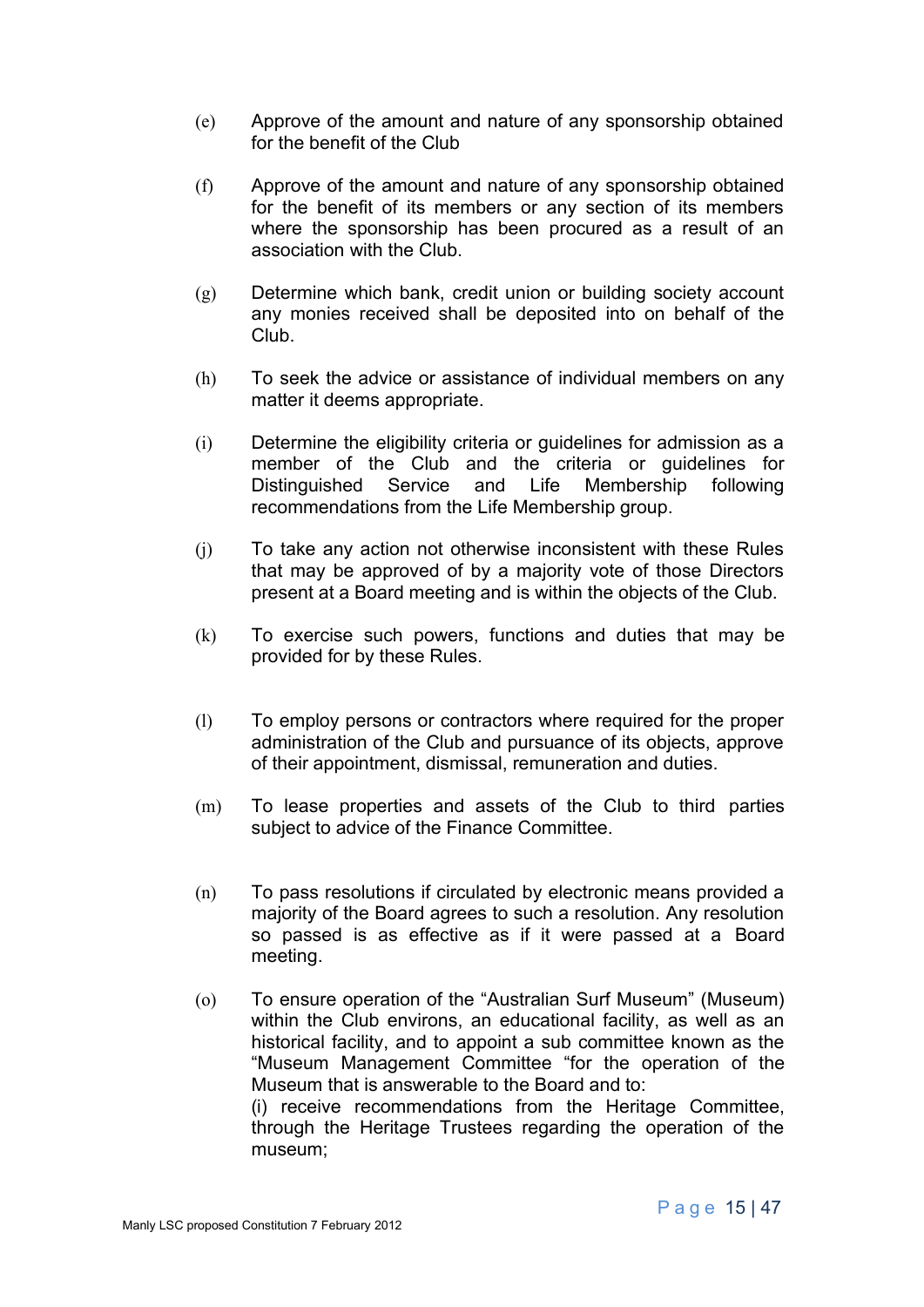(ii)to ensure that the Museum is operated in a businesslike manner and that any distribution of profits is to be divided between the Club and the future preservation, procurement and display of club and beach culture and historical materials. (iii) To ensure that the ownership and management of the museum remains with the Club.

(p) To formulate, issue, adopt, interpret and amend or rescind such By-laws for the proper advancement of its objects and management and administration of the Club as it thinks necessary or desirable from time to time.

## **13. By-laws**

- (a) All By-laws made under this clause shall be binding on the Club and members of the Club.
- (b) The Board is able to issue By-laws in respect of any matter authorised by the Rules or not otherwise dealt by the Rules.
- (c) A By-law made by the Board shall not be inconsistent with these Rules and in the event of any inconsistency, these Rules shall prevail.
- (d) The Secretary shall keep a record of all By-laws issued.
- (e) Within 14 days of the date of the By-law/s the By-law/s shall be made known to the members of the Club by posting on the notice board, general email to members and by such other means as the Board may determine.

#### **14. Meetings of The Board**

- (a) At the commencement of each season the in-coming Board:
	- (i) shall convene within thirty (30) days of the Annual General Meeting to fill any official position not filled at the AGM.
	- (ii) discuss for appropriate action to be taken any matters referred to it from the AGM.
	- (iii) on the recommendation of the Deputy President Lifesaving and the Club Captain must the review the By-law that relates to the Patrol obligations of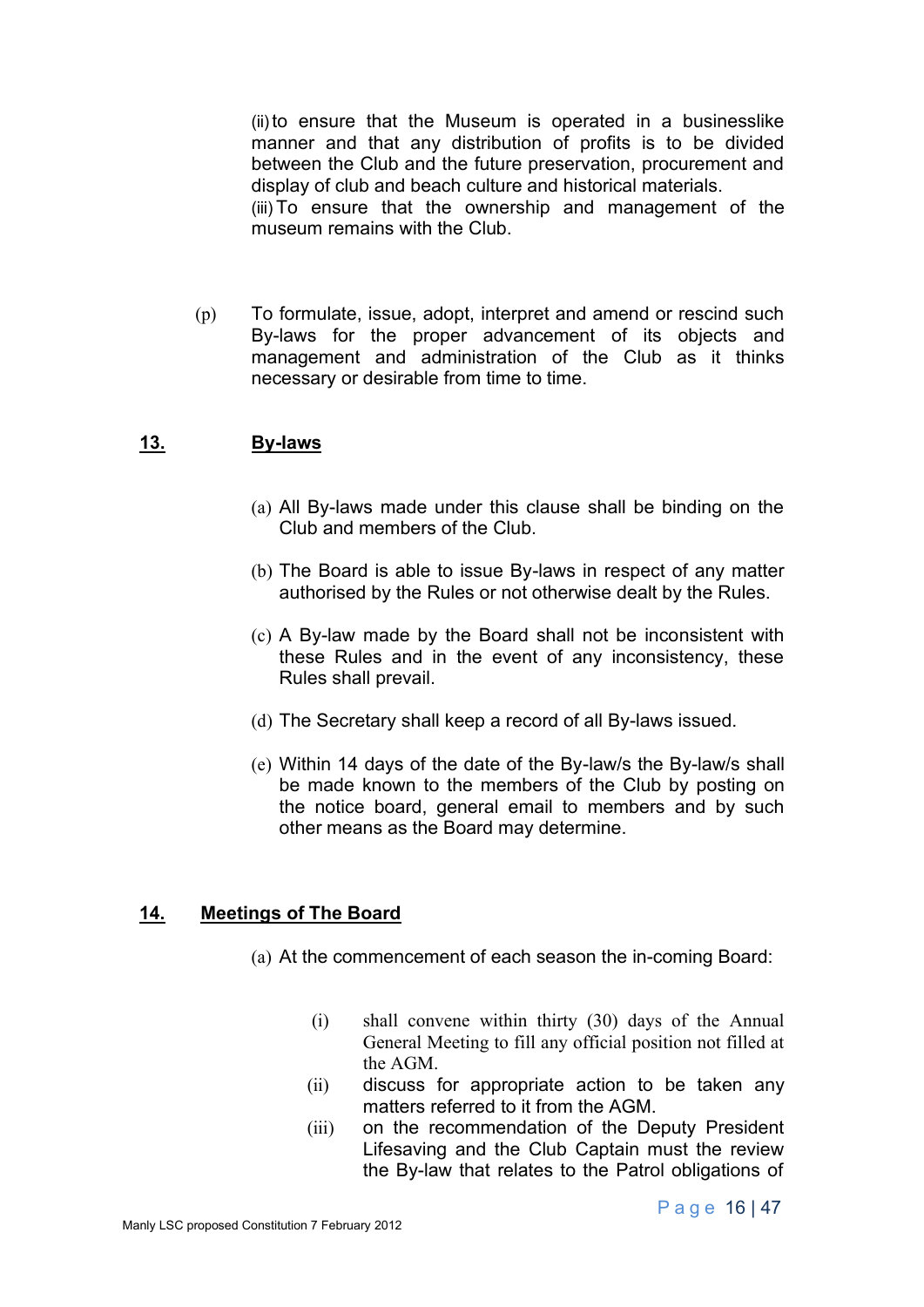the members prior to the commencement of each season. The Patrol obligations shall be distributed to each patrolling member prior to the season and displayed on the notice board.

- (iv) before the commencement of the patrol season the Board shall review all By-laws then in force to determine whether they shall remain in effect or be rescinded or amended. For this purpose the Board may appoint a Rules committee consisting of appropriately experienced persons, including at least one Life Member that shall report directly to the Board.
- (b) The members of The Board must meet at least once per month at a time to be determined by The Board and unless otherwise determined by The Board, meetings will be held where possible in the Manly Surf Pavilion.
- c) Directors with a designated area of responsibility must use their reasonable endeavours to provide a report to the Board for consideration prior to the meeting being held. In addition, the Director, Chairperson Junior Activities or in his/her absence his/her delegate is to provide an up-todate monthly financial statement relating to the Junior Activities.
- (d) The means for distribution of the reports shall be as determined by the Board.
- (e) Members of The Board must use their reasonable endeavours to be properly briefed prior to any meeting so as to ensure a smooth flow of business at the meeting.
- (f) A meeting of The Board may be held where one or more of the Directors is not physically present at the meeting, provided that all persons participating in the meeting are able to communicate with each other effectively, simultaneously and instantaneously whether by means of telephone or other form of communication.
- (g) Any five (5) Directors of The Board may exercise any of the functions of The Board on urgent matters at any time and must report their action to the next meeting of The Board.
- (h) If a member of the Board is -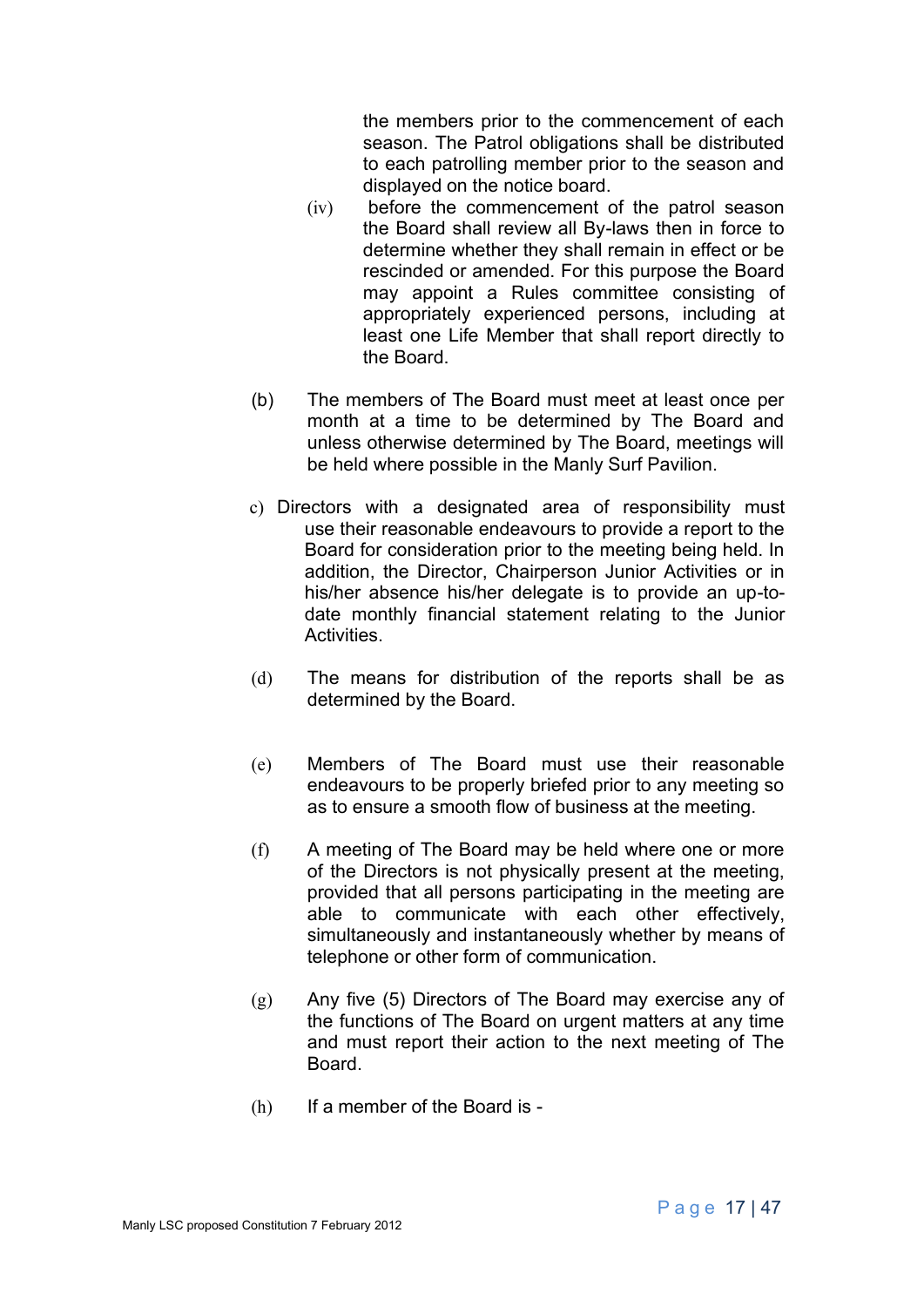- i. absent from three (3) consecutive Board meetings during his or her year in office and
- ii. after being asked to do so, fails to satisfy the Board there is an acceptable reason for the absence, and
- iii. leave of absence has not been granted to that Board member by the Board

his or her position may be declared a casual vacancy by a majority vote of the Board.

- (i) attendance at a meeting by a Director in accordance with (f) of this rule is not to be counted as an absence.
- (j) Minutes of Board meetings must be displayed on the Club noticeboard. Where space permits any associated reports should also be displayed. Copies of the minutes (with or without associated reports) will also be made available to club members from the club office or by such means as may be determined by the Board.

## **15. Procedures for all Committees of the Club including meetings of the Board**

- (a) The majority of directors or committee members will represent a quorum at any committee meeting held with the exception of a Life Members meeting. For example if there are 12 members of a committee then 7 will represent a quorum.
- $(b)$  If a quorum is not present thirty (30) minutes after the time for which The Board or committee meeting was called, the meeting shall stand adjourned for one (1) week.
- (c) A casual vacancy on The Board or a Committee will arise if the member –
- (i) dies,
- (ii) ceases to be a member of the Club,
- (iii) resigns office by notice in writing given to the Secretary,
- (iv) is removed from office pursuant to these Rules,
- (v) becomes a mentally incapacitated person,
- (vi) becomes an insolvent under administration within the meaning of the Commonwealth Corporations Act 2001.
- (vii) Is convicted of an indictable offence.
- (viii) and in the case of the Public Officer only, the Public Officer ceases to be a resident in the state of New South Wales.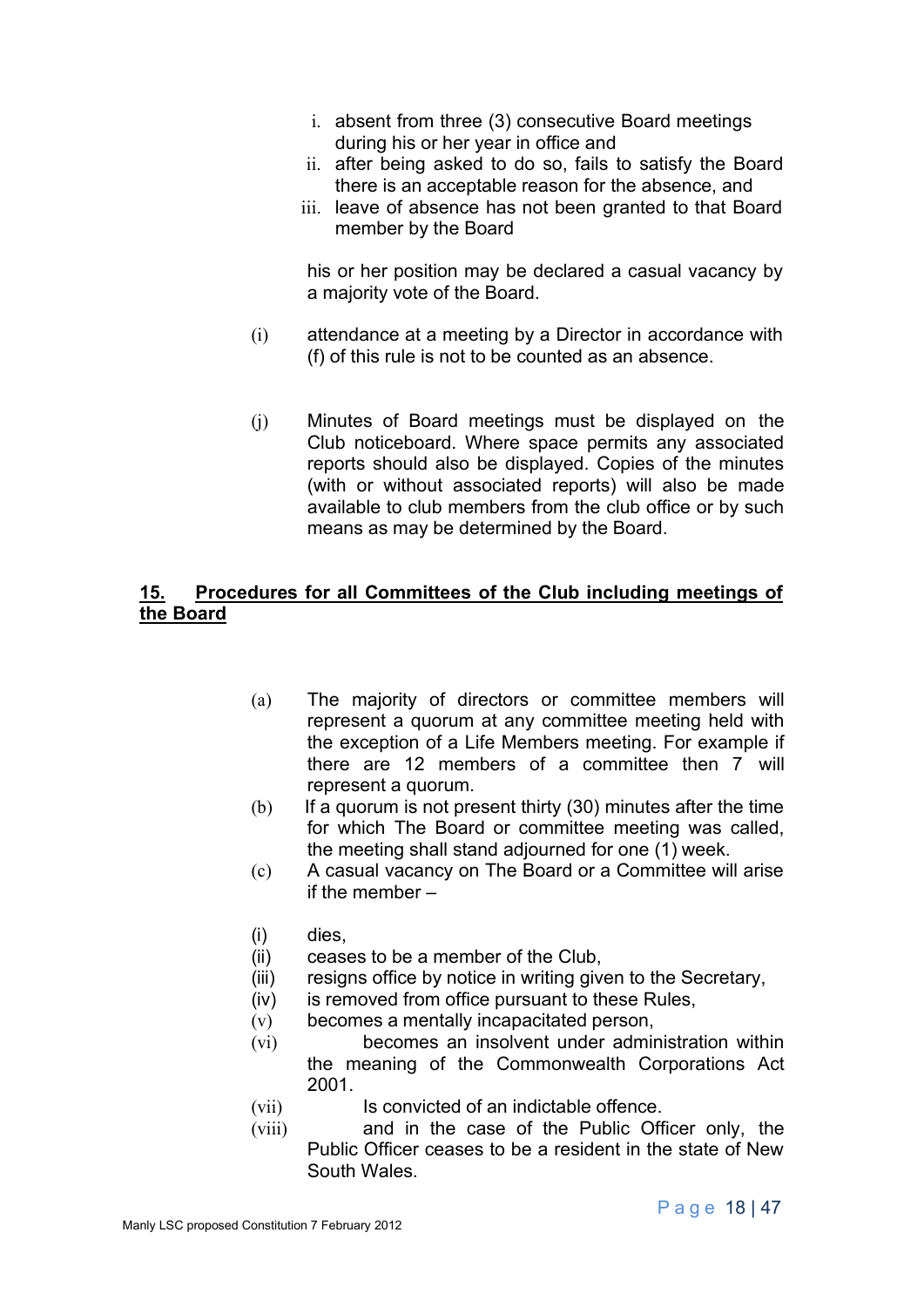- (d) If a casual vacancy occurs, the Board is to take any necessary action to fill the vacancy as quickly as possible, and any person appointed to fill the vacancy shall, subject these Rules, remain in the position until the next Annual General Meeting.
- (e) The President, if in attendance, shall be the Chairperson of all meetings unless he or she delegates the role to another member of that Committee. In the absence of the President, the Chairperson shall be as determined by the members present at the meeting.
- (f) Matters requiring determination after discussion shall be put to a vote in the form of a motion that is seconded by another member of the Board or Committee. The vote shall be undertaken by the raising of hands in favour or against the motion. The majority vote will carry or defeat the motion.
- (g) A secret ballot shall only occur if a motion is carried for a secret ballot.
- (h) In the event of a tied vote on any matter determined by the Board or Committee or, the Chairperson shall have a second and casting vote.
- (i) Each Director or member of the Committee must declare his or her interest in any matter in which a conflict of interest arises (actual or perceived) and must absent him or herself from discussions about, and shall not be entitled to vote in respect of, such matter.
- (j) In the event of an uncertainty as to whether it is necessary for a Director or Committee member to absent him or herself from discussion or refrain from voting, the issue should be immediately determined by vote of the Board or Committee.
- (k) Any member of the Club may attend a meeting of the Board or Committee as an observer with the approval of the Board, Secretary or Chairperson of the relevant Committee.
- (l) From time to time the Chairperson of a Committee including the Board may co-opt a person to attend and contribute to matters discussed and determined, particularly if this person can provide expert advice or firsthand advice of any matter to be discussed. In this event the person co-opted does not have voting rights at this meeting.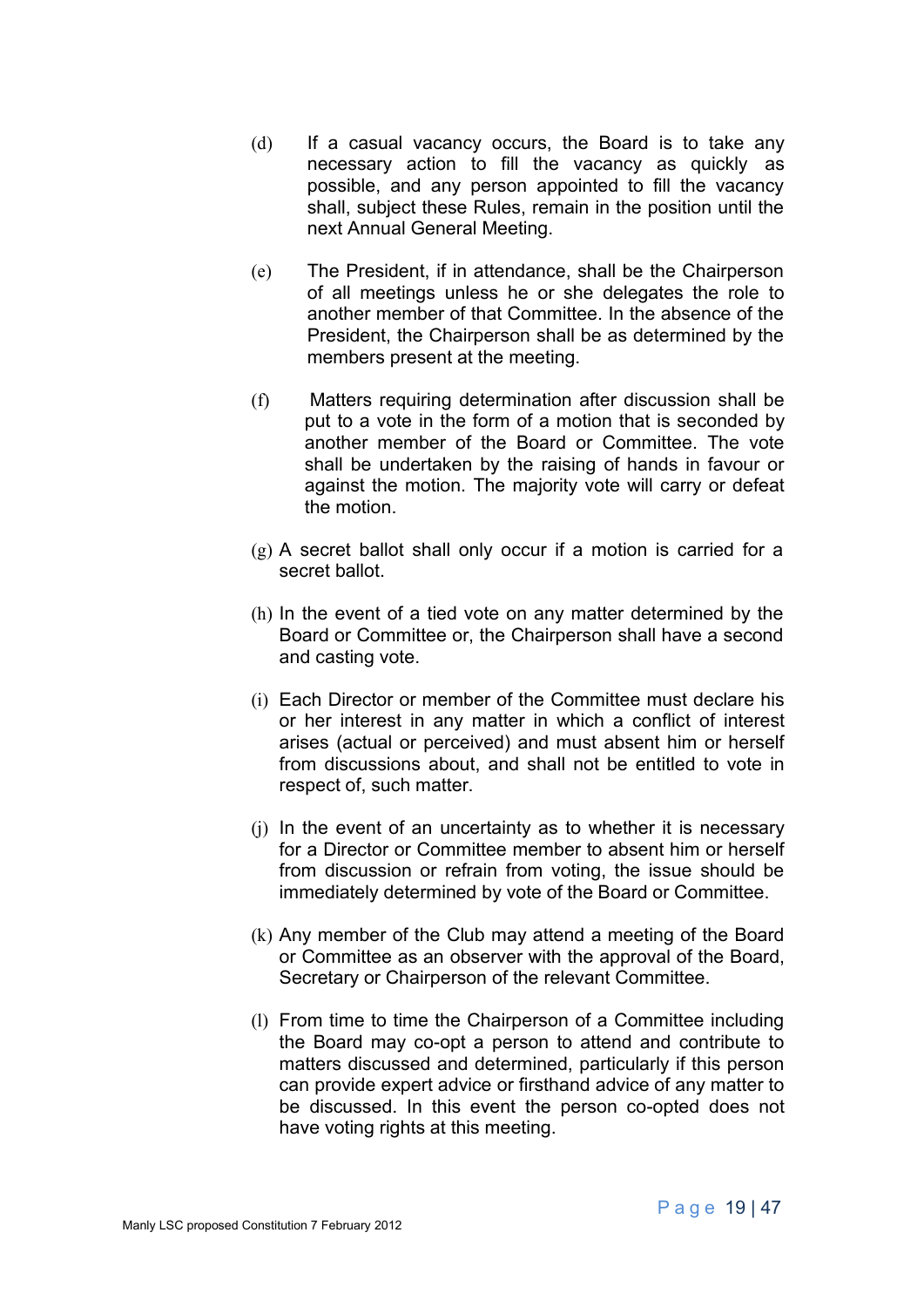- (m) An agenda should be prepared for each Board or Committee meeting which should be distributed prior to the meeting with the time and place of the meeting.
- (n) Minutes shall be taken at all Board and Committee Meetings and shall become part of the Club history.
- (o) The Board or Committee may from time to time make a decision that certain items on the Agenda are closed items and in this event any members of the club in attendance are required to leave the meeting whilst that item is discussed.
- (p) The President and the Secretary are ex-officio members of all Committees of the club.
- (q) Life Members of the Club have a right to be heard at any meeting of the Club and to exercise this right the Life Member must first indicate to the Chairman his or her intention to do so.

#### **16. Officers of the Club.**

(a) In addition to the Directors, the holders of the following positions shall be Officers of the Club. All these positions shall be honorary.

Vice Captain (four)

Junior Captain (U-19)

Surf Boat Captain

Ski Captain

Board Captain

IRB Captain

Swim Captain

Beach Sprint Captain

Life Saving / First Aid Competition Captain

March Past and R & R Captain.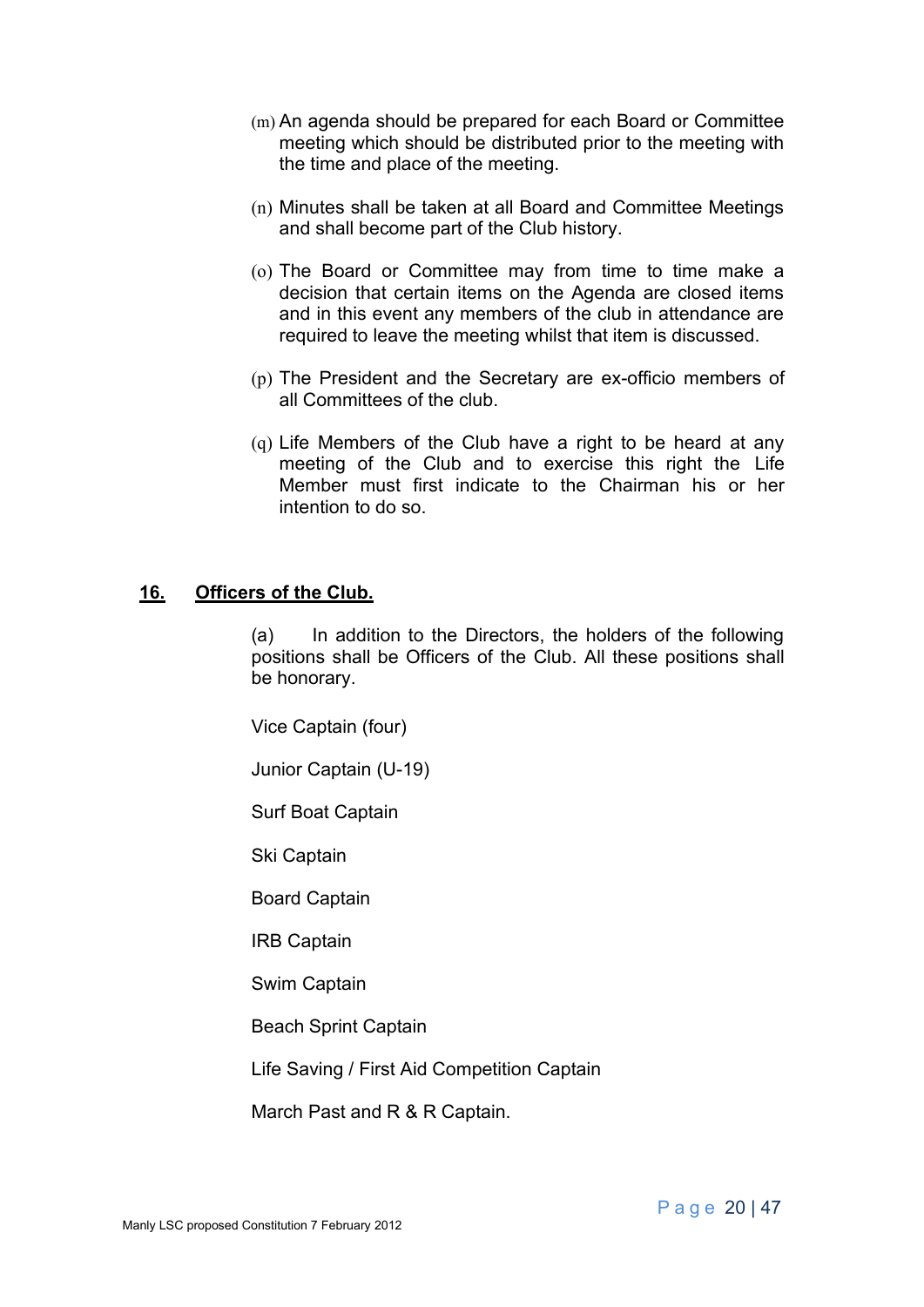Masters Captain.

Chief Instructor/Training Officer

Publicity Officer

Competition Manager

Gym Leader

Social Organiser

House Committee Chairman

Branch Delegate Board of Management.

Branch Delegate Surf Sports.

Gear Steward

**Registrar** 

Manly Savers Rugby Chairman.

Race Secretary

Touring Team Manager

Radio Officer Junior Activities Chairman

Junior Activities Secretary

Junior Activities Treasurer

Junior Activities Superintendent

Junior Activities Education Officer

Members of the Finance Committee ( 5 positions )

Financial Trustees ( 5 positions )

Heritage Trustees ( 5 positions )

- (b) Unless otherwise provided for in the rules, these Officers of the Club positions are to be declared vacant at the end of each season.
- (c) The following Officer of the Club positions or any other position deemed necessary are to be appointed by the Board if and when required: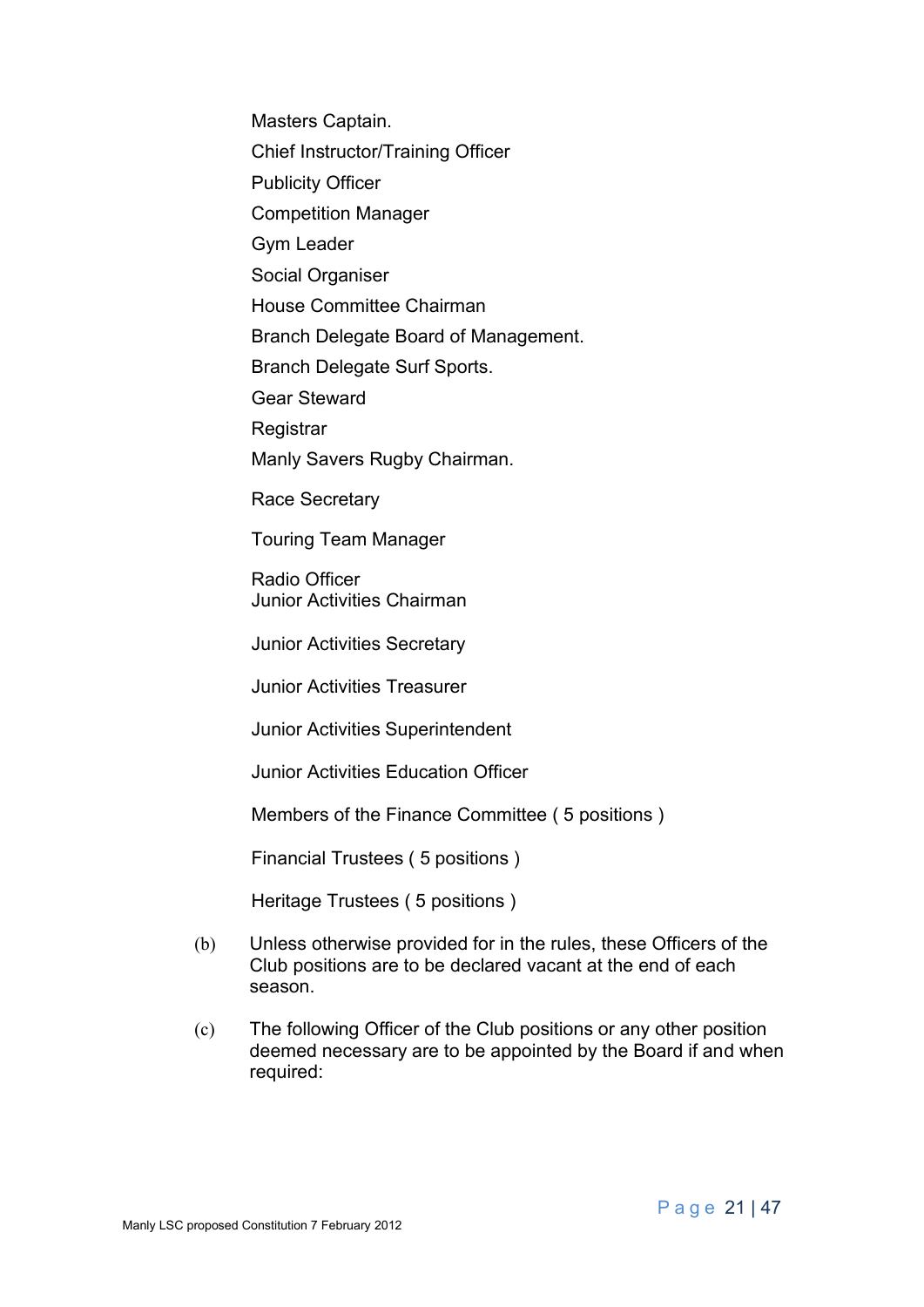Race Secretary, House Committee Chairman, Touring Team Manager, Social Organiser. Assistant Secretary, Assistant Treasurer, Assistant Registrar, Assistant Training Officer or Vice Captains for any of the Officer positions referred to.

## **17. Responsibilities of Directors of the Board and Officers of the club.**

The responsibilities and duties of the Directors of the Board and other officers of the Club shall be determined by the Board and where possible their statement of duties is to be prepared and kept by the Secretary and available for inspection upon a request made by a member.

Each Director shall be responsible to all members including particular responsibility to look after the concerns and needs of any group or members identified in their statement of duties.

# **18. Junior Activities**

### **18.1 Membership of Junior Activities**

Membership of Junior Activities is open:

- (a) to all persons over the age of five (5) and up to the age of fourteen (14) years. Age as at midnight on September  $30<sup>th</sup>$ will determine their age group in accordance with SLSA rules.
- (b) to all parents, guardians, carers of Juniors as well as spouses or partners of those parents, guardians, or carers who are current members of the Club.

#### **18.2 Junior Activities Committee**

(a) There shall be a Junior Activities Committee (JAC) which will be responsible through its Chairman to the Board for the management and conduct of matters and activities relevant to Junior Activities and its members.

(b) The Junior Activities Chairman shall be a Deputy President of the Club and a member of the Board. The Junior Activities Chairman shall be the chairperson of all meetings conducted within Junior Activities.

(c) The Junior Activities Executive Committee shall consist of the following positions –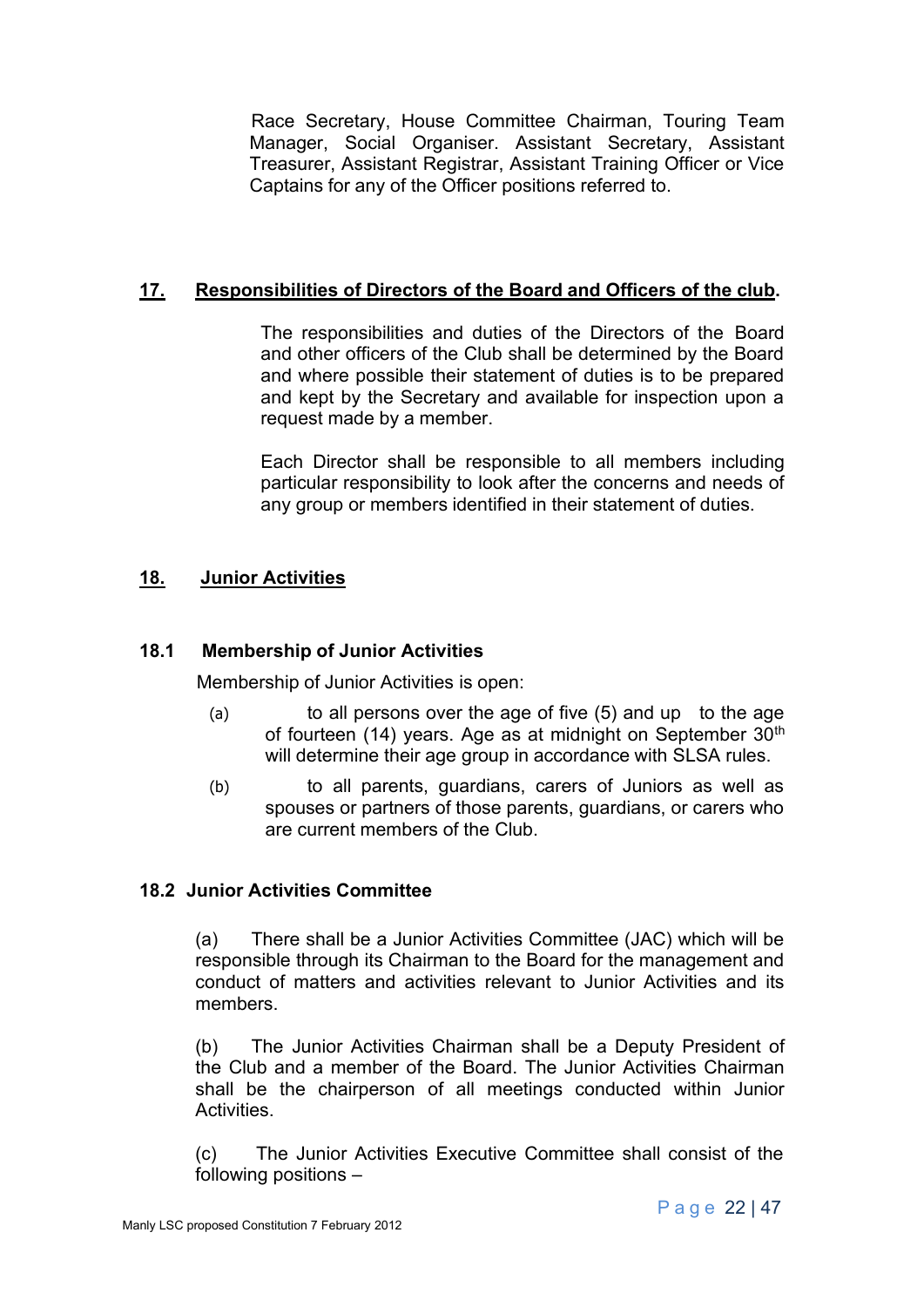- (i) the Junior Activities Chairman
- (ii) the Junior Activities Secretary
- (iii) The Junior Activities Treasurer
- (iv) The Junior Activities Superintendent
- (v) The President and Secretary of the Club
- (vi) The Junior Activities Education Officer

Any three of these Junior Activities Executive Committee members may exercise any of the functions of the executive committee on urgent matters at any time and must report their action to the next meeting of the JAC.

- (d) All members of the Junior Activities Executive Committee and the following positions will form the Junior Activities Committee (JAC) :
	- (i) Junior Activities Registrar,
	- (ii) Junior Activities Gear Steward,
	- (iii) an Age Group Manager Representative,
	- (iv) two (2) General Committee members,

all of whom shall have the power to vote.

- (e) JAC Meetings shall be held at least monthly during the Club Patrol season.
- (f) All meetings held and conducted by the Junior Activities Executive Committee or JAC shall be in accordance with these rules.
- (g) The Board may appoint such other positions to the JAC, or Sub Committees of the JAC as may be identified by the Junior Activities Chairman from time to time, provided the position or subcommittee is necessary for the proper management and conduct of Junior Activities.

These Sub Committees if required, shall include but not be limited to a Finance and Fundraising Committee, Surf Education Committee, Awards Committee, Competition Selection Committee, Sponsorship Committee ,and Clothing and Uniform Committee.

Any members of any Sub Committee appointed under this sub clause shall not have the power to vote at JAC meetings.

(h) Office holders for the JAC shall be elected at the Junior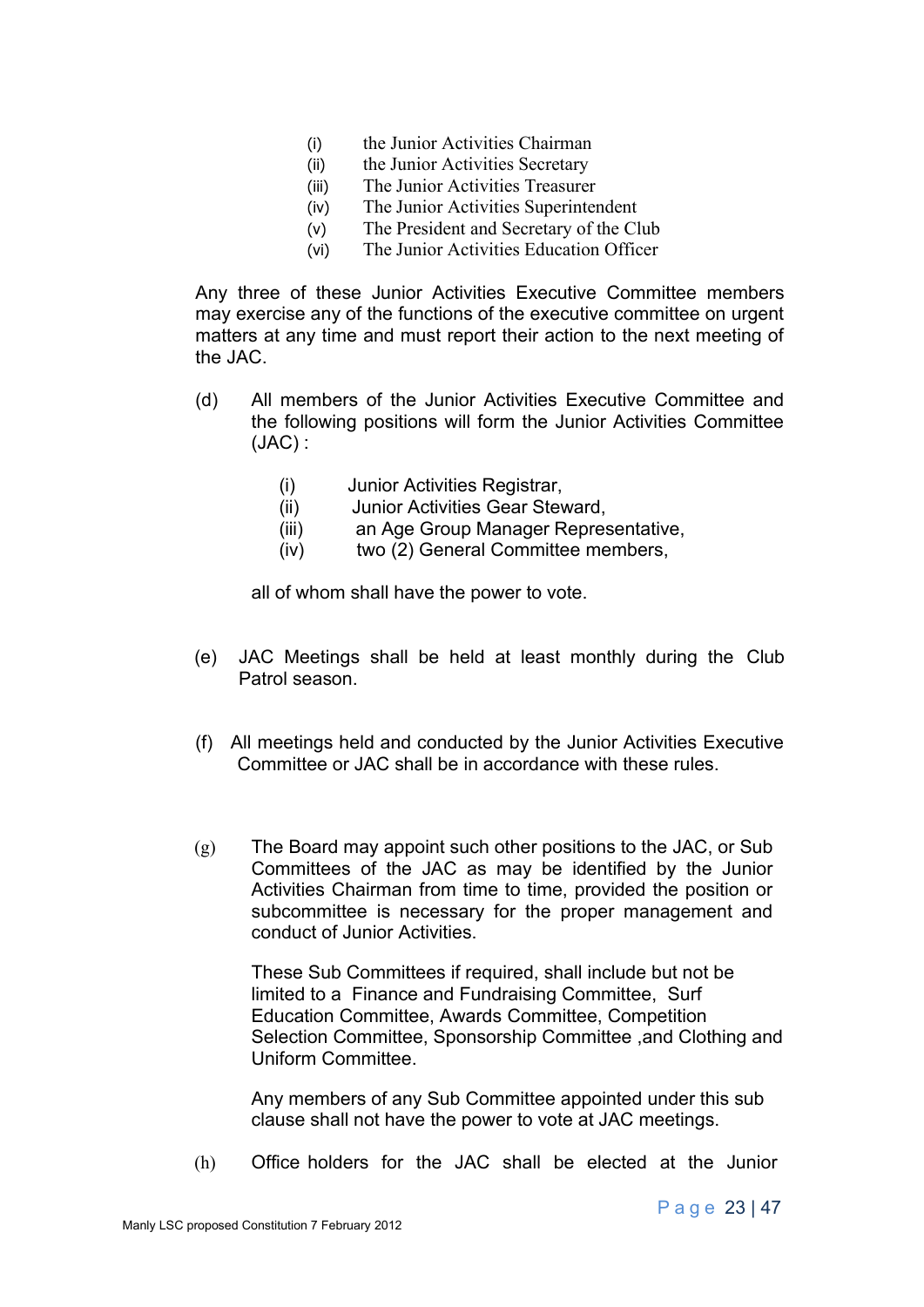Activities Annual General Meeting from nominations submitted by Junior Activity members.

- (i) Office holders elected at the Junior Activities AGM shall be endorsed by the Board.
- (j) The Junior Activities Committee shall be authorised to operate separate bank accounts for the receipt and expenditure of funds for the purposes of Junior Activities.
- (k) Any bank account operated by the Junior Activities Committee is to be at the same bank used by the Club or as approved by the Board.
- (l) The Chairperson of the Junior Activities Committee is to ensure that prior to September each year a budget, approved by the Junior Activities Committee and projecting income and expenditure for the ensuing twelve (12) months, is provided to the Finance Committee for its approval and recommendation to the Board.
- (m) All funds received for or as a result of junior activities shall at all times be regarded as funds of the Club and shall not be expended, allocated or otherwise committed without the prior consent of the Board except for items that are contained within the approved budget for the Junior Activities.
- (m) If the Junior Activities Committee wishes to expend, allocate or otherwise commit funds in excess of the budget approved under the preceding clause, prior approval must be gained from the Board .

#### **18.3 Junior Activities Life Membership and awards.**

Life members may be elected at a Junior Activities Annual General Meeting by secret ballot. This vote must be carried by seventy five per cent of the votes cast by those present and entitled to vote. The nominees must be members of the Club who have rendered special service as members for a period over six (6) years, and have been an efficient member of the Junior Activities Committee for at least three (3) years, not necessarily concurrent. Their nominations must have been endorsed by eighty per cent of votes cast by those present and entitled to vote at a Junior Activities Committee Meeting.

Nominations for life membership shall be in writing and signed by two members of the Club, who have completed five (5) years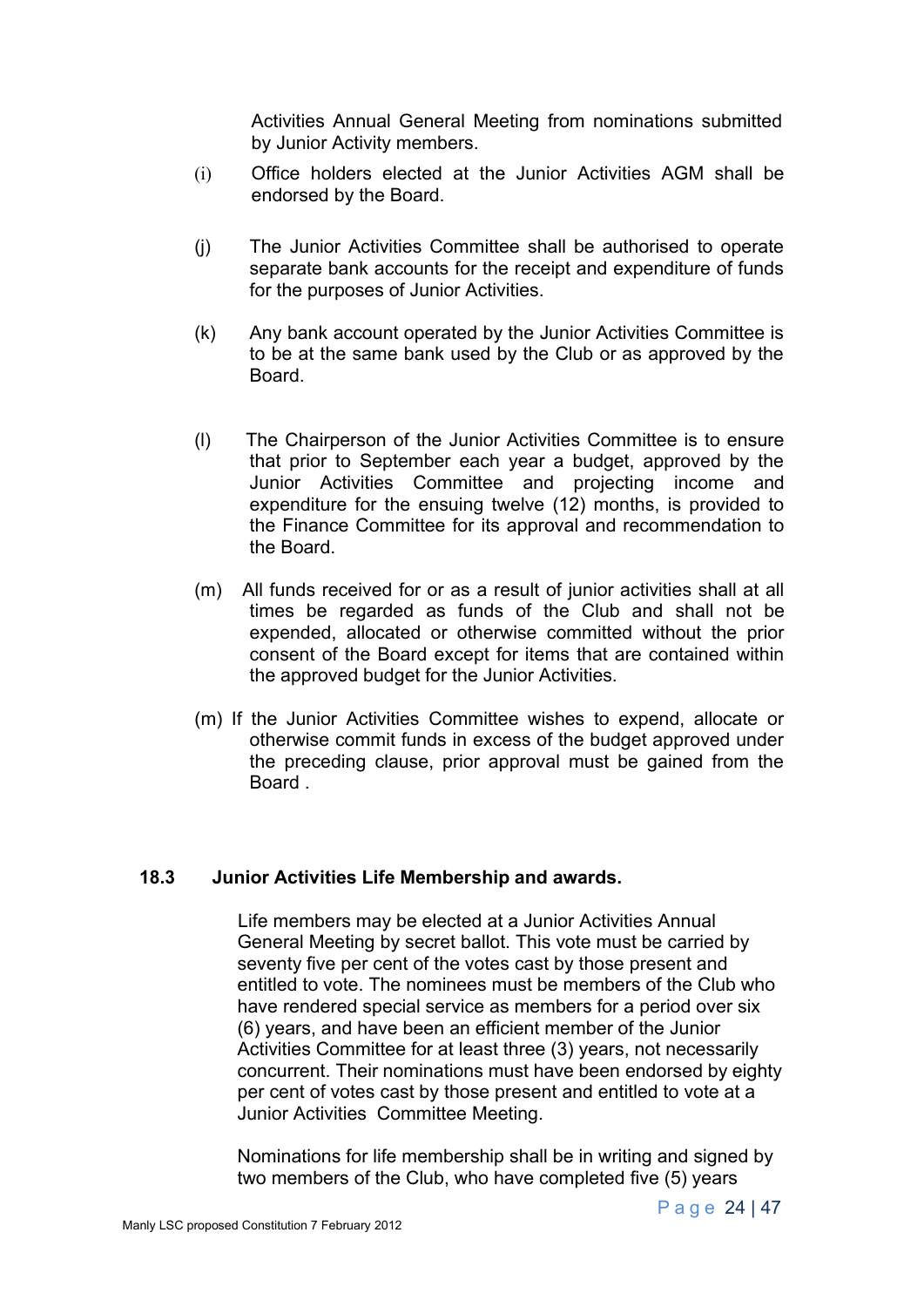Junior Activities Committee service with the Club, not necessarily concurrent.

The Junior Activities Committee can also recommend to the Board persons it considers should be awarded Distinguish Service Awards of the Club. The persons recommended can include Junior Activities Life Members, the Chairman of Junior Activities (provided this person has performed 2 years in that position) or Junior Activities office holders including Age Group Managers who have in excess of 6 years service in their position or a combination of positions or who are not currently Junior Activity members but Club Members and have had the required JAC Service.

# **19. Standing Committees.**

To ensure the meeting of the Club's objectives and that proper consideration is given by the Board to the needs of its members the following Committees are to be Standing Committees and they are to report to the Board through their respective chairpersons and or Board members who are present at the meetings :

## **19.1 Lifesaving Committee.**

- (a) The Lifesaving Committee shall have the power to discuss and recommend to the Board for consideration all matters relating to Lifesaving including but not limited to patrols, training, equipment, awards and proficiencies.
- (b) The Lifesaving Committee shall meet at least once every two months from October to March and as necessary if called by the Deputy President Lifesaving, Director Education, Chief Instructor, Club Captain, President or Secretary.
- (c) The Deputy President Lifesaving will be the chairperson provided however in his/her absence the Club Captain will chair the meeting.
- (d) The Deputy President Lifesaving shall provide a report of each meeting of the Lifesaving Committee to the next Board Meeting including motions passed and discussion points.
- (e) The following officers shall comprise the Lifesaving Committee and are entitled to vote at Lifesaving Committee meetings:

Director, Deputy President Lifesaving Club Captain Director Education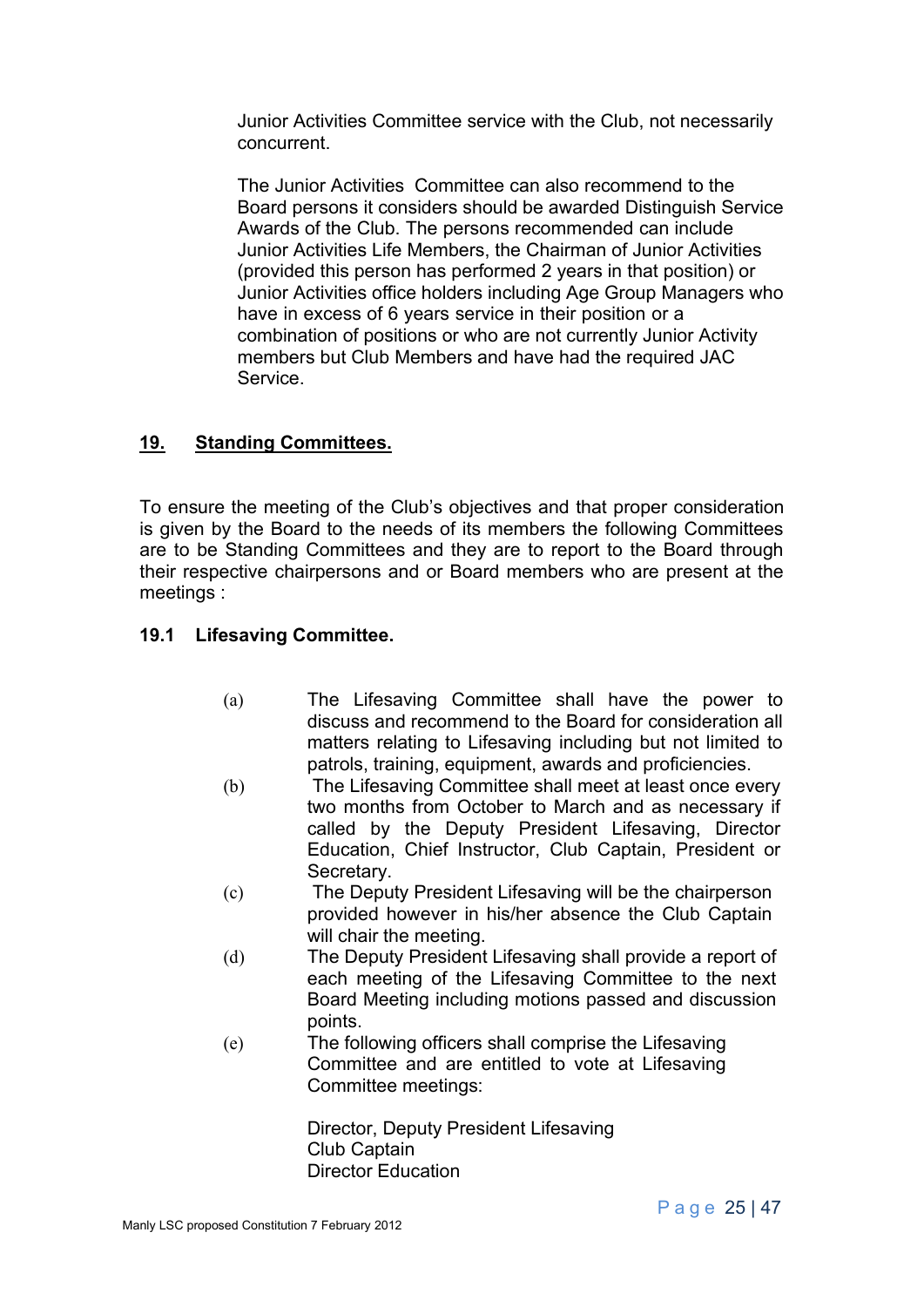Vice Captain(s) Junior Club Captain I.R.B. Captain Vice I.R.B. Captain Training Officer Assistant Training Officer Gear Steward Radio Officer Patrol Captains Club members who are members of the Branch Board of Examiners Junior Activities Superintendent, Junior Activities Education Officer, Junior Activities Gear Steward.

Six (6) members shall constitute a quorum of the Lifesaving Committee.

#### **19.2 Competition Committee**

- (a) The Competition Committee shall have the power to discuss and recommend to the Board for consideration all matters relating to Surf Sports Competition, training and touring requirements.
- (b) The Competition Committee shall meet at least once every two months from October to March and as necessary if called by the Deputy President Competition , Director Water Sports, Director Beach Sports, Club Captain, President or Secretary.
- (c) The Deputy President Competition, shall be the chairperson provided however in his/her absence the Club Captain will chair the meeting.
- (d) The Deputy President Competition shall provide a report of each meeting of Competition Committee to the next Board Meeting including motions passed and discussion points.

The following Officers shall comprise the Competition Committee and are entitled to vote at Competition Committee meetings: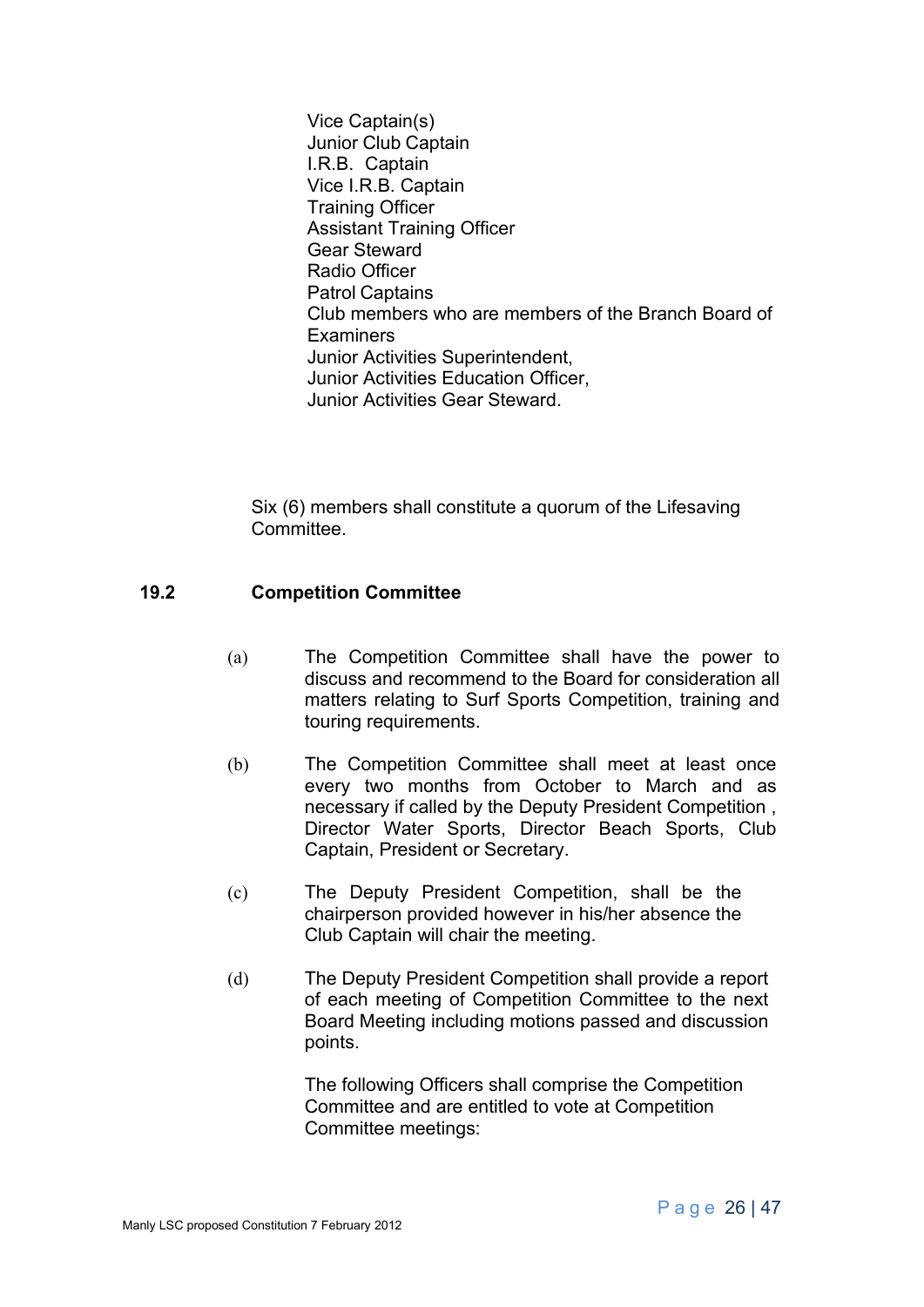Deputy President Competition Deputy President Junior Activities and Youth Chairman Club Captain Competition Manager Boat Captain IRB Captain Board Captain Ski Captain Beach Sprint Captain Swim Captain Masters Captain Lifesaving / First Aid Competition Captain. March Past and R & R Captain. Race Secretary Touring Team Manager

Six (6) members shall constitute a quorum.

### **19.3 Finance Committee**

The Finance Committee should meet at least once every two months and may make recommendations to the Board dealing with all matters relating to business and financial operations of the Club including but not limited to Fees, Budgeting, Marketing, Sponsorships, Club fundraising activities, and business opportunities.

The Finance Committee shall be appointed annually by the Board and shall consist of the President, Treasurer, Secretary, General Manager plus three persons, one of whom is not a member of the Club but possess financial experience and qualifications.

In the absence of or at the request of the President the Treasurer shall be the Chairperson of the Finance Committee.

The Finance Committee shall:

- (a) have responsibility for the financial budget of the Club and once approved by the Financial Committee the budget is to then be referred to the Board for its consideration.
- (b) Consider matters of a financial nature, including commercial contracts, referred to it by the Board
- (c) When required by the Board to advertise and appoint administrative positions and set terms and conditions of service.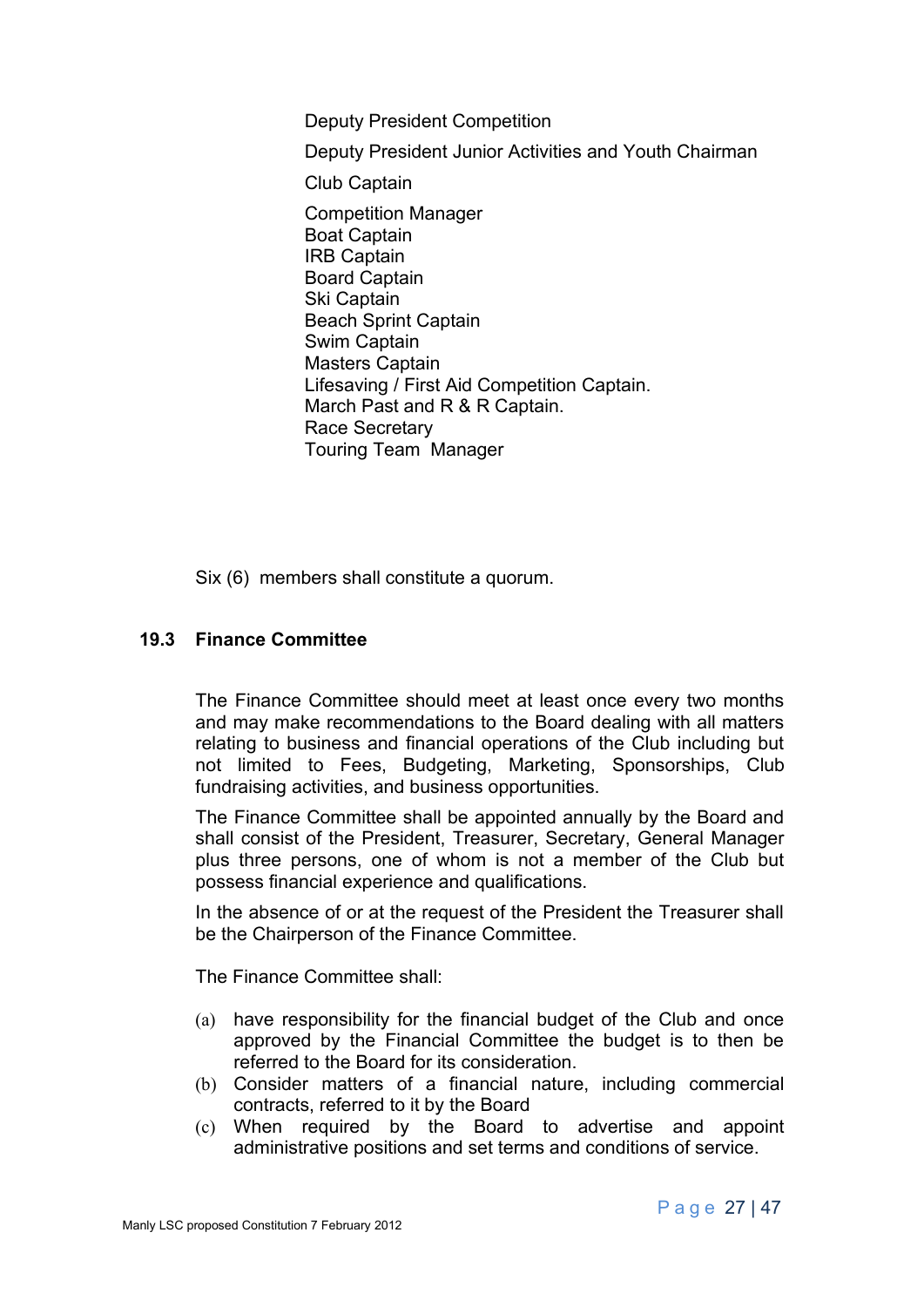#### **19.4 Financial Trustees.**

The Financial Trustee Committee shall have the following objects:

- (a) At the request of the Board to decide upon the appropriate investment of club monies held on deposit.
- (b) At the request of the Board to decide upon the appropriate investment of other financial assets of the club.
- (c) These monies held on deposit and financial assets shall be vested in the Financial Trustees.
- (d) No interest in these funds or assets shall accrue to any Financial Trustee including any transmissible or assignable interest either singularly or collectively.
- **(e)** There shall be six (6) Trustees and these Trustees shall be the Honorary Club Legal Advisor, two (2) Life Members, and two (2) Club Members who shall have completed (15) years efficient and satisfactory service as a member of MLSC and the current Deputy President of Junior Activities and Youth.
- (f) With the exception of the Deputy President of Junior Activities and Youth each Trustee shall be appointed by the Board every three (3) years and shall continue in office subject to resignation or removal.
- $(g)$  The Trustees shall be responsible for the allocation of funds vested in their care, and no such funds shall be used for any purpose without their authority.
- (h) The Trustees' decision on matters relating to the expenditure of such funds whatever that may be, shall be binding and can only be challenged and/or vetoed by a Special General Meeting called for that purpose or at the Annual General Meeting.
- (i) The Financial Trustee Committee shall meet once every 9 months or where otherwise appropriate or requested by the Board.
- (j) A meeting of The Financial Trustees may be held where one or more of the Trustees is not physically present at the meeting, provided that all persons participating in the meeting are able to communicate with each other effectively, simultaneously and instantaneously whether by means of telephone or other form of communication and where appropriate confirmation of any decision can be provided by email within 48 hours of the meeting.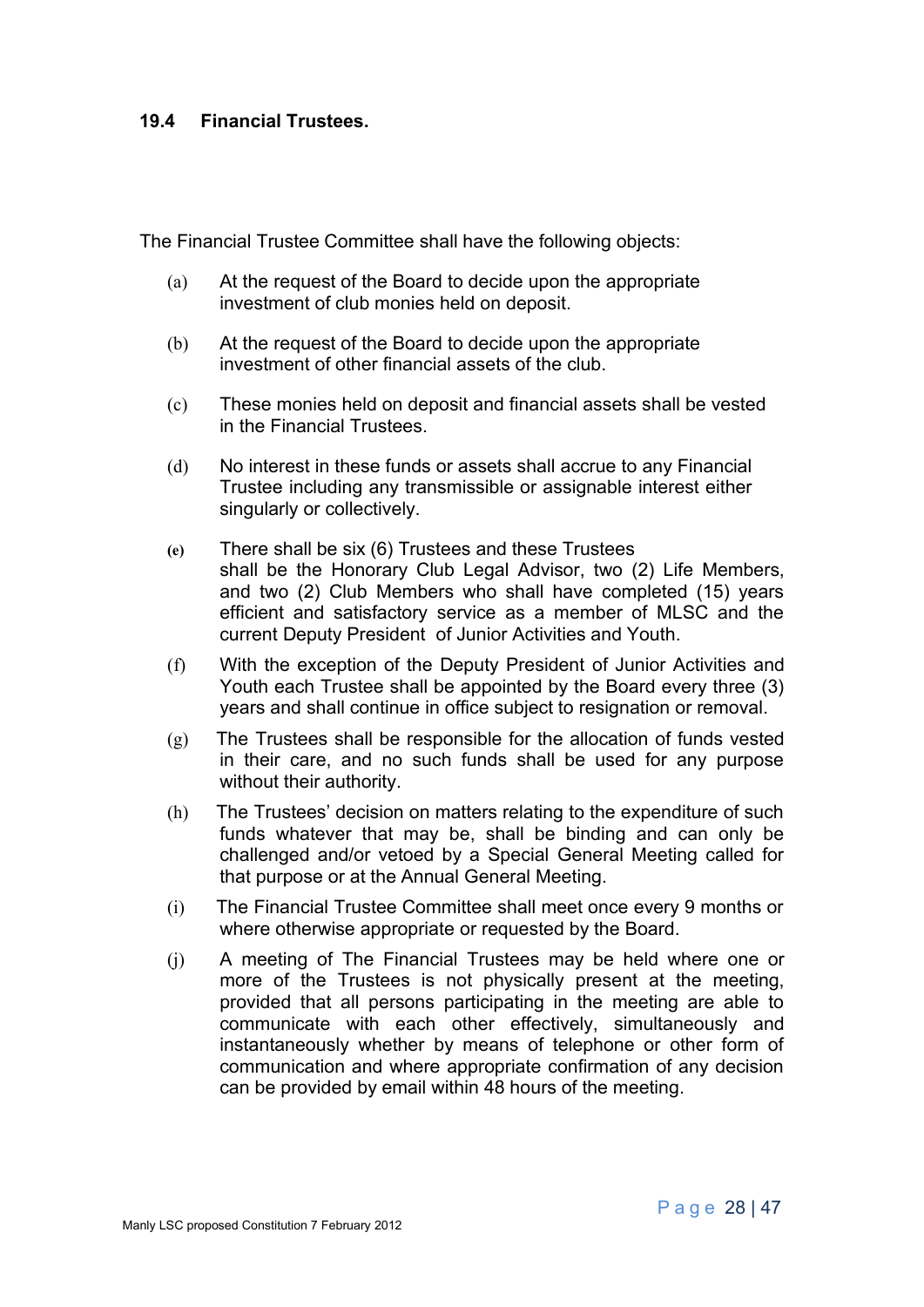### **19.5 Heritage Committee, Heritage Trustees and the Australian Surfing Museum**

(a) The Heritage Committee shall have the following objects:

- i) responsibility for the maintaining the heritage and history of the club,
- ii) education to members of events of historical significance in the Clubs history, the history of surf lifesaving, beach culture
- iii) recognising the contribution of club members to the Armed Services and;
- iv) the collection, storage, preservation loan and display of all historical items owned by , or loaned to the Club either through the Australian Surfing Museum or otherwise.
- (b)The Heritage Committee shall meet at least once every 3 months and shall consist of five (5) Heritage Trustees . Two of these Heritage Trustees shall be the Hon. Legal Adviser and the Club Registrar. The Board shall appoint the remaining members for a period of three years from the membership provided that one of these members is a Life Member of the Club and the two other members who shall have five years efficient and satisfactory service to the Club or an affiliated Club and if possible have experience and expertise in the collection and maintenance of historical items, heritage memorabilia and Club records.
- c) The historical and heritage memorabilia held by the Club and Club records including historical items shall be vested in the Heritage Trustees but no interest in these historical items shall accrue to any Heritage Trustee including any transmissible or assignable interest either singularly or collectively.
- (d) No historical item vested in their care shall be used for any purpose by the Club or members of the Club without the written authority of at least two of the Heritage Trustees and such authority is then to be lodged with the Secretary.
- (e) The Trustees decision on matters relating to these items shall be binding and can only be challenged and/or vetoed by a Special General Meeting called for that purpose or at an Annual General Meeting where due notice has been given of the challenge or motion.
- (f) The Heritage Trustees shall ensure :

(i)That record or list of all historical items or records held in Trust by them is kept up to date and a stock take of these items is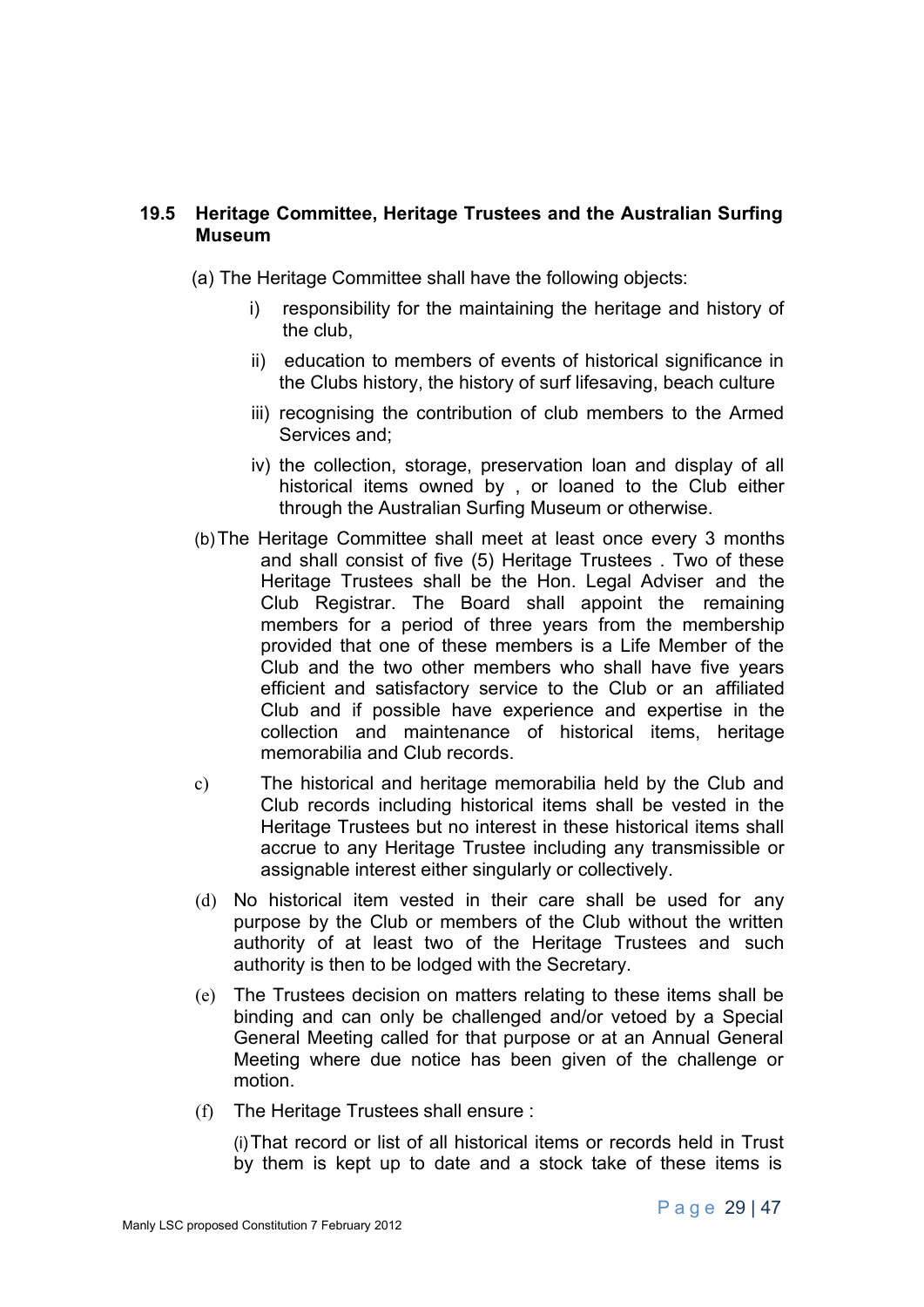performed at least once every 12 months.

(i)That a record or list is kept of all historical items or records lent or loaned under any agreement or arrangement.

(ii) That a report or budget be submitted to the Board when requested by the Board.

- (iii) Where possible items and records are to be insured.
- (g) The Heritage committee on its own motion or when requested by the Board make recommendations to the Board regarding the operation of the "The Australian Surfing Museum " (the museum) including recommendations relating to:
- (i) any recommended sub committees relating to its operation and persons to be appointed to those subcommittees;
- (ii) the operating of the museums in a businesslike manner ;
- (iii) the appointment of a Curator.
- (iv) the operating of the museums as an educational facility, as well as an historical facility.
- (v) actively encouraging supporting partnerships between the museum and interested parties, such as the Chamber of Commerce, Manly Council and tourism bodies.

#### **20. Annual General Meeting (AGM), General Meetings and Special General Meetings and Junior Activity Annual General Meeting.**

#### **20.1 Meetings and Business**

(a) The Annual General Meeting of the Club shall –

(i) be held once each year within 6 months of the end of the Club financial year and at a time to be determined by the Board ;

(ii) be held to allow the members to receive the Annual Club Report and financial statements for the past year, to elect officers for the ensuring year and transact general business.

- (b) the following minimum business shall be transacted:
	- Confirmation of the minutes of the last Annual General Meeting and any recent special general meeting(s).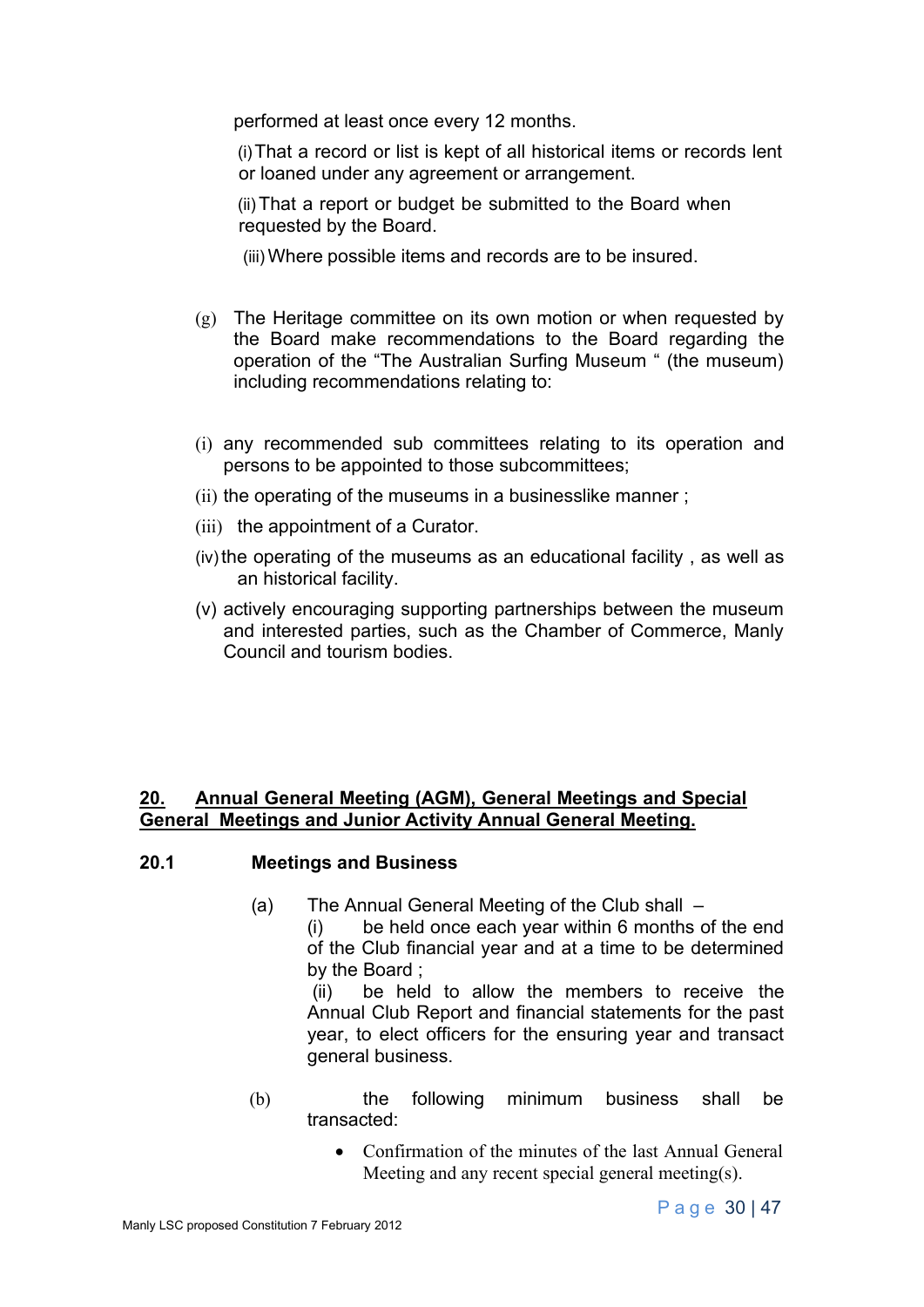- Receipt of the Board's report through the President of the Club in the last financial year.
- Election of Board members and Officers of the Club.
- Endorsement of Junior Activities Management Committee.
- Receipt and consideration of financial reports from the Board for the last financial year of the Club's, Income and expenditure, assets and liabilities Mortgages, charges and other securities, and Trust properties if any and the Auditor's reports on those statements.
- (c) A Special General Meeting can be called by the Board if the Board determines that such a meeting should be held because of the need to deal with urgent business which cannot await the holding of the Annual General Meeting or a General Meeting, or
- (d) A Special General Meeting must be called by the Board if a request in writing signed by at least twenty five (25) financial members entitled to vote, stating the business to be discussed and the proposed resolution, is received by the Secretary.
- (e) (i) The Junior Activities Annual General Meeting shall be held each year at least 14 days prior to the Club's Annual General Meeting. Notice is to be given to all members of the Junior Activities and Board members and all life members of the club at least 28 days prior to the meeting specifying the time, place, and agenda.

(ii) Persons eligible to vote at JAC Annual General Meetings shall be:

- Persons elected to JAC Executive.
- Members of the Board.
- Financial Junior Activities Parents, Guardians and members.

(iii) Business to be conducted at this meeting shall include: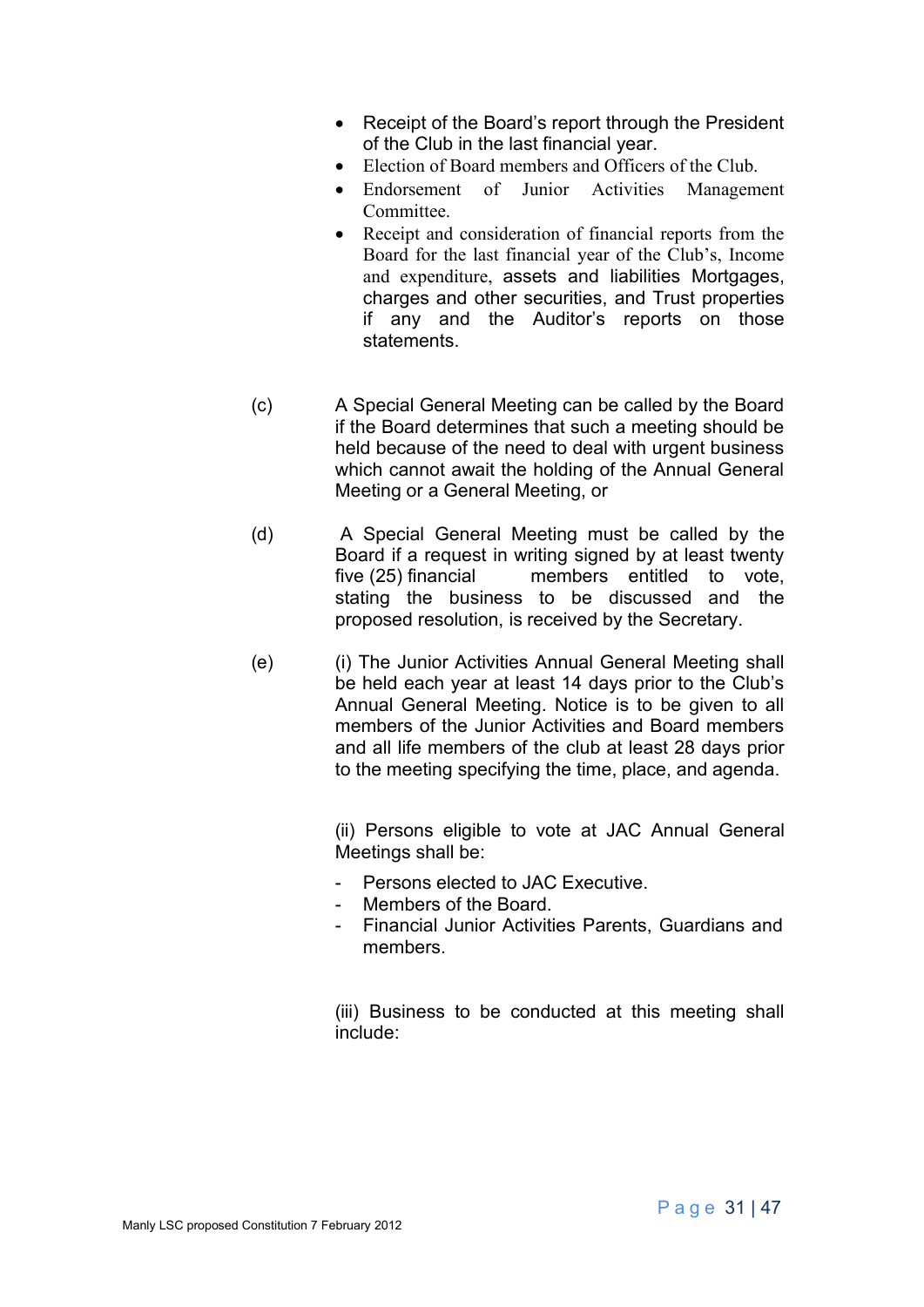• Confirmation of the minutes of the last Junior Activities Annual General Meeting;

• Receipt of the Junior Activities Committee report through the Chairman Junior Activities in the last financial year.

• Election of office bearers of the Junior Activities **Committee** 

• Receipt and consideration of a financial report from the Treasurer of the Junior Activities Committee for the last financial year of Junior Activities Income and expenditure.

#### **20.2 Notice of AGM and other General meetings**

(a) At least twenty eight (28) days written notice must be given to the members of the Club prior to the Annual General Meeting or any General Meeting, Special General Meeting or Junior Activity Annual General Meeting.

(b) Notice of these meetings must be displayed on the Club noticeboard. In addition, the Board may provide written notice of any meeting to the members by such electronic or other means as it deems appropriate.

(c) At least 7 days before the AGM, financial statements to be submitted for approval at the AGM are to be made available to members from the club office and as otherwise determined by the Board. Financial statements are to include:

- (i) The Club's income and expenditure for the past year,
- (ii) Comparative figures of the income and expenditure for the previous year, and
- (iii) The assets and liabilities of the Club as may apply at the end of the Club's financial year.

#### **20.3 Special Resolutions at the AGM and other General meetings**

A special resolution must be passed by a general meeting of the Club to effect the following changes:

- (a) A change of the Club's name.
- (b) A change of the Club's Constitution.
- (c) A change of the Club's Objects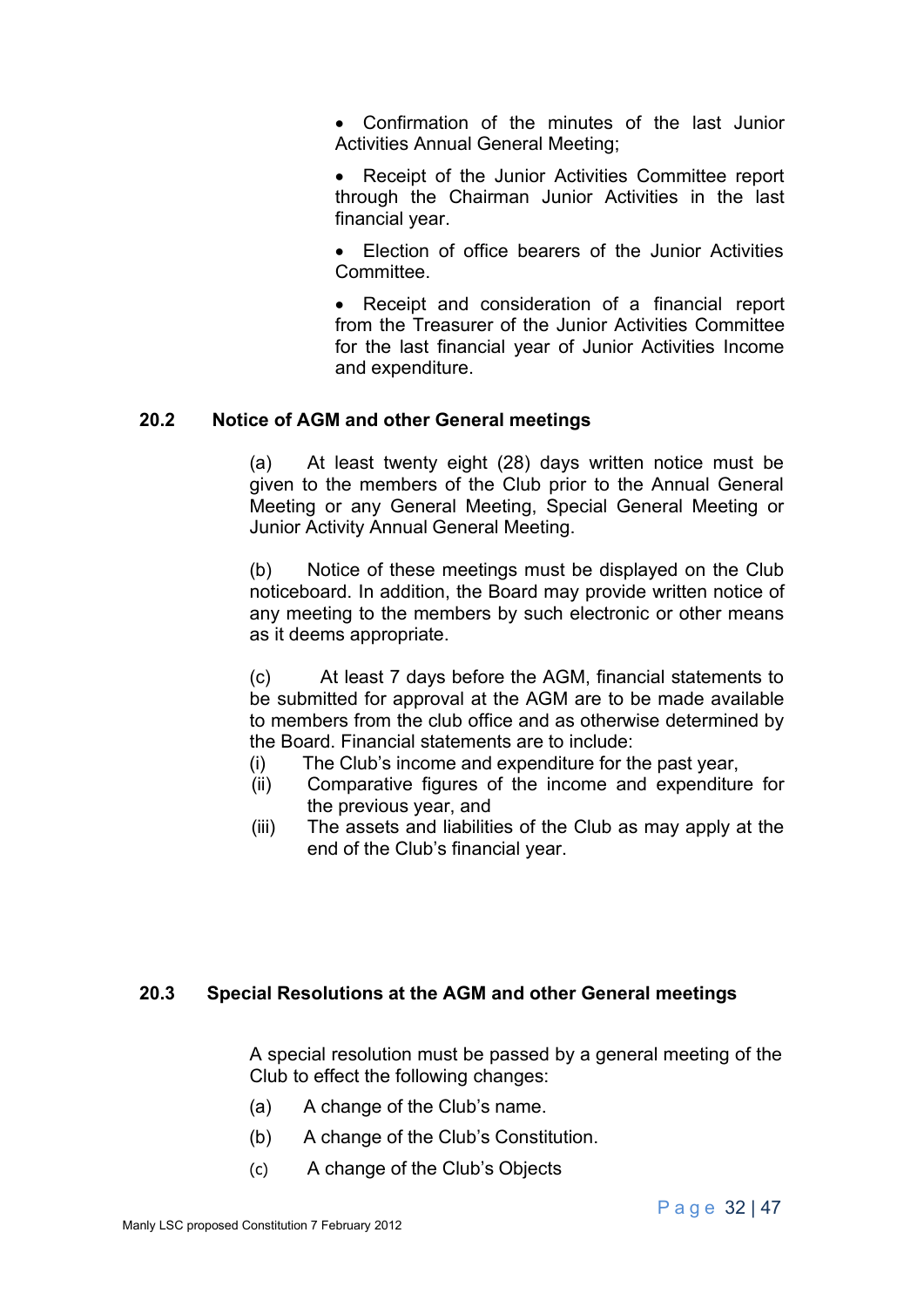- (d) An amalgamation with another incorporated association
- (e) To voluntarily wind up the Club and distribute its property
- (f) To apply for registration as a company or a co-operative.

A special resolution shall be passed in the following manner:

- (g) A notice must be sent to all members advising that a general meeting is to be held to consider a special resolution.
- (h) The notice must give details of the proposed special resolution and give notice of the meeting.
- (i) At the meeting, the chairperson shall appoint 3 scrutineers and the vote shall be determined by secret ballot.
- (j) At least three-quarters of those members present and eligible to vote must vote in favour of the resolution for the resolution to pass.

## **20.4 Quorum at the AGM and other General meetings**

- (a) The quorum for any meeting of the members shall be twenty five (25) financial members entitled to vote.
- (b) If a quorum for a meeting of the members is not present thirty (30) minutes after the time for which the meeting was called, then  $-$ 
	- (i) in the case of the Annual General Meeting, a General Meeting, a Special General Meeting or Junior Activities Annual General Meeting called under rule the meeting shall stand adjourned for one (1) week at the same place and time, or
	- (ii) in the case of a Special General Meeting called under clause 20.1 the meeting shall lapse.

#### **20.5 Voting Rights at the AGM and other General meetings**

(a) Voting rights at meetings of the Club are limited to Active, Reserve Active, Long Service, and Life Members. Award members are also eligible to vote provided they have been given approval to vote by the Board prior to the meeting. Such approval shall not be unreasonably withheld provided the Award member has at least 6 months membership of the club.

(b) Voting by proxy or postal ballot is not allowed at any meeting of the Club.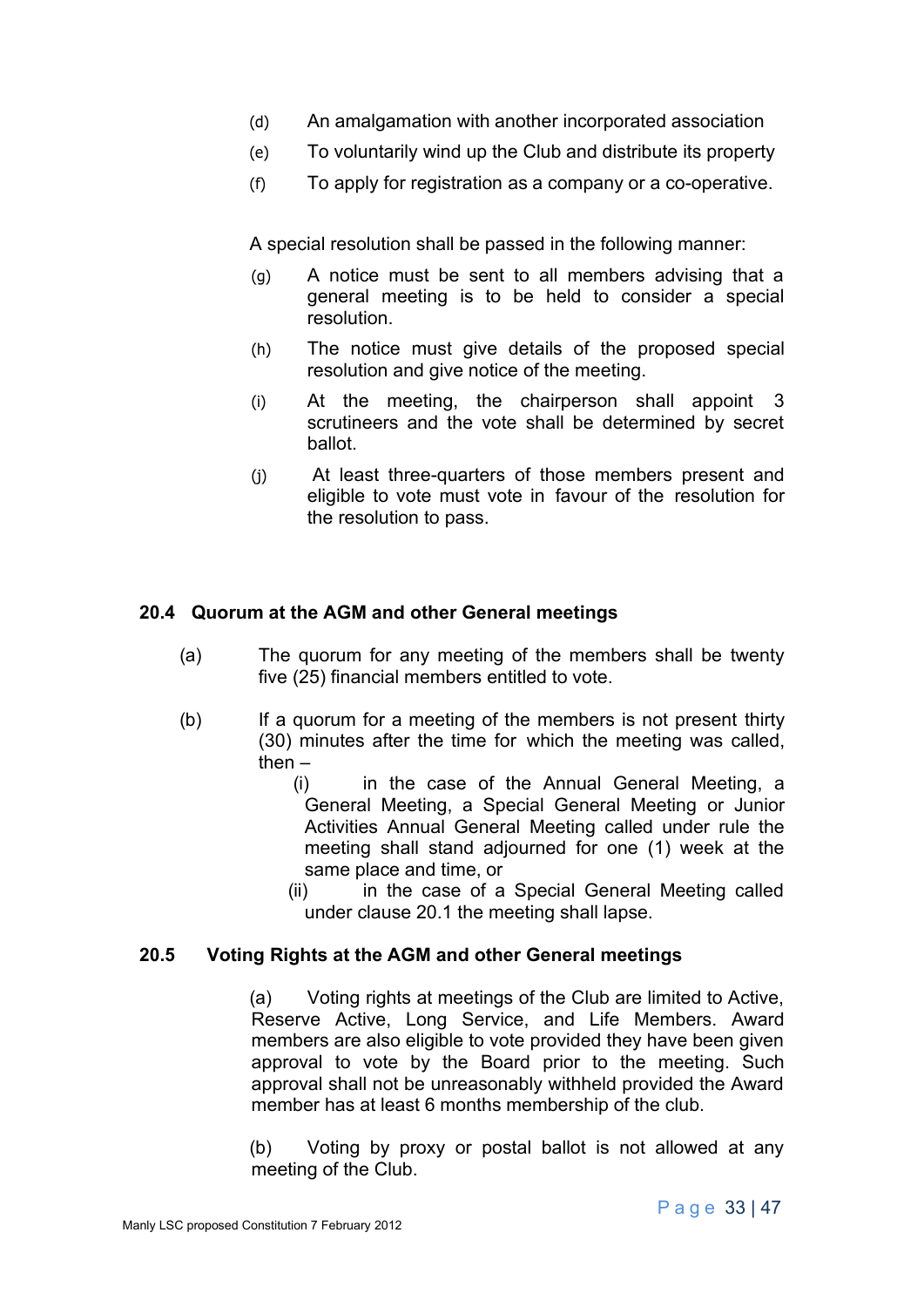c) All persons voting must be financial for the financial year at the time the meeting is held.

## **20.6 Procedures at Annual General Meetings and other General meetings.**

- (a) The President shall preside as Chairperson except
	- (i) in relation to any election for which the President is a nominee, or
		- (ii) where a conflict of interest exists, or
		- (iii) when the President delegates the role to another member of the Board.
- (c) If the President is unable to act as Chairperson, the members shall appoint one of their number or such other person the members may approve of to preside as Chairman for that or any part of that meeting only.
- (d) All members present at a meeting are entitled to engage in any debate when called upon by the Chairperson.
- (e) The Chairperson may, with the consent of any meeting at which a quorum is present, and must, if so directed by the meeting, adjourn the meeting to another time and place and no business shall be transacted at any adjourned meeting other than the business left unfinished at the meeting from which the adjournment took place. Any further meeting must be held within 21 days.

# **20.7 Notices of Motion and voting process.**

- (a) Members shall be entitled to submit notices of motion for inclusion as special business at a General Meeting or at an Annual General Meeting if it is considered to be general business of an urgent nature. All notices of motion proposed by members must be submitted in writing to the Board who must ensure they are then made available to the members not less than twenty eight (28) days prior to the meeting.
- (b) Prior to any voting process being conducted the Chairperson shall appoint at least 3 scrutineers and advise the meeting of the voting process as set out in these Rules.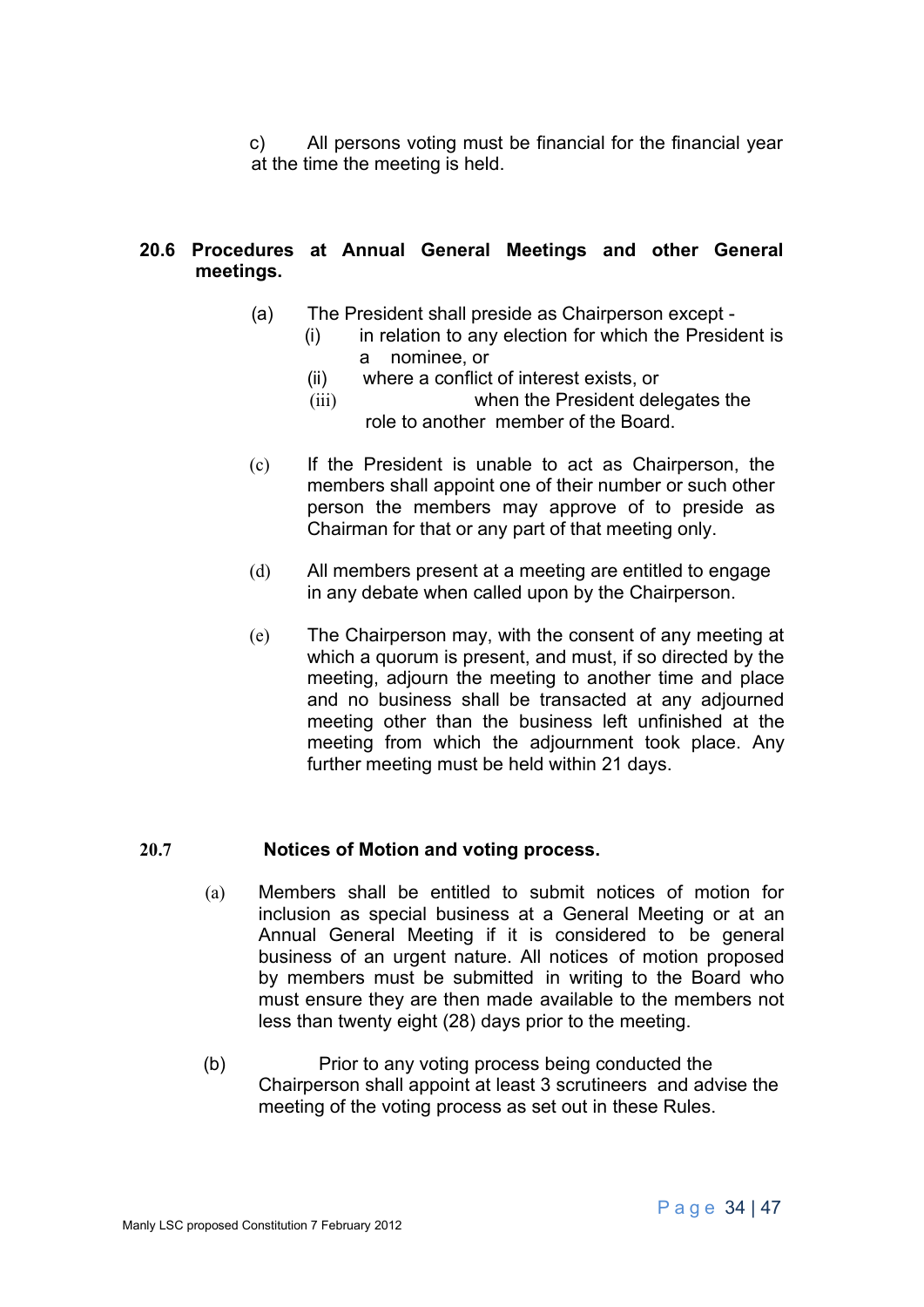- (c) A notice of motion put to the vote of the meeting shall be decided by a majority vote with each member having one vote and on a show of hands unless a secret ballot is demanded by the Chairperson or a majority of the members present.
- (d) Where the result of a vote is equal the Chairperson may exercise a second and casting vote.
- (e) A notice of motion if unsuccessful cannot be resubmitted, nor may any other notice of motion having a similar effect be moved at a subsequent general meeting for a period of twelve (12) months.

#### **20.8 Nominations ,requirements and voting for the election of Directors of the Board and Officer of the Club positions.**

- (a) Directors of the Board and Officers of the Club positions are voted on and appointed at the Annual General Meeting or, in the case of Junior Activities Officer Positions at the Junior Activities Annual General Meeting.Where a position is not filled at the respective AGM or a casual vacancy occurs during the year the Board shall appoint a person to the position.
- (b) The only exceptions to this election process and their method of appointment are:

ii) the Financial Trustees - who are appointed by the Board every three years.

iii) the Heritage Trustees - who are appointed by the Board every three years.

iv) The Finance Committee members – who are appointed annually by the Board.

v) The Public Officer in accordance with legislation is appointed by the Board at the first Board meeting following the AGM. To be appointed as the Public Officer a member must have been an Officer of the Club over a period of 8 years and satisfy any requirement as set out in the Incorporations and Associations Act and rules.

- (c) Nominations for Directors of the Board and Officers' positions must be received in writing 7 days prior to the meeting by the Secretary and should be duly seconded, and signed by the nominated person.
- (d) A person nominated for a Director's position must be a member of good standing of the Club and meet the following requirements.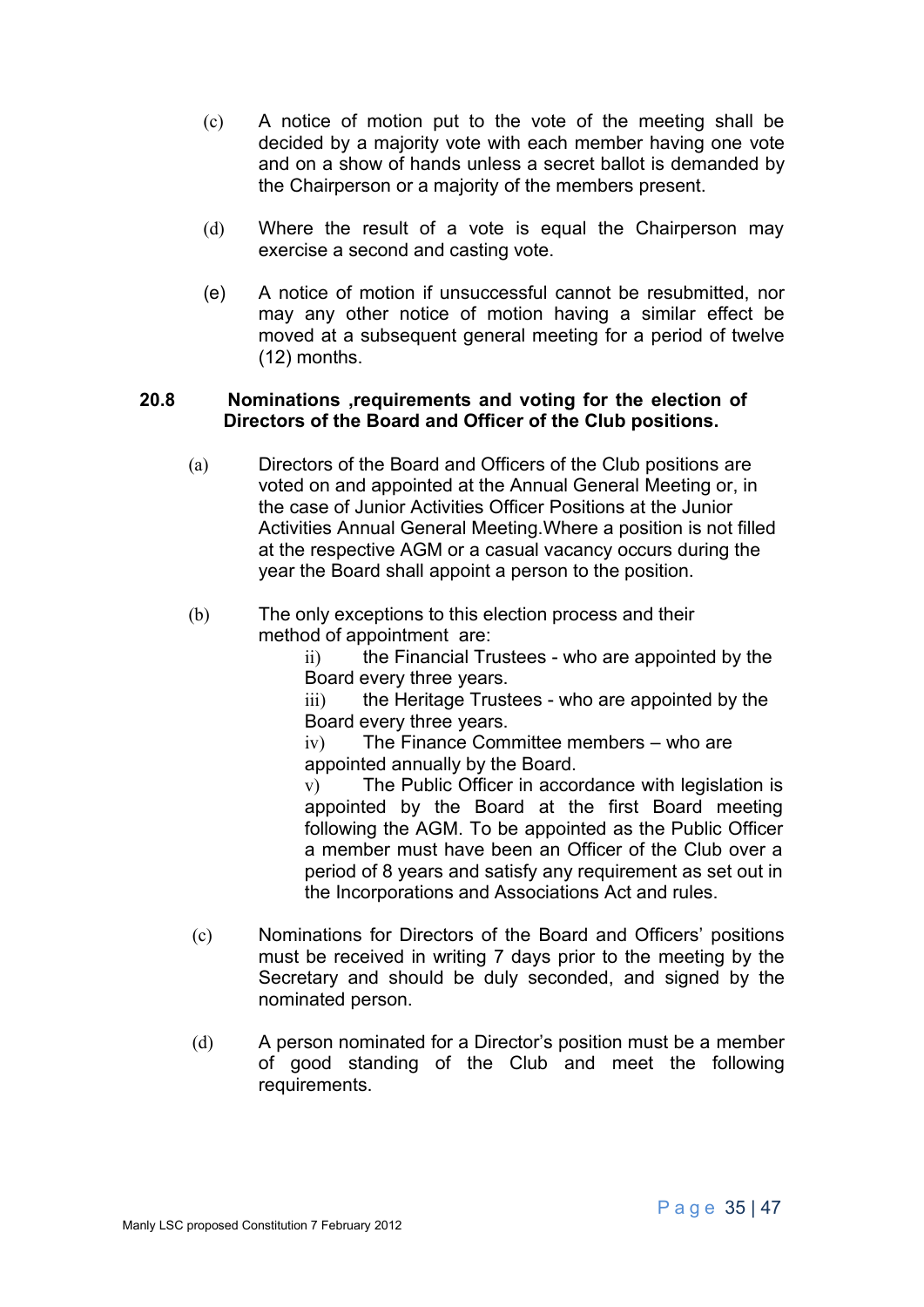| President                                 | 3 years as an Officer of the Club                 |
|-------------------------------------------|---------------------------------------------------|
| Deputy President Lifesaving               | 3 years as an Officer of the Club                 |
| <b>Deputy President Competition</b>       | 3 years as an Officer of the Club                 |
| <b>Deputy President Junior Activities</b> | The current JAC Chairman                          |
| Secretary                                 | Appropriate proffessionl qualifications in        |
|                                           | Law, Accounting or company Secretarial            |
|                                           | are desirable                                     |
| <b>Club Captain</b>                       | 3 years as an Officer of the Cluband to           |
|                                           | have obtained the award of Advanced               |
|                                           | Resuscitation Techniques Certificate or its       |
|                                           | equivalent.                                       |
| <b>Treasurer</b>                          | <b>Professional Accounting Qualifications are</b> |
|                                           | desirable                                         |
| <b>Director Education</b>                 | Resuscitation Techniques Certificate or its       |
|                                           | equivalent                                        |
| <b>Director Life Member</b>               | Life member MLSC                                  |
| <b>Director Risk</b>                      | Willingness to undertake appropriate              |
|                                           | qualifications as directed by the Board           |
| <b>Director Water Sports</b>              | 3 years as an Officer of the Club                 |
| <b>Director Beach Sports</b>              | 3 years as an Officer of the Club                 |
| <b>Director Special Events</b>            | Appropriate and proven experience in              |
|                                           | event management                                  |
| <b>Public Officer</b>                     | 8 years as an Officer of the Club                 |
| Director of Members Services and          | 5 years in good standing as a patrolling          |
| Youth                                     | member with Manly Life Saving Club                |

- (e) In the event that there are no nominations received for an Officer's position as per c) above then nominations will be accepted on the day of the meeting provided however that prior to accepting the nomination of a person confirmation is received that he or she is willing to be nominated for the relevant position or positions and is a financial member for the incoming season.
- (f) With the exception of Board positions it will be permissiblefor two or more people to be jointly appointed either byelection at the Annual General Meeting or by the Board uponfilling a casual vacancy to any Officer position provided however in the event that in the course of their attendance at meetings only one vote will be counted on behalf of thejointly held position.
- (g) Prior to any voting process being conducted the Chairperson shall appoint at least 3 scrutineers and advise the meeting of the voting process as set out in these Rules.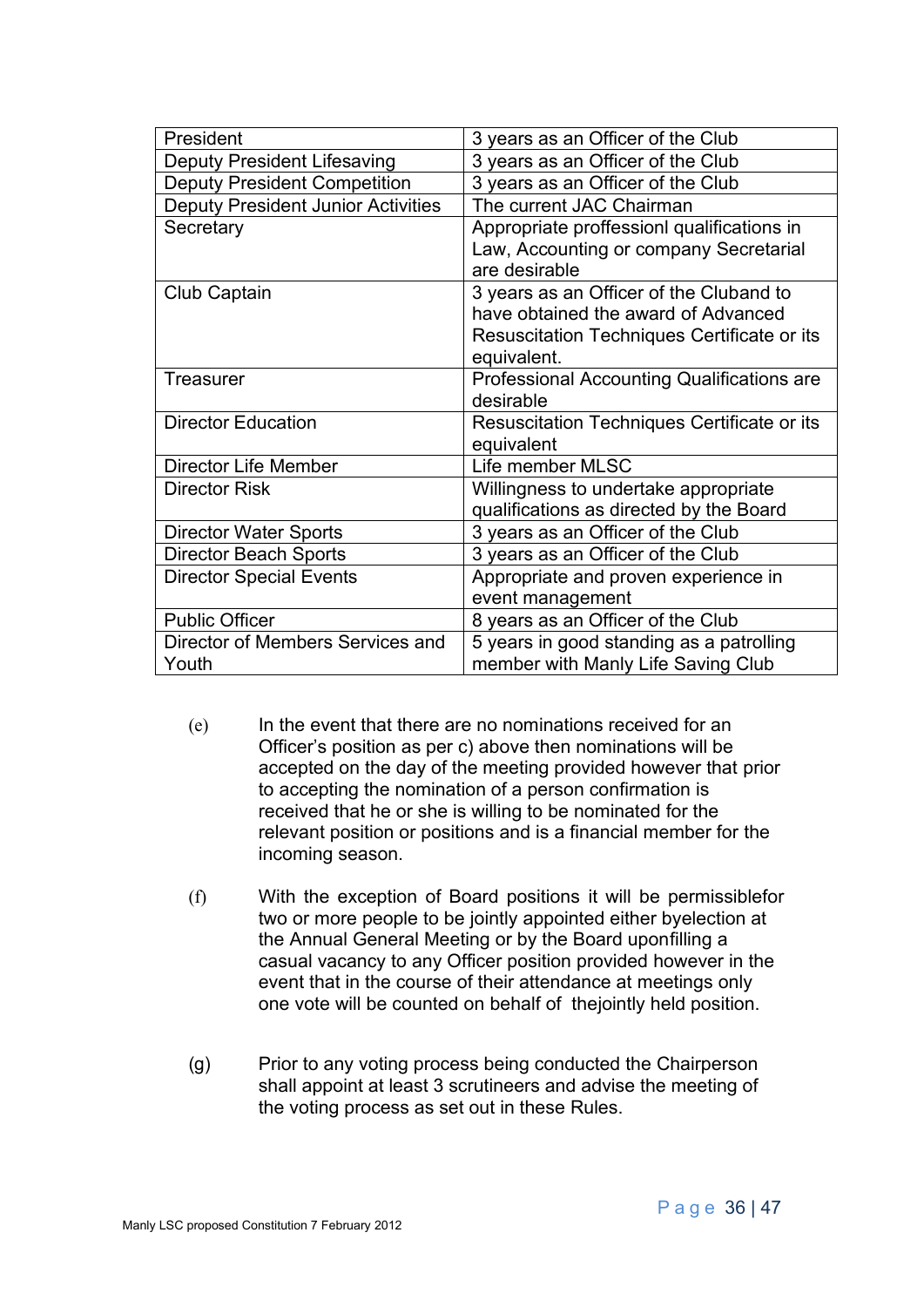A vote shall be decided by a majority vote with each memberhaving one vote and on a show of hands unless a secretballot is demanded by the Chairperson or a majority of the members present, or

- (j) Where the result of a vote is equal the Chairperson may exercise a second and casting vote.
- (k) Where there are more than two persons who have nominated for the position then unless one person receives in their favour excess of 75 % of the total votes casts then the person with the lowest votes recorded in their favour shall be eliminated and the remaining persons shall be subject to a further vote as per these rules until there is only one person left in the voting process or one person who receives in excess of 75% of the total votes cast.

## **21. Selection of Teams representing the Club at Branch, NSW, Australian and World Championship events.**

Each year prior to the November meeting of the Board the Competition Committee shall recommend to the Board the selection process to be adopted for the ensuring season for all Junior Activities, Open Age and Masters team events at Branch, NSW, Australian and, if appropriate World Championship events.

This recommendation should include the appointment of selectors, criterion for selection and the appeal process in relation to NSW, Australian and World Championship events.

The Board shall, after consideration of the recommendations make any changes it considers appropriate, then proceed to make a By – law as to the selection process to be adopted by the Club for the season in relation to all team events.

## **22. Life Membership, Distinguished Service, Honours and Honours Committee.**

# **Life Membership.**

Life Membership is the highest MLSC honour and as such is a significant and important award of respect and represents recognition by members of extraordinary and exceptional service to the Club by another member, the majority of which has been served with MLSC.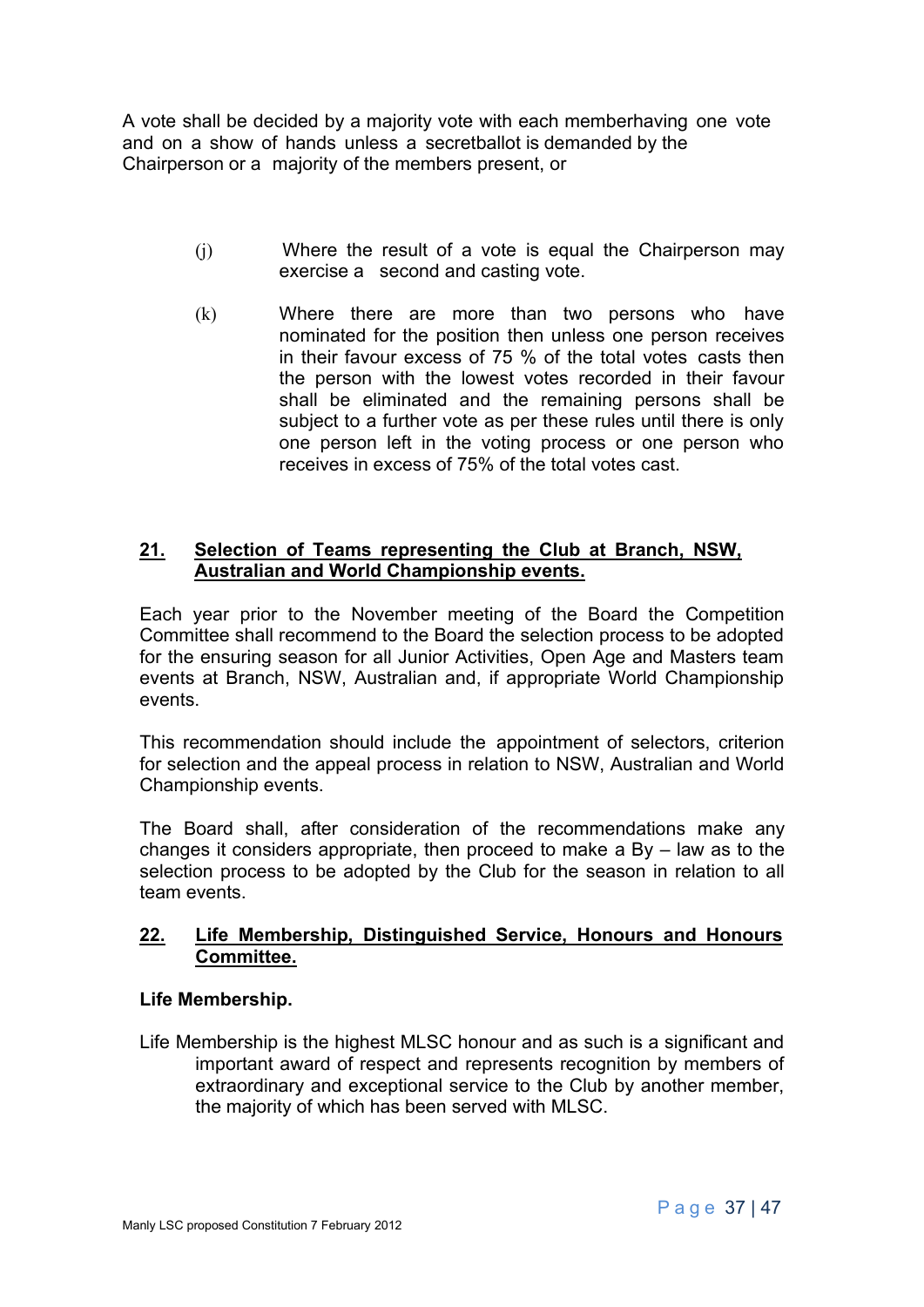The criterion for Life Membership is the performance of extraordinary and exceptional service as well as:

- A minimum of 20 years membership of a surf lifesaving club, the majority of which has been served with MLSC.
- A minimum of eight years service as an active patrolling member in good standing at any club.
- A minimum of fifteen years service to MLSC as an Officer of the Club or in rare cases by representing MLSC and providing distinguished services to lifesaving in any other capacity for that period.

On recommendation to the Board by the Life Members or the Board on its own motion may from time to time define "extraordinary or exceptional service" or provide a points system that assists in defining "extraordinary or exceptional service" to meet this criterion.

The election process for Life Member from nomination is as follows:

- a) The Honours Committee or members shall nominate a member for Life Membership with such nomination to be made by two members of at least 15 years satisfactory service to the club ;
- b) The nomination shall proceed to the Honours Committee to ascertain if the criterion for Life Membership has been made out and if made out;
- c) The nomination shall proceed to a meeting of Life Members of which 12 Life Members shall be a quorum or fifty per cent (50%) of those living whichever is the lesser. At this meeting seventy five per cent (75%) majority of those Life Members present must approve the nomination and if approved ;
- d) The nomination shall proceed to a Board meeting where the nomination must be approved by at least eighty per cent (80%) of the votes cast by those present at the meeting and if approved ;
- e) The nomination shall proceed to the Annual General Meeting and it must be carried by an eighty per cent (80%) majority of the votes cast by those present and entitled to vote.
- f) The proposer/s may speak for the nomination at Life Member meeting, the Board meeting and the Annual General Meeting.
- g) At all meetings where the proposal is considered the vote shall be conducted by secret ballot.

#### **Distinguished Service Award**

A Distinguished Service Award may be awarded to a member who has given extraordinary service to the Manly LSC or by virtue of a Meritorious rescue performed by the member/s. Members can be awarded more than one Distinguished Service Award if they continue to perform extraordinary service over a long period. Normally a Club Life Member would not be awarded this Award, as Life Membership is the highest Club honour, however, if a member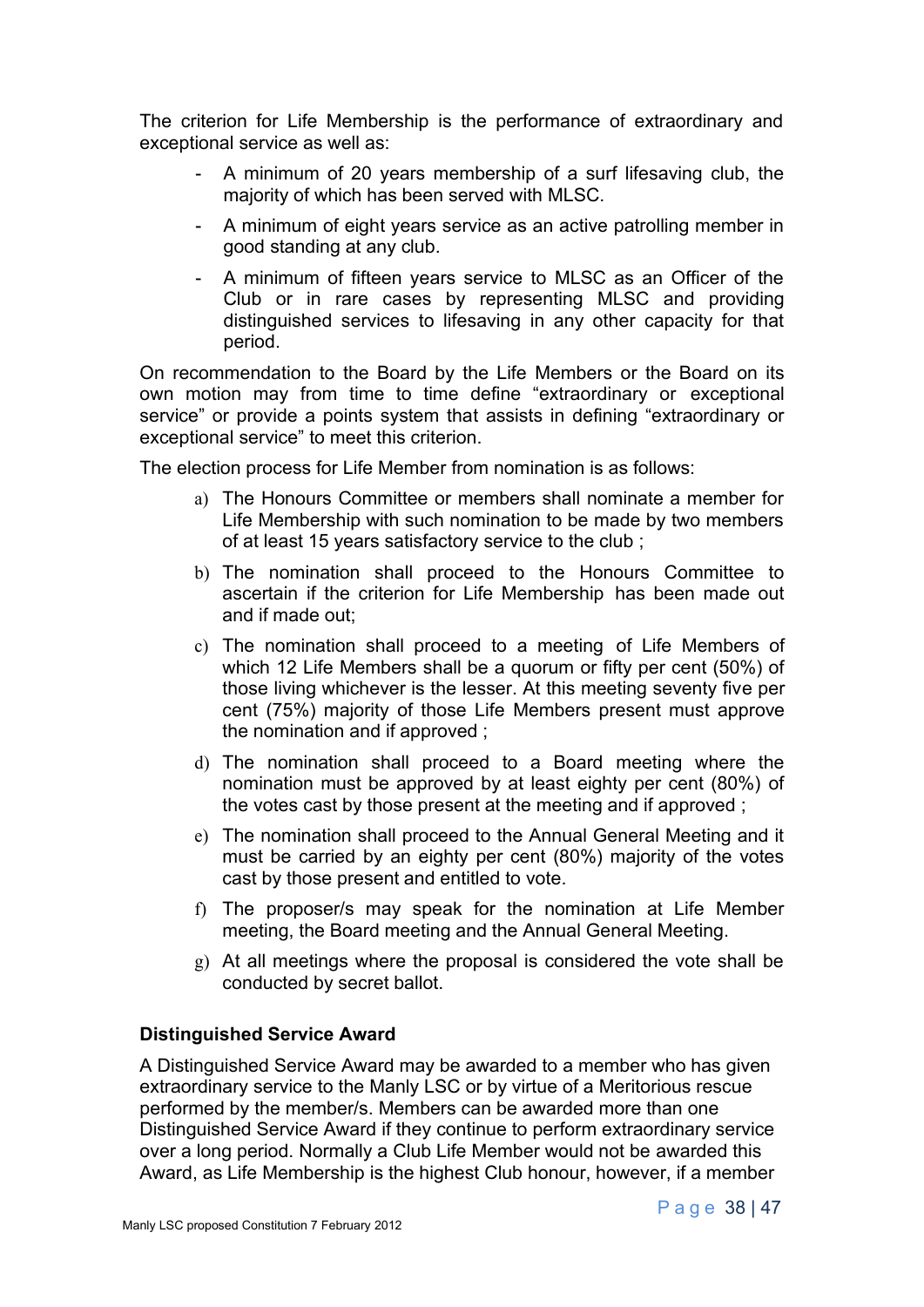who has been awarded a Life Membership and continues to perform an extraordinary service to the Club, the Club may present this award to the Life Member. It shall not be automatic.

#### **Honours**

Honours other than Distinguished Service Awards and Life Membership may be bestowed upon Club members by the Board in recognition of the following:-

- **\*** Bravery under exceptional circumstances,
- \* Meritorious rescues,
- \* Competition Achievements,
- \* Other achievements as may be determined.

#### **Honours Committee**

From time to time the Club may appoint an Honours Committee of three persons, one of which shall be a life member, which shall investigate and make recommendations to the Board of persons eligible for Life Membership, Distinguished Service Award and civil Honours.

The appointment of this Committee does not prevent a nomination being put forward by members for any of the above awards.

#### **23. Occupational Health and Safety, Member Protection and Resolution of Disputes/Grievances**

- (a) MLSC complies where practicable with the SLSA recommended Occupational Health and Safety Guidelines and is committed to providing a club where all persons are safe.
- (b) MLSC complies where practicable with the SLSA Member Safety and Wellbeing Policy 6.5 and does not tolerate harassing, bullying , discriminative or abusive behaviour by or against any member.
- (c) MLSC complies where practicable with the SLSA Grievance Procedure Policy 6.6 and is committed to resolving disputes or grievances that arise between members or from administrative decisions effectively , efficiently and confidentially.

Where required the Board will make By-laws specifying procedure to be adopted by MLSC in relation to each of the policies referred to in a), b) and c).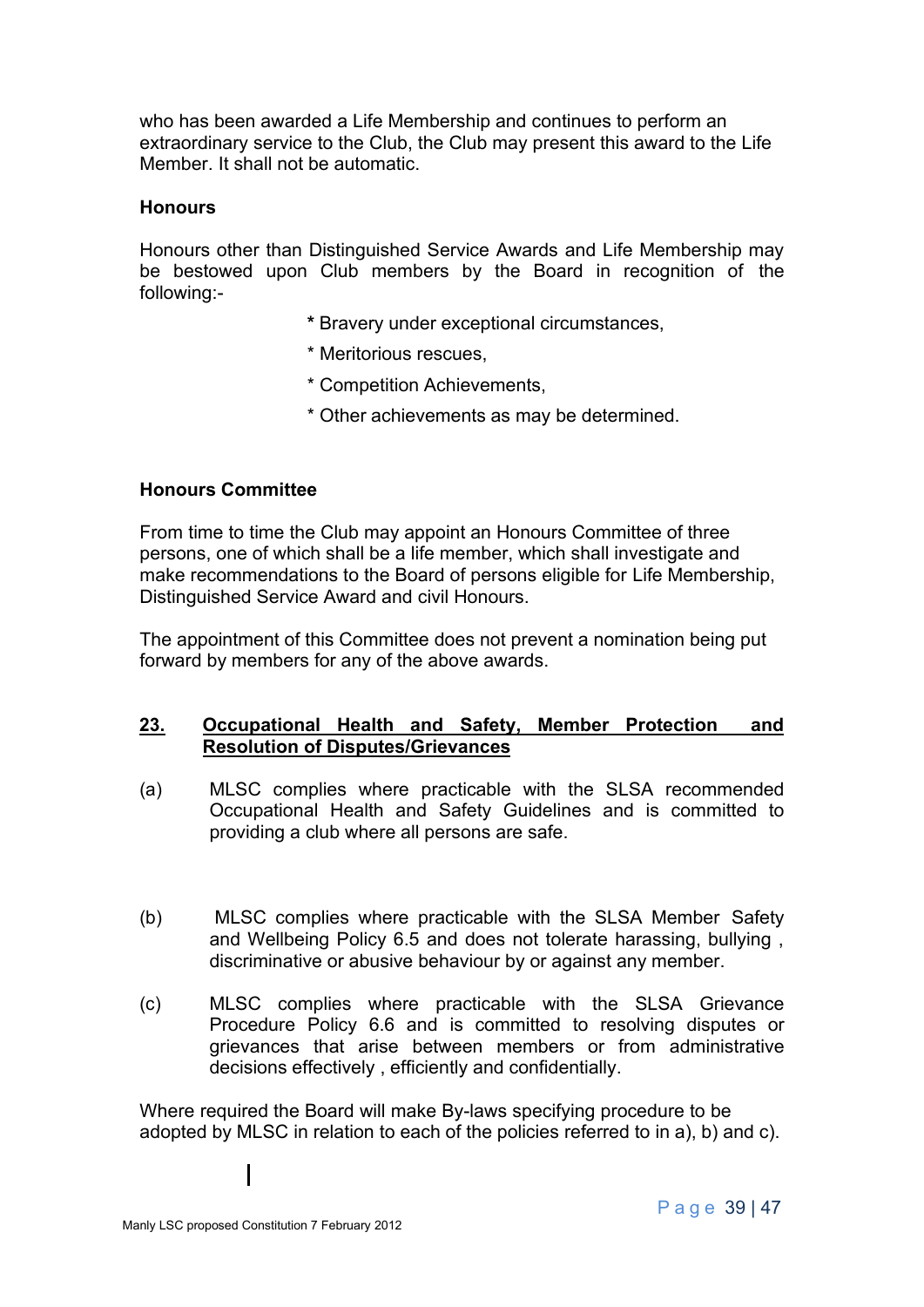## **24. Judiciary Panel and Breach of Discipline Process**

(a) There shall be a Judiciary Panel formed from time to time for the purpose of determining: alleged breaches of discipline by members of the Club, inappropriate or unauthorised actions or non actions by members of the Club that may bring the Club or Life Saving into disrepute or are a breach of these Rules or the By-laws of the Club.

(b) The Judiciary Panel shall comprise three (3) current members of the Club and shall be appointed by the Board. The Board shall appoint the Chairperson.

- c) Any person who alleges that a member of the Club has committed any matter referred to in (a) above shall provide details of the alleged breach in writing to the Secretary or any Board Member.
- (d) The process to be followed upon receipt of the allegation is as follows:

(i) The Board shall appoint the Judiciary Panel for the purpose of investigating the allegation/complaint. In deciding which members who will constitute the Judiciary Panel the President or the Board will have regard to the circumstances of the matter and any conflicts of interest (actual or perceived) that may arise if particular members are selected and should ensure that the panel shall contain at least one female person and one male person.

(ii) The Chairperson of the Judiciary Panel must within 48 hours of appointment notify the member that the Panel has received details of the alleged breach of discipline and indicate a time, date and place at which it will convene to determine the alleged breach. The Chairperson will also provide details of the allegation to the member. These details should at least contain the date, time and place of the allegation including any action or non-action of the member that is the subject of the allegation and if appropriate witnesses.

(iii) The date of the hearing shall not be less than 10 days from the date of the initial contact by the Chairman to the member.

(iv) The Judiciary Panel shall be entitled to determine its own rules and procedures for dealing with the matter subject only to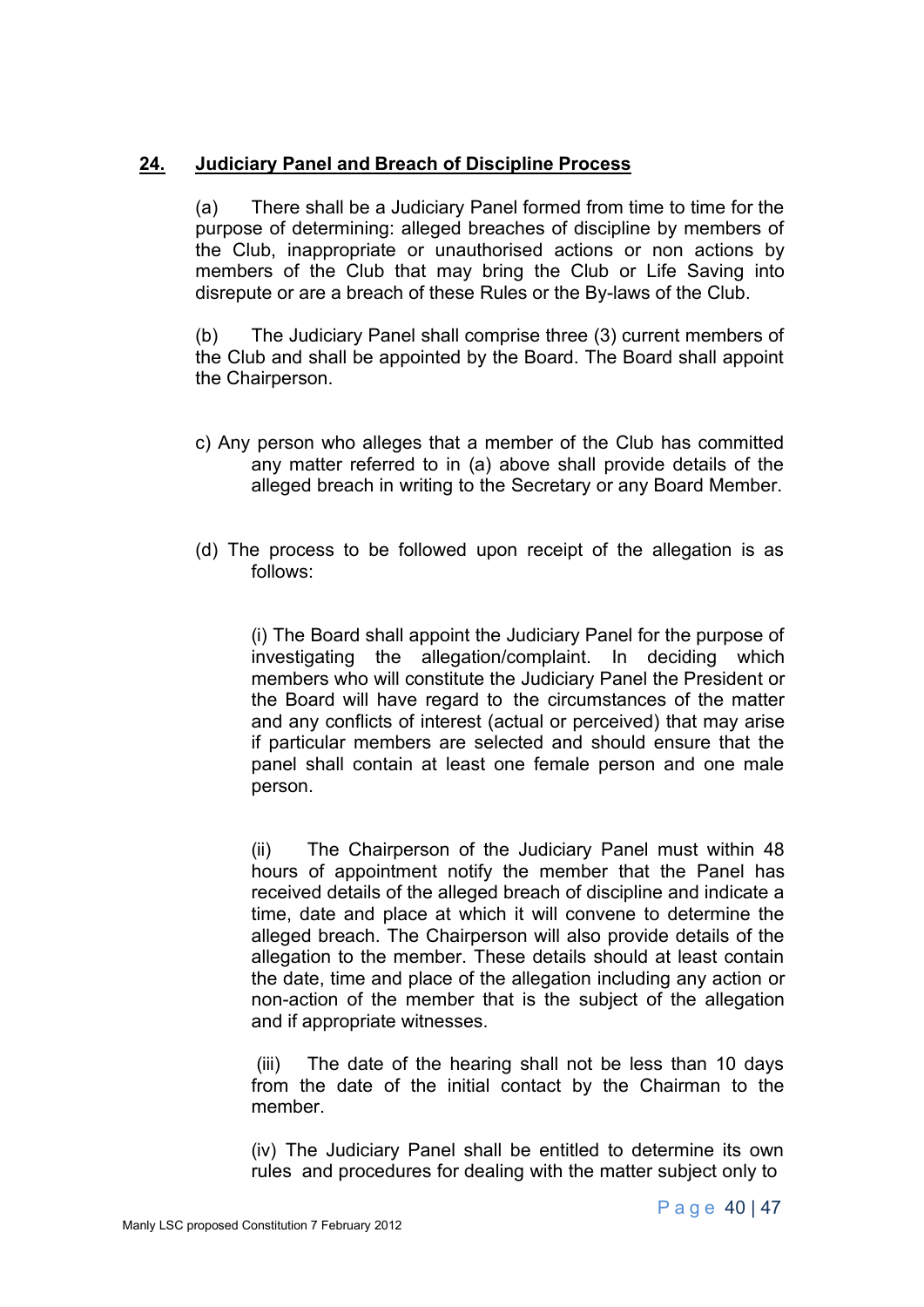ensuring that the member, subject to the allegation, is afforded procedural fairness and the Judiciary Panel being bound by these Rules and SLSA policies. In this regard, procedural fairness includes but is not limited to being aware of the details of the allegation and having an opportunity to respond to the allegation.

(v) A member electing to appear in person before the Judiciary Panel shall not be entitled to be represented by an advocate. The member may have a support person with them but this support person cannot address the Panel.

(vi) The Judiciary Panel must use its reasonable endeavours to provide its decision to the Board within twenty one (21) days of receiving notice of the alleged breach or by the next Board meeting, whichever is the later.

(vii) If the Judiciary Panel finds that a breach of discipline has been found proven, it shall also recommend to the Board an appropriate penalty, which can include but not be limited to reprimand, penalty patrol(s), undertaking voluntary work relating to Club activities, payment of restitution for property damaged, destroyed or stolen, removal from office, suspension or expulsion.

(viii) The Board may either endorse the recommendation on penalty made by the Judiciary Panel or impose its own penalty in lieu. Any penalty endorsed or imposed by the Board is final.

 $(ix)$  In the event that in the opinion of the Board that a serious breach has occurred and it is in the interests of members of the Club that an immediate suspension of membership or privileges be imposed on the alleged offending member then the Board can regardless of whether a matter is to be referred to a Judiciary Panel.

# **25. Reprimand and the Suspension and Expulsion of members**

Following a recommendation of the Judiciary Panel or upon its own motion depending upon the circumstances urgent or otherwise, the Board may take the following action against members of the Club:

(a) The Board may reprimand any member for any conduct that in its opinion is such as may bring discredit upon the Club, but is not of such a nature that a judiciary process is required.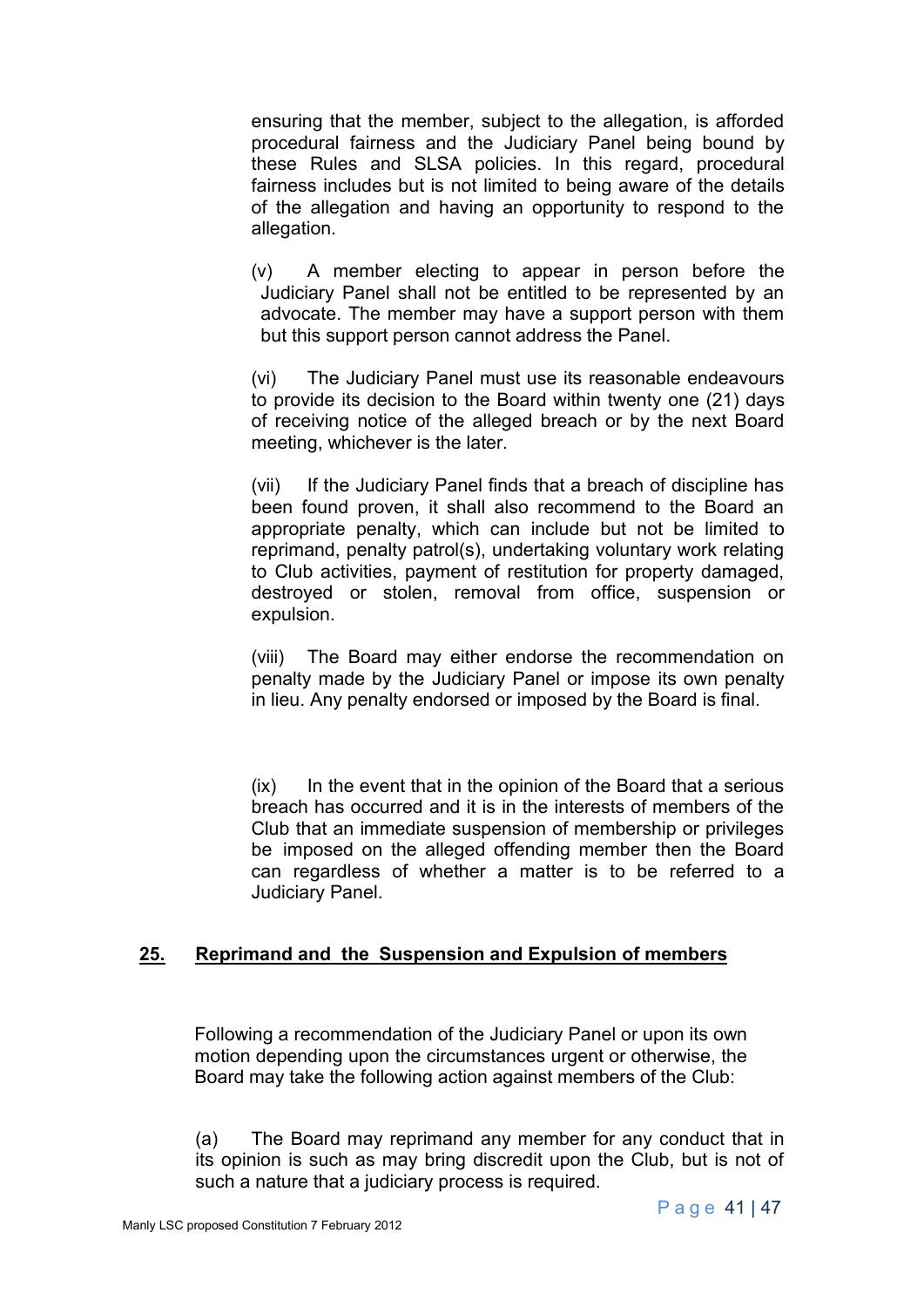(b) The Board shall have the power to suspend either wholly or partially from the privilege of membership any member who disobeys any resolution of the Board or who is guilty of any conduct that in the opinion of that Board needs such actions.

If a member is wholly suspended, all member privileges shall be withdrawn to that member and all Club property held by the suspended member is to be returned to the Club.

Any member wholly suspended from the Club can only rejoin as a new member with loss of service for that season.

c) The Board shall have the power to expel any member from the Club whose actions may make him/her unfit to be a member of the Club.

Any member expelled from the Club shall lose that year of service.

Any member having been expelled from the Club may re-apply the next season or afterwards as a new member, and the application shall be subject to the decision of the Board.

(d) Any decision of the Board under this rule is to be communicate forthwith to the member by post or as otherwise determined by the Board.

(e) Any member dissatisfied by a decision of the Board is entitled to exercise his or her rights to have the decision reviewed by SLSSNB or in special circumstances SLSNSW provided such appeal or review request is forwarded to the reviewing authority within 21 days of the date of the notification of the decision of the Board.

#### **26. Finance, revenue and expenditure**

(a) The financial year of the Club shall be from the  $1<sup>st</sup>$  May each year till the 30<sup>th</sup> April the following year or as otherwise determined by the Board.

The revenue of the Club will be derived from –

- (i) membership subscriptions,
- (ii) donations and sponsorships,
- (iii) grants,
- (iii) facilities hire or rental,
- (iv) the annual Manly surf carnival, special events and other surf lifesaving and associated activities organised and managed by the Club,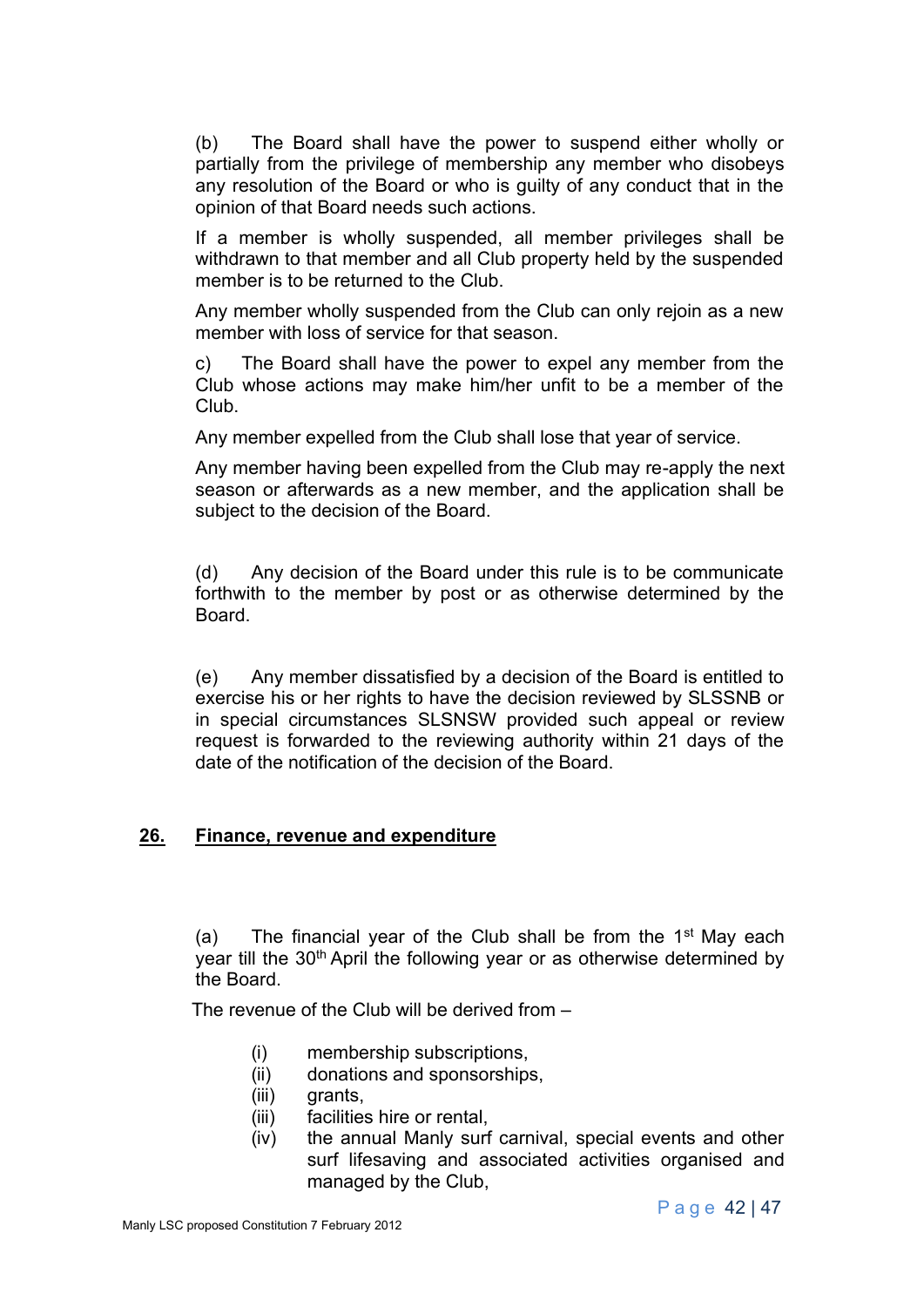- (v) fund raising activities approved by the Board,
- (vi) fund raising activities approved by the Junior Activities Committee and endorsed by the Board ,
- (vii) Sale of club Merchandise and Marketing,
- (vii) by any other means as may be approved by the Board.
- (b) All funds received by the Club are to be deposited or processed at the bank as soon as practicable without the deduction of any amounts.
- (c) All funds received by the Club must be deposited into a bank that is regulated by the Australian Prudential Regulation Authority in accordance with the Banking Act 1959 or any other relevant legislation that may be in force from time to time.
- (d) Any Club bank accounts or investment accounts must be with a bank that is regulated by the Australian Prudential Regulation Authority in accordance with the Banking Act 1959 or any other relevant legislation that may be in force from time to time.
- (e) The Club must, as soon as practicable after receiving any cash, cheques or credit card remittances, issue an appropriate receipt or tax invoice.
- (f) The Club funds are to be used in pursuance of the objectives of the Club in such manner as the Board may authorise.
- (g) All cheques, electronic funds transfers and other negotiable financial instruments must only be signed by members authorised by the Board.
- (h) The Board is to ensure that appropriate levels of internal controls are implemented and documented to facilitate the safe and appropriate management of Club funds.
- (i) Any monies gifts or donations to the club for a specific purpose are to be expended on that specific purpose and if it is determined by the Board those funds shall be kept in a separate bank account held by the Club.
- (o) A financial report is to be prepared annually for inclusion in the Club's annual report and is to provide details of –
	- (i) The Club's income and expenditure for the past year,
	- (ii) Comparative figures of the income and expenditure for the previous year, and
	- (iii) The assets and liabilities of the Club as may apply at the end of the Club's financial year.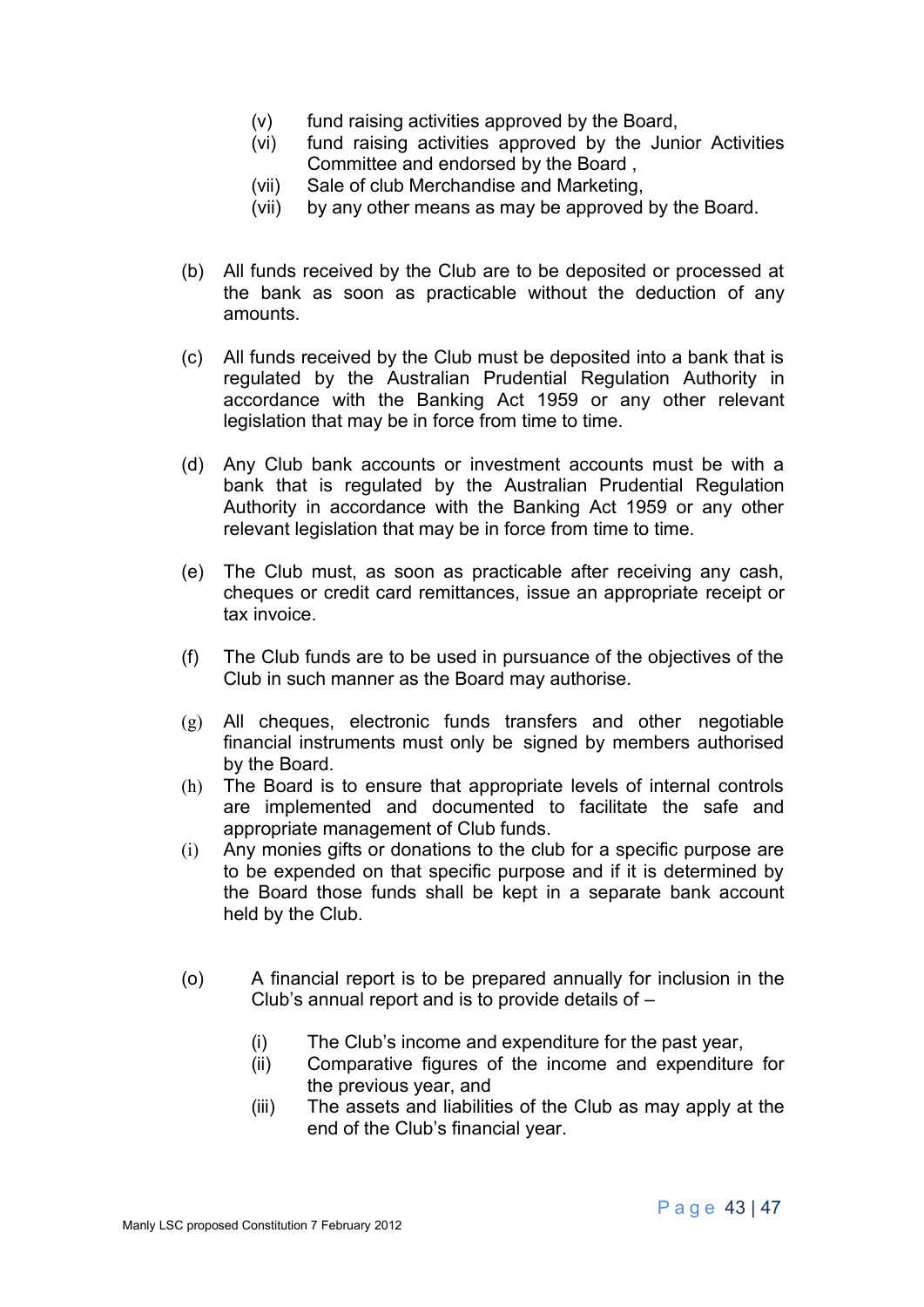(p) No remuneration or other benefit in money or money's worth shall be paid or given by the Club to any member who holds any office of the club except where

> (i)The payment is for services actually rendered to the club as an employee or otherwise;

> (ii)The payment is for out of pocket expenses incurred by the member on behalf of the Club;

> (iii)The payment is for goods supplied to the Club in the ordinary and usual course of operation or business.

> (iv) The Board may from time to time and upon advice and recommendation of The Finance Committee provide for and allow payment to the Director of Special Events upon that Director achieving key performance indicators. The Board and the Director Special Events must have previously agreed upon these key performance indicators in writing and any agreement must have been approved and negotiated with the Director Special Events by the Finance Committee.

#### **27. Auditor**

- (d) A properly qualified auditor or auditors shall be appointed by the Board.
- (e) The financial statements of the Club shall be examined by an auditor or auditors at the conclusion of each financial year.
- (f) The auditor's report:

(i) must be prepared in accordance with the Australian Auditing Standards, and

(ii) must state whether the Club has kept such financial records as are necessary to enable financial statements to be prepared in accordance with the Australian Accounting Standards.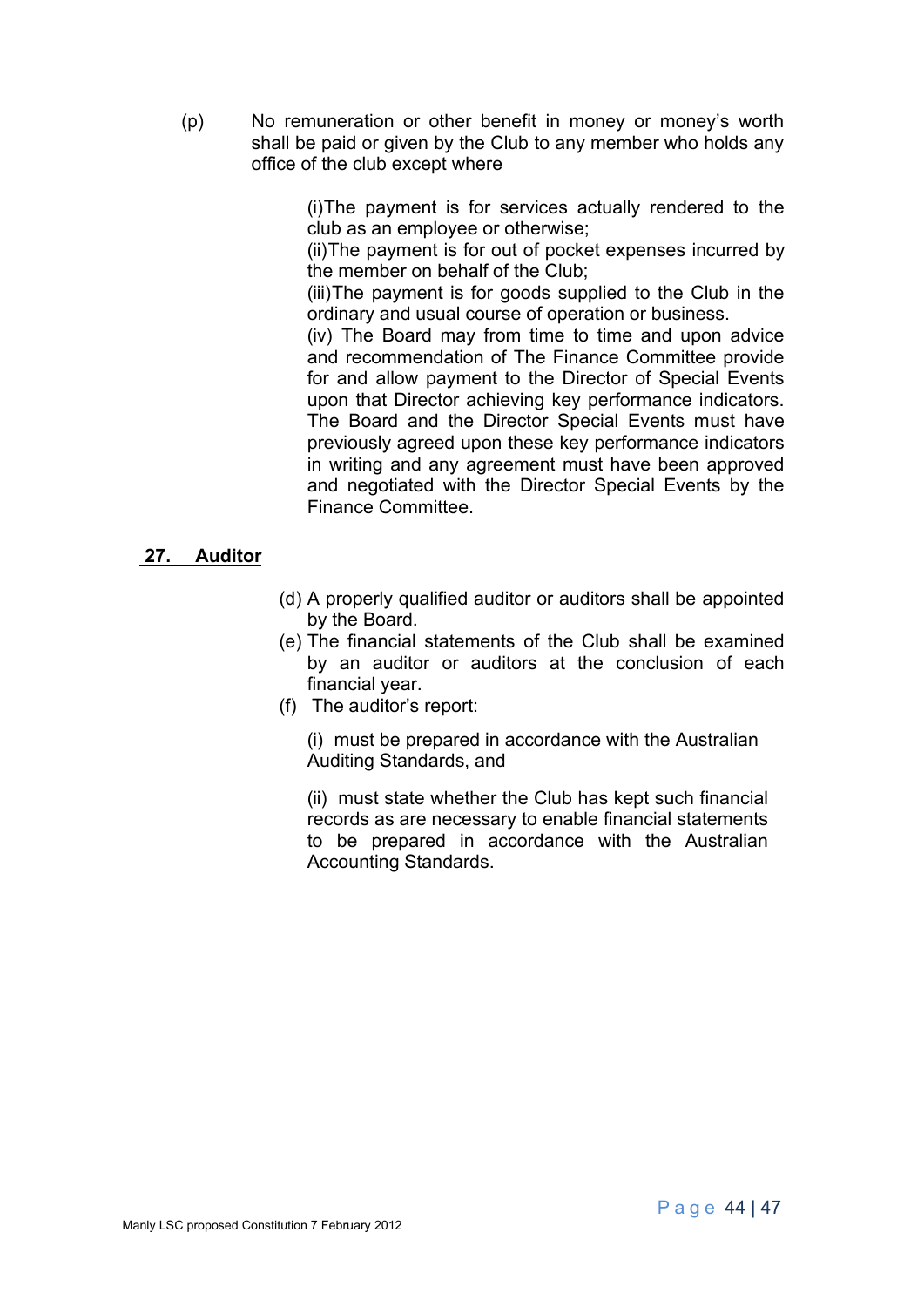# **28. Politics and Religion**

- (a) No member of the Club shall align the Club with any Political or Religious group.
- (b) The Board may under exceptional circumstances waive this Rule

## **29. Insurance**

The Club shall effect and maintain insurance as is required under the Associations Incorporation Act together with any other insurance, which may be required by law or regarded necessary by Surf Life Saving Australia, or any such additional insurance cover the Board may deem appropriate.

# **30. Liquor License Obligations**

The Board through the appointed Licensee shall ensure compliance of all obligations of any liquor license the Club may from time to time hold or be granted.

#### **29. Indemnity**

(a) Every Director, Officer, employee or agent of the Club shall be indemnified out of the property or assets of the Club against any liability incurred by the person in acting in his/her capacity as Director, Officer, employee or agent where that person is required to bring or defend proceedings either civil or criminal in any court or tribunal.

(b) Provided however this indemnity will not apply unless :

i) where the person is a defendant or required to defend his or her position the Board passes a motion that the actions were in accordance with the proper performance of their duties in the position they held;

ii) where the person is the plaintiff or the person seeking relief or damages, the Board authorises the action be commenced.

# **32. Authority to Trade**

The Club is authorised to trade in accordance with the Act**.**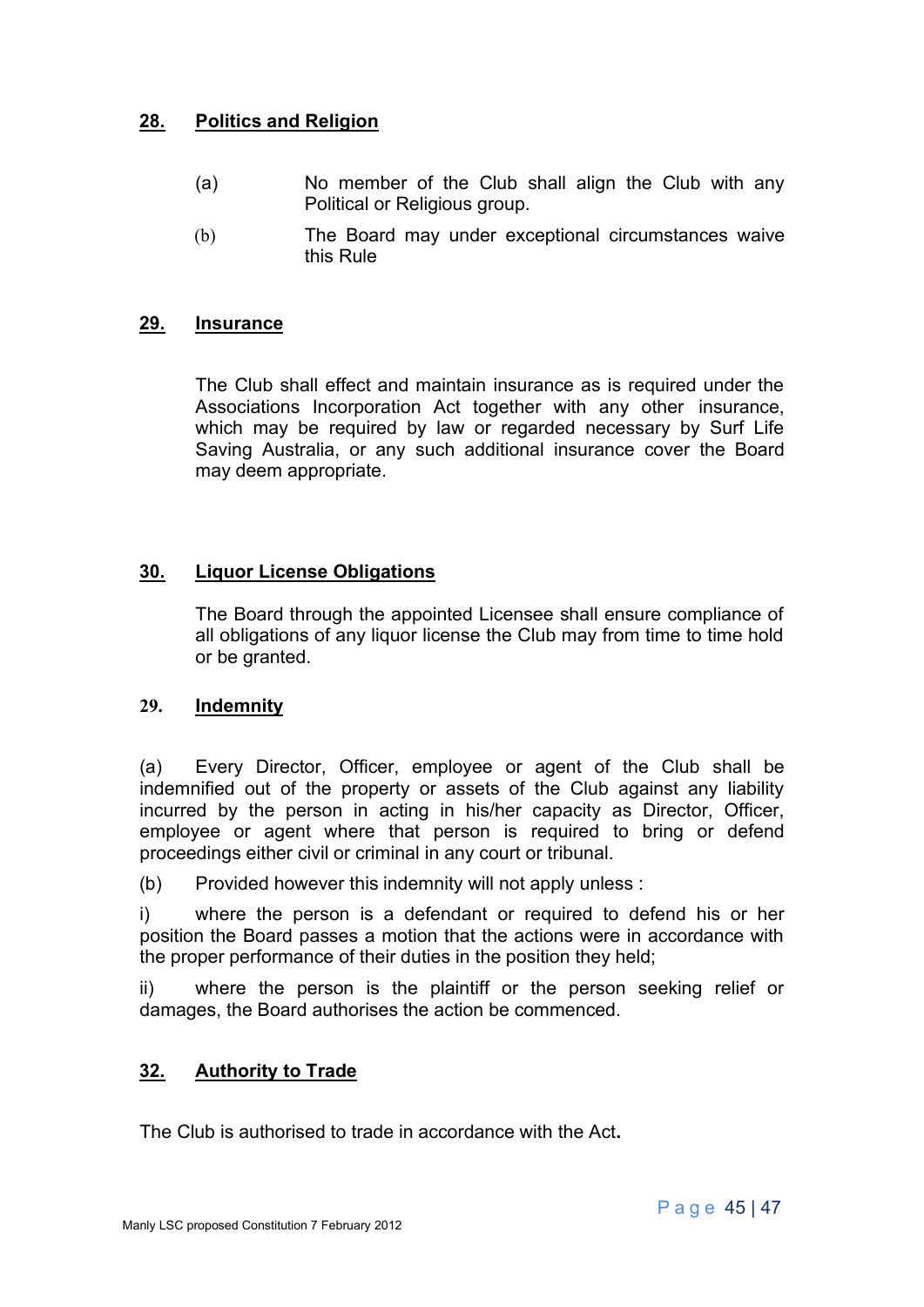## **33. Common seal**

- (a) If the Club adopts a common seal, it must be kept in the custody of the public officer.
- (b) The common seal must not be affixed to any instrument except by the authority of the Board .
- (c) The affixing of the common seal must be attested by the signatures of two members of the Board.

#### **34. Custody and Inspection of books**

- (a) Except as otherwise provided by these rules, the Public Officer or Secretary through delegation approved by the Board must keep in his or her custody or under his or her control all records, books and other documents relating to the Club.
- (b) The records, books and other documents of the Club must be open to inspection, free of charge, upon written request by a member of the Club at any reasonable hour as determined by the Board.

#### **35. Severance**

If any provision of this Constitution or any phrase contained in it is invalid or unenforceable, the phrase or provision is to be read down if possible, so as to be valid and enforceable , and otherwise shall be severed to the extent of the invalidity or unenforceability, without affecting the remaining provisions of this Constitution.

#### **36. Interpretation**

In this Constitution:

- (a) Words importing the singular include the plural and vice versa;
- (b) Words importing any gender include the other genders;
- (c) References to persons include corporations and bodies politic;
- (d) References to a person include the legal personal representatives, successors and permitted assigns of that person;
- (e) A reference to a statute, ordinance, code or other law includes regulations and also any subsequent amendment of all of them.